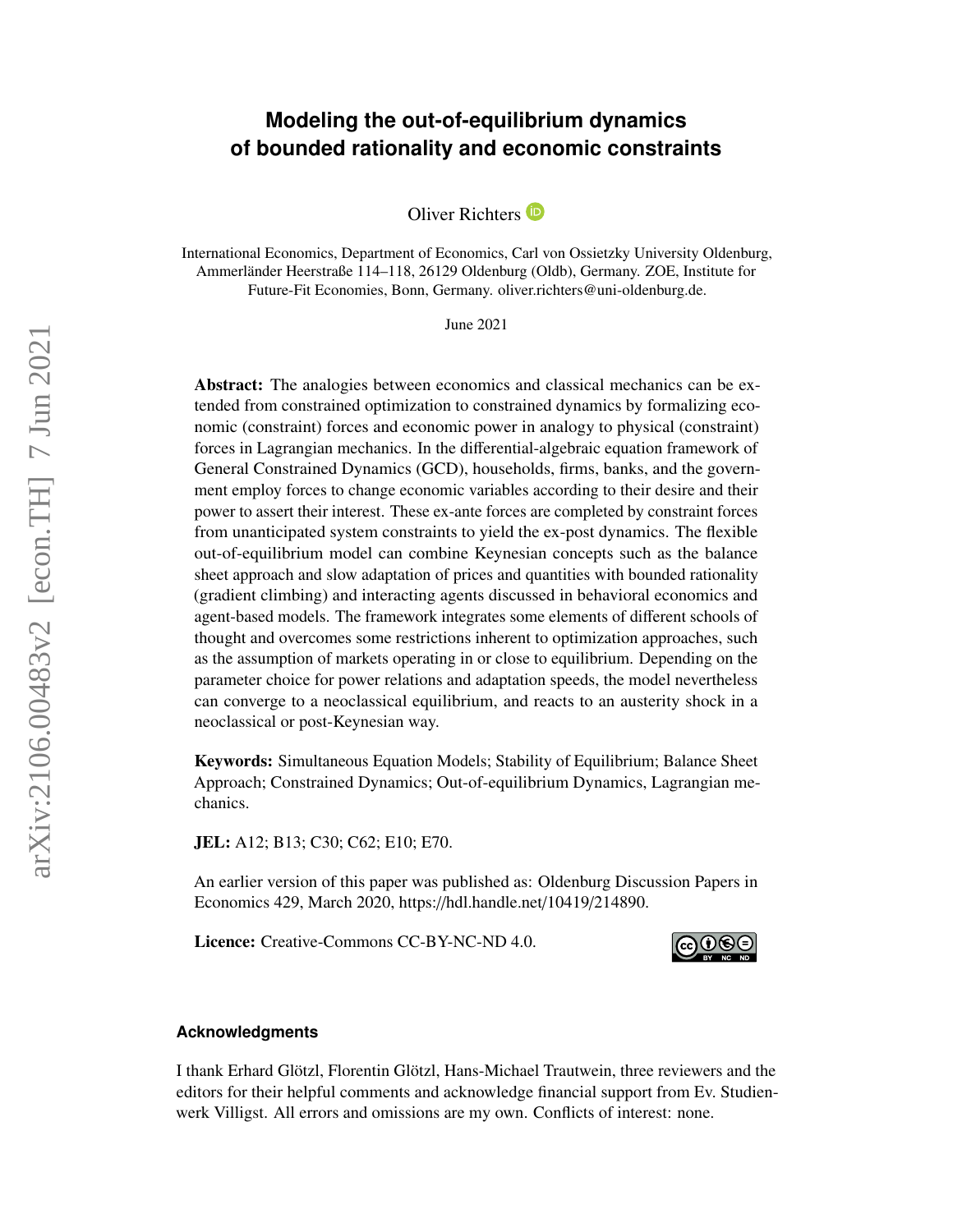#### **1. Introduction**

Dynamic economic models have to describe the time evolution of stocks, flows and other variables subject to economic constraints. The schools of economic thought differ in their modeling assumptions about rationality, heterogeneity and adaptation speeds within the economy. The General Constrained Dynamics (GCD) framework tries to bridge some methodological gaps between these approaches and incorporate aspects from general equilibrium theory, Keynesian disequilibrium and behavioral economics (Section [2\)](#page-1-0).

Introduced by Glötzl et al. [\(2019\)](#page-29-0), GCD models extend the historical analogies between general equilibrium models and Newtonian physics: Similar to the forces of interacting *bodies* under constraint from Lagrangian mechanics, the modeling approach depicts the economy from the perspective of economic forces and economic power. Economic force corresponds to the desire of agents to change certain variables, while economic power captures their ability to assert their interest to change them. Equilibrium and optimization are replaced by out-of-equilibrium dynamics and agents gradually improving their utility in line with bounded rationality discussed in behavioral economics. The introduction of constraint forces, i. e. forces arising from system constraints, allows for a consistent assessment of ex-ante and ex-post dynamics of the dynamical system.

The conceptual model presented in Section [3](#page-5-0) is the first GCD model that incorporates two household sectors, two production sectors with input–output relations, banks and the government. It allows to integrate aspects from general equilibrium, Keynesian disequilibrium and behavioral economics resp. agent-based models simultaneously. It is based on a Keynesian balance sheet approach in which quantities adjust gradually and prices react slowly on supply-demand mismatches. The stability analysis in Section [4](#page-16-0) reveals the conditions and power relations under which convergence to the usual neoclassical equilibrium is achieved. Fast adaptation of quantities and prices does not lead to fast convergence, but can amplify deviations from the equilibrium. Depending on parameters, the model reacts to fiscal consolidation in a neoclassical or post-Keynesian way. Conspicuous consumption can be integrated as mutual influence on consumption decisions. Section [5](#page-26-0) concludes.

## <span id="page-1-0"></span>**2. Modeling dynamics subject to constraints in different schools of thought and in GCD models**

General Constrained Dynamics (Glötzl, [2015;](#page-29-1) Glötzl et al., [2019\)](#page-29-0) is an economic framework, describing the interaction of bounded rational agents that exert economic forces to improve their situation (gradient climbing) subject to the economic constraints. Adapting the concept of constrained dynamics from Lagrangian mechanics (Flannery, [2011;](#page-28-0) Lagrange, [1788\)](#page-29-2), it carries on an "unfinished business" (Leijonhufvud, [2006,](#page-29-3) pp. 26–30) of the early neoclassicals such as Irving Fisher (1892) or Vilfredo Pareto (1897): Inspired by the description of stationary states in classical mechanics, they derived an economic theory of static equilibrium (Glötzl et al., [2019;](#page-29-0) Grattan-Guinness, [2010;](#page-29-4) Mirowski, [1989;](#page-30-0) Pikler, [1955\)](#page-30-1). Despite some efforts, they were unable to describe analogously the adaptive *processes* that were thought to converge to the states analyzed in *static* theory (Donzelli, [1997;](#page-28-1) Leijonhufvud, [2006;](#page-29-3) McLure and Samuels, [2001\)](#page-29-5). The GCD approach aims at closing this gap.

In the following, we review how economic models treat constraints, behavioral assumptions, and their compatibility – and compare it to the GCD approach. In general, each dynamic economic model is described by *J* agents and *I* time-dependent variables  $x_i(t)$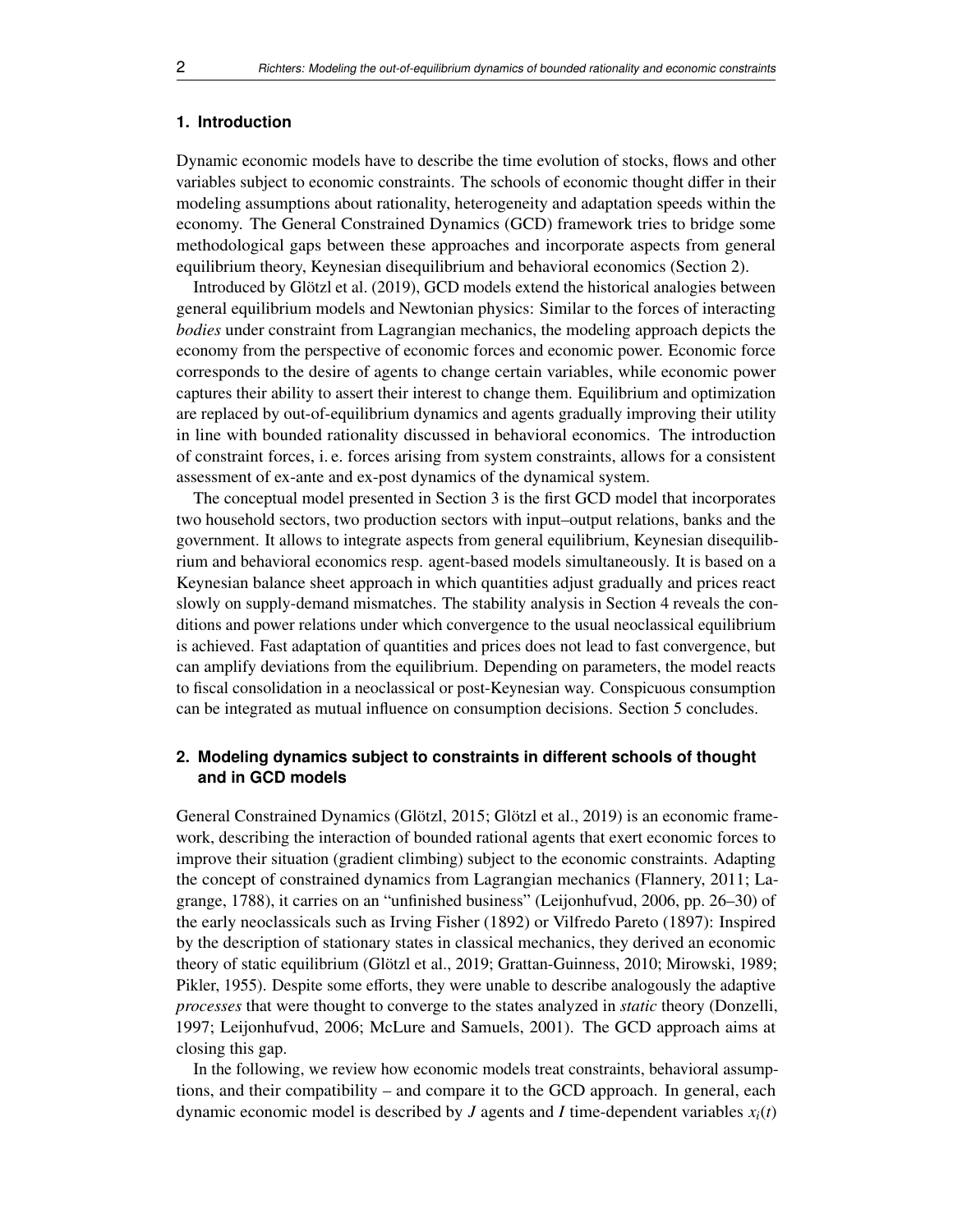that can correspond to any stocks or flows of commodities, resources, financial liabilities, or any other variables or parameters such as prices or interest rates.

## **2.1. Constraints in economic models**

The *structure* of each model consists of *K* economic constraints that remove many degrees of freedom. Constraints can be identities, relations "that hold by definition" (Allen, [1982,](#page-28-2) p. 4) such as the national income account identity or accounting constraints in balance sheets. In material flow analysis (Brunner and Rechberger, [2004\)](#page-28-3), constraints include laws of nature such as conservation of mass and energy as *first laws* of chemistry and thermodynamics. Input–output relations or production functions imply certain technological limitations, while budget constraints are derived from the behavioral assumption that nobody is giving away money without an equivalent remuneration. The respect for identities is "the beginning of wisdom" in economics, but they must not be "misused to imply causation" (Tobin, [1995,](#page-30-2) p. 11). To derive causal arguments, a *closure* has to be chosen that combines individual agency and the constraints: If the *I* variables were influenced by *I* behavioral equations, the system of equations would be overdetermined because of the additional *K* constraints. The schools of economic thought differ in their ways of making this system of equations solvable (Taylor, [1991\)](#page-30-3), depending on the behavioral assumptions. In the GCD approach, constraints are implemented as algebraic equations that typically depend on variables and their time derivatives:

$$
0 = Z_k(x, \dot{x}), \quad k \in \{1, \dots, K\}.
$$
 (1)

## **2.2. Behavior in economic models**

In most general equilibrium models, each agent is assumed to fully control and voluntarily adapt all the stocks and flows directly affecting him (such as individual working hours or savings). The optimization of an (intertemporal) utility function subject to the constraints results in various individual first-order conditions. To solve a macroeconomic model, this society of utility maximizers has to be aggregated into a single function – because every optimization approach requires *one single* function to be optimized. The assumption of a "representative agent" sidesteps this problem by assuming all agents to be identical (Blundell and Stoker, [2005,](#page-28-4) p. 350).

Equilibrium models that include heterogeneity among households and firms (Christiano et al., [2018;](#page-28-5) Kaplan et al., [2016\)](#page-29-6) have to limit heterogeneity and social influences to allow for aggregation. Unfortunately, assumptions made about individual rationality are "not enough to talk about social regularities", but it is necessary that "macro-level assumptions . . . restrict the *distribution* of preferences or endowments" to guarantee a unique equilibrium (Rizvi, [1994,](#page-30-4) p. 359–63). Aggregation is possible if and only if demand is independent of the distribution of income among the agents (Gorman, [1961;](#page-29-7) Kirman, [1992;](#page-29-8) Kirman and Koch, [1986;](#page-29-9) Stoker, [1993\)](#page-30-5), which Rizvi [\(1994,](#page-30-4) p. 363) calls an "extremely special situation".

Behavioral economics and agent-based models (ABM) assume that individuals cannot solve infinitely dimensional optimization problems, but use bounded rationality instead. They emphasize that interactions between heterogeneous agents matter beyond market prices, and social interaction, social norms, power relations or institutions influence economic choices. Compared to selfish utility maximizers, this corresponds to a broader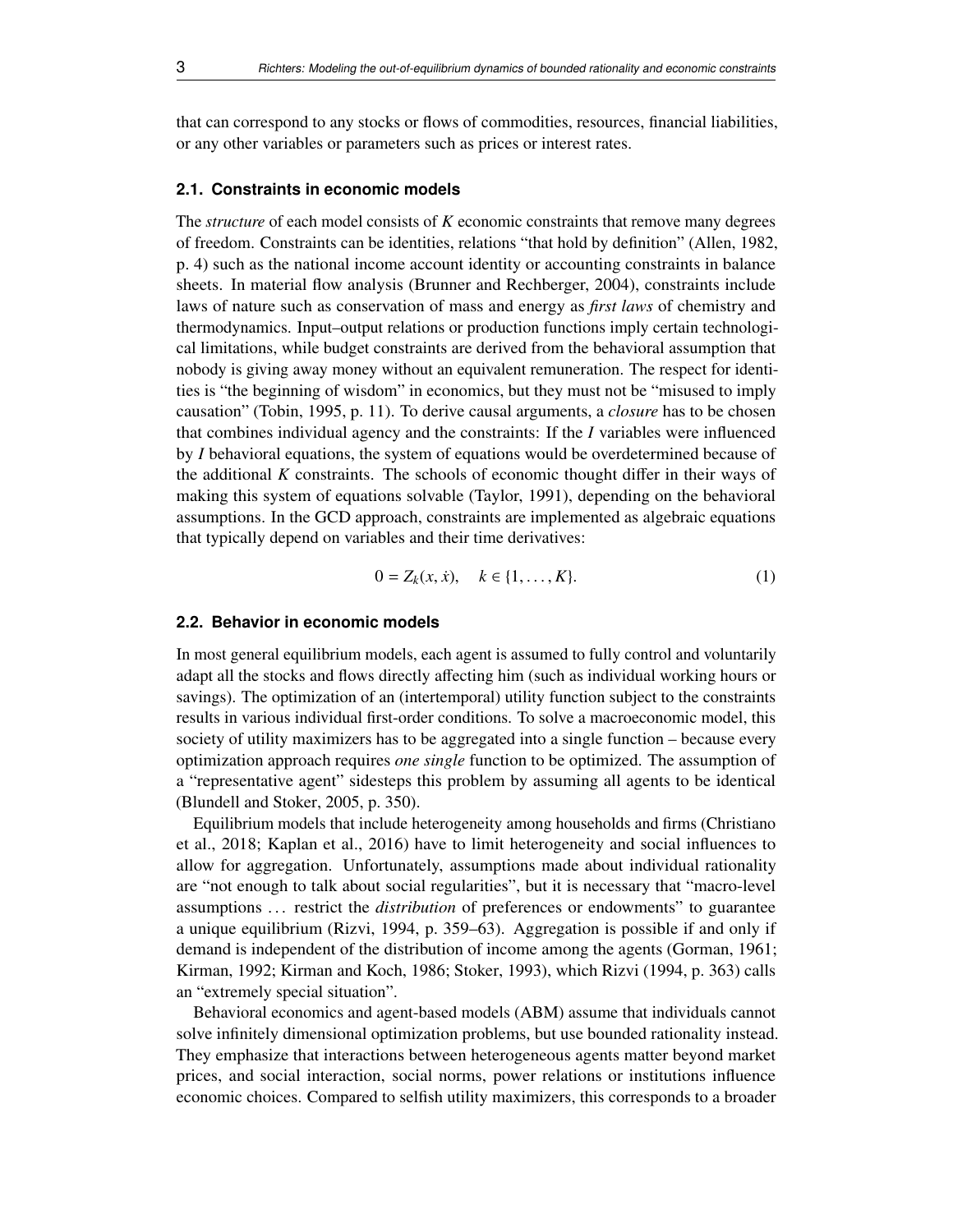version of methodological individualism, because the aggregate dynamics cannot be deduced from individual behavior. In many ABM and post-Keynesian models, agents follow a sequence of simple rule-of-thumb behavior instead of an optimization procedure (Gallegati and Richiardi, [2009;](#page-28-6) Godley and Lavoie, [2012;](#page-29-10) Schoder, [2020\)](#page-30-6). Lindenberg [\(2001,](#page-29-11) p. 248) describes bounded rationality as the "general desire to improve one's condition", and Munier et al. [\(1999,](#page-30-7) p. 244) discuss "procedural optimizing" as possible modeling strategy.

GCD models formalize these ideas as agents that try to *slowly increase* their utility with a gradient climbing approach. Each agent seeks to improve the existing configuration in the direction of his desires: The dynamics of the model are the result of *economic forces* and *economic power*: An economic force *fji* corresponds to the desire of agent *j* to change a certain variable  $x_i$ . Economic power  $\mu_{ji}$  captures the ability of an agent *j* to assert its interest to change variable  $x_i$ <sup>1</sup>. The total impact on the variable  $x_i$  is the product assert its interest to change variable  $x_i$ .<sup>[1](#page-3-0)</sup> The total impact on the variable  $x_i$  is the product of economic force and power  $\mu_{ji} f_{ji}$ , i.e. the product of *desire* and *ability*:

$$
\dot{x}_i(t) = \sum_{j=1}^{J} \mu_{ji} f_{ji}(x).
$$
 (2)

All agents are unable to calculate infinite dimensional intertemporal optimization problems based on rational expectations about the reactions of the other market participants. Instead, they base their decisions on how much to work, invest, consume or save on the observation of current marginal utilities, profits, productivities and prices. They do not jump to the point of highest utility as rational utility *maximizers*, but instead try to "climb up the utility hill" gradually by pushing the economy in the direction of highest marginal utility. In a continuous time framework, this can be modeled by defining the forces exerted by the agents as gradients of their utility functions. With this gradient seeking approach, agents still satisfy the definition of rationality by Mankiw [\(2008,](#page-29-12) p. 6): "A rational decision maker takes an action if and only if the marginal benefit of the action exceeds the marginal cost." One might say that the agents in the economy are as rational as shortsighted first year economics students.

#### **2.3. Making behavior and constraints consistent**

Economic models face the challenge of making the behavioral decisions consistent with the constraints. In general equilibrium models, satisfying the *K* system constraints of market exchange can only be guaranteed by letting *K* prices adapt that make all the individual plans compatible with each other (market clearing as neoclassical closure). Interacting via price signals, constraints imposed by other agents or system properties can be fully anticipated by the agents (Arrow and Hahn, [1971\)](#page-28-7). Therefore, equilibrium models do not allow to study "the emergence and propagation of macroeconomic inconsistencies" (Guzman and Stiglitz, [2020,](#page-29-13) p. 5).

Keynesian disequilibrium models assume that price adaptations cannot clear markets sufficiently fast. This implies that the *ex-ante* (planned) behavior does not necessarily respect the economic constraints, and the *ex-post* (actual) dynamics are influenced by both system constraints and the agency of others: Terms such as "forced saving" or "involuntary

<span id="page-3-0"></span>The economic power factors  $\mu_{ji}$  as *ability to change* a variable correspond to the inverse of the mass in the Newtonian equations, in which mass is the *resistance* to a change of velocity (Estola, [2017,](#page-28-8) p. 382; Glötzl et al., [2019\)](#page-29-0).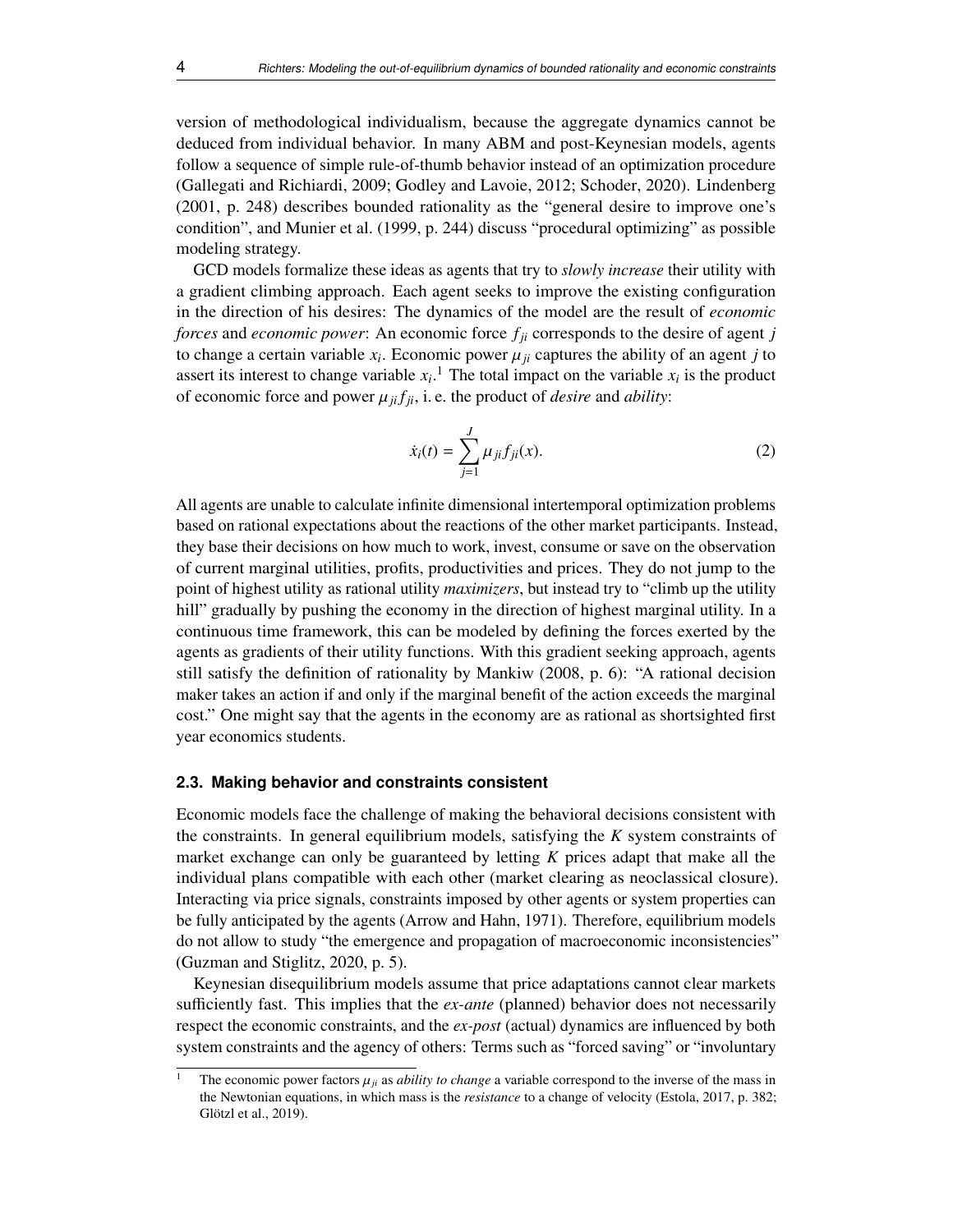unemployment" (Barro and Grossman, [1971\)](#page-28-9) indicate that agents cannot have complete control over the variables affecting them. For example, in some Keynesian disequilibrium models, quantities of voluntary exchange are rationed by the *short-side*: Depending on market conditions, demand is limited by insufficient supply or otherwise (Benassy, [1975;](#page-28-10) Malinvaud, [1977\)](#page-29-14). Other models consider the labor market to be demand-led and employees have *no* influence on working times. For example, Schoder [\(2020\)](#page-30-6) treats the nominal wage as a policy variable and allows for unemployment in a Keynesian Dynamic Stochastic Disequilibrium model. For each price set exogenously, one quantity *has* to be *not* determined by market clearing in order to avoid an overdetermined system of equations. In accordance with this, the *K* constraints that guarantee consistency in post-Keynesian Stock-Flow Consistent models are satisfied by simply dropping *K* behavioral equations (Caverzasi and Godin, [2015;](#page-28-11) Godley and Lavoie, [2012\)](#page-29-10). This one-sided *drop closure* is justified if and only if exactly *K* stocks or flows are unaffected by agency, but only determined by the constraints (for a critique, see Richters and Glötzl, [2020\)](#page-30-8).

Agent-Based Models focus on the interaction of bounded rational agents and the emergence of either a (statistical) equilibrium, but also discontinuities, tipping points, lock-ins or path dependencies (Kirman, [2010\)](#page-29-15). ABM lack a common core, and different coordinating mechanisms such as price adaptations, auctions, matching algorithms or quantity rationing are implemented to account for the economic constraints (Ballot et al., [2015;](#page-28-12) Gallegati and Richiardi, [2009;](#page-28-6) Gintis, [2007;](#page-29-16) Lengnick, [2013;](#page-29-17) Tesfatsion, [2006\)](#page-30-9). The evolution of stocks and flows in some ABM was logically incoherent, for example because defaulted firms were simply recapitalized "ex-nihilo". Stock-flow consistent agent-based models avoid these inconsistencies (Caiani et al., [2016;](#page-28-13) Caverzasi and Russo, [2018\)](#page-28-14).

To guarantee consistency, GCD models use a "Lagrangian closure" based on analogies to constraint forces in physics (Glötzl et al., [2019\)](#page-29-0):<sup>[2](#page-4-0)</sup> If all the variables  $x_i$  in a constraint  $Z_k$  are affected by agency, additional constraint forces  $z_{ki}$  are added to the time evolution of  $x_i$ , which together with the forces  $f_{ji}$  applied by all agents with power factors  $\mu_{ji}$  creates the ex-nost dynamics: the ex-post dynamics:

$$
\dot{x}_i(t) = \sum_{j=1}^J \mu_{ji} f_{ji}(x) + \sum_{k=1}^K z_{ki}(x, \dot{x}), \tag{3}
$$

<span id="page-4-2"></span>
$$
0 = Z_k(x, \dot{x}). \tag{4}
$$

The constraint forces lead to unintended deviations of the actual time evolution from the planned one, such that the emerging behavior is consistent with all constraints. In economics, the magnitude of the constraint forces *zki* cannot be derived from laws of nature, but reflect assumptions about adaptation processes within the economic system. In physics (Flannery, [2011;](#page-28-0) Glötzl et al., [2019\)](#page-29-0), the time-dependent constraint forces  $z_{ki}$  can be calculated as

<span id="page-4-1"></span>
$$
z_{ki}(x,\dot{x}) = \lambda_k \frac{\partial Z_k}{\partial x_i},\tag{5}
$$

<span id="page-4-0"></span><sup>2</sup> The "Newtonian Microeconomics" approach by Estola and Dannenberg [\(2012\)](#page-28-15) and Estola [\(2017\)](#page-28-8) is similar in the formalization of economic forces, but they accept that supply and demand differ not only ex-ante, but also ex-post (Estola, [2017,](#page-28-8) pp. 222, 386). This violation of economic identities occurs because they lack a formalization of economic constraint forces.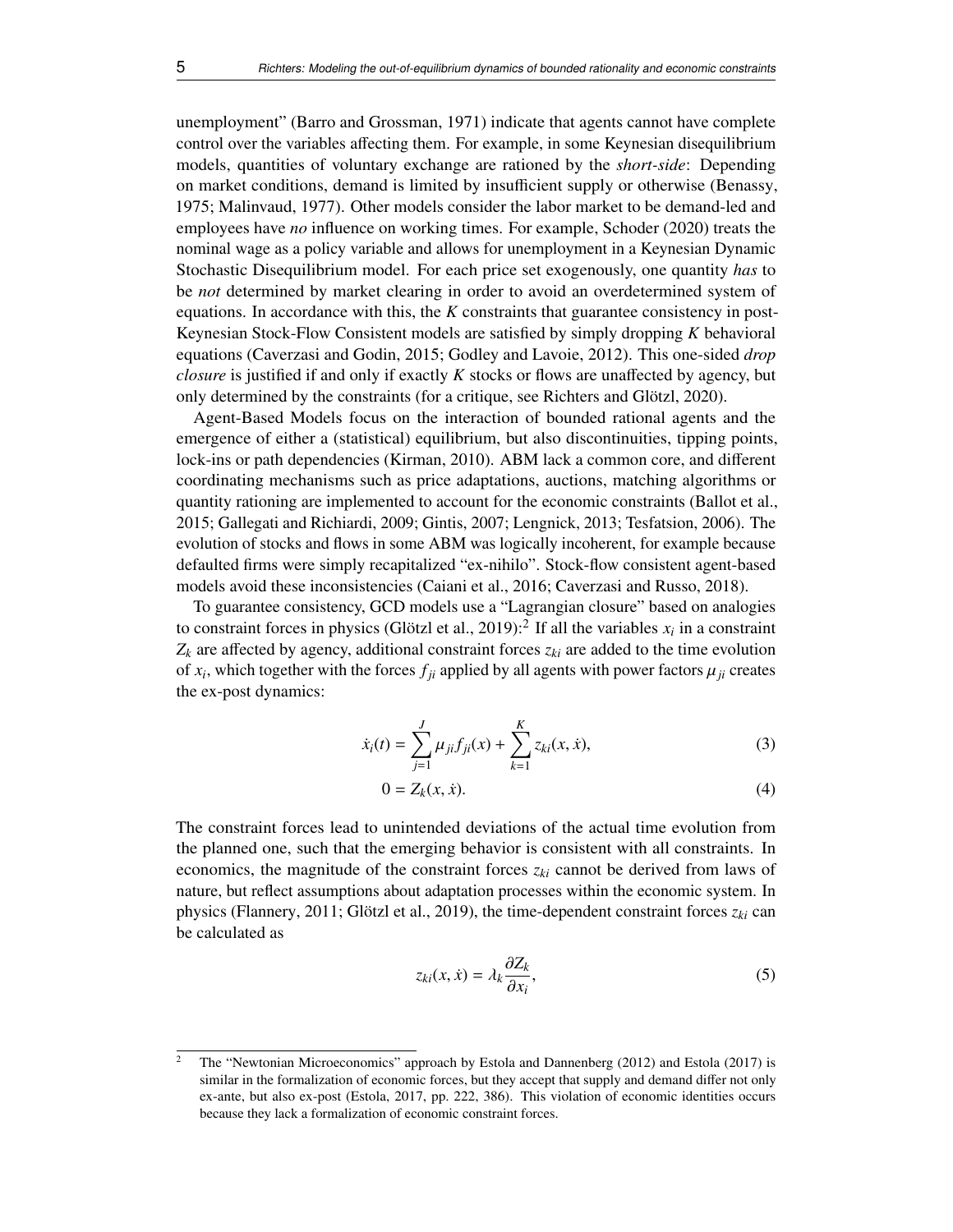|                    | Household sector h               | Prod. sector <i>fi</i> | <b>Banks</b>           | Gov.   | Total                                 |
|--------------------|----------------------------------|------------------------|------------------------|--------|---------------------------------------|
| Fixed capital      |                                  | $+p_i K_{fi}$          |                        |        | $+\sum_i p_i K_{fi}$                  |
| <b>Inventories</b> |                                  | $+p_iS_{fi}$           |                        |        | $+ \sum_i p_i S_{fi}$                 |
| Deposits           | $+M_h$                           |                        | $-\sum_h M_h$          |        | 0                                     |
| Credit             |                                  | $-D_{fi}$              | $+D_g + \sum_i D_{fi}$ | $-Do$  | $\Omega$                              |
| Equity/Shares      | $+e_h(E_{bank} + \sum_i E_{fi})$ | $-E_{fi}$              | $-E_{bank}$            |        | $\Omega$                              |
| Balance/Net worth  | $-Vb$                            | $_{0}$                 | $\Omega$               |        | $-V_g$ $-\sum_i p_i(K_{fi} + S_{fi})$ |
| Sum                | 0                                | $_{0}$                 | 0                      | $_{0}$ |                                       |

<span id="page-5-2"></span>Table 1: Nominal balance sheets. Household sectors are indexed with  $h$  ( $\sum e_h = 1$ ), production sectors with *i*. A + before a magnitude denotes an asset, whereas − denotes a liability. For details, see Nikiforos and Zezza [\(2017\)](#page-30-10).

or, if  $\partial Z_k / \partial x_i$  ≡ 0, as

<span id="page-5-1"></span>
$$
z_{ki}(x,\dot{x}) = \lambda_k \frac{\partial Z_k}{\partial \dot{x}_i}.
$$
 (6)

The additional variable  $\lambda_k$  ('Lagrangian multiplier') is introduced to make the model solvable. This rule from mechanics is a plausible choice also in economics (Glötzl et al., [2019\)](#page-29-0), and the static version of these constraint forces is known from optimization exercises such as maximizing  $U(x_1, x_2)$  subject to a budget constraint  $0 = M - p_1x_1 - p_2x_2$ . The first order condition  $0 = \frac{\partial U}{\partial x_1} - \lambda p_1$  means that the utility force and the constraint<br>force cancel out, the latter given by the derivative of the constraint with a Lagrangian Fire first order condition  $\sigma = \frac{\partial x_1}{\partial x_1} - \lambda p_1$  means that the durity force and the constraint<br>force cancel out, the latter given by the derivative of the constraint with a Lagrangian multiplier  $\lambda$  similar to Eqs. [\(5–](#page-4-1)[6\)](#page-5-1). The gradient climbing approach and the constraint forces in analogy to classical mechanics are the reason why the GCD approach has to be formulated in continuous time. The system of differential-algebraic equations (Eqs. [3](#page-4-2)[–6\)](#page-5-1) can be solved numerically for  $x(t)$  and  $\dot{x}(t)$ .

## <span id="page-5-0"></span>**3. The model**

Introducing the GCD framework, Glötzl et al. [\(2019\)](#page-29-0) presented a microeconomic Edgeworth box exchange model with two agents and two commodities and slow price adaptation that converges to the neoclassical contract curve for most parameters. Richters and Glötzl [\(2020\)](#page-30-8) described a simple post-Keynesian stock-flow consistent disequilibrium model of the macroeconomic monetary circuit in this framework. This paper extends these ideas to a complex macroeconomic model that includes production, real capital, inventories, and two production sectors with intermediate goods and two household sectors. The conceptual model is designed to show how the simultaneous processes of trade by bounded rational agents and slow price adaptation can converge to a conventional general equilibrium solution. It integrates some aspects important for agent-based models and Keynesian disequilibrium models, but because of the limited number of agents, it lacks complex dynamics of interaction, evolution and emergence.

## **3.1. Model structure: the constraints**

The model studies the interaction of two household sectors, two production sectors, a bank, and the government. They trade two consumer goods, labor and capital, financed by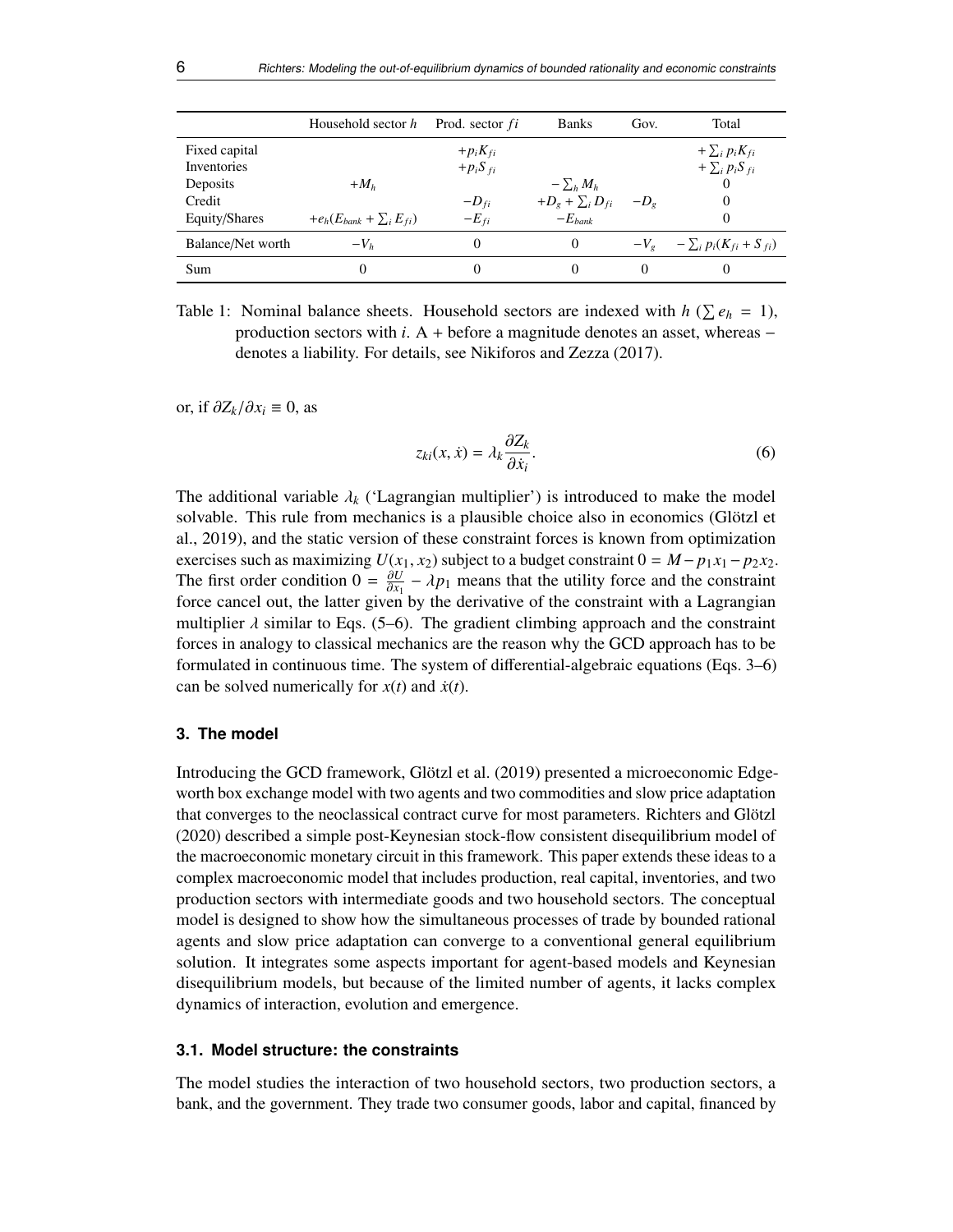

<span id="page-6-0"></span>Figure 1: Model structure: The diagram depicts the balance sheets of the different sectors and the flows of money (black arrows), funds (dotted arrows) and goods (colored arrows) within the economy. The interconnectedness of the balance sheets is depicted by background colors: For example, the liability of production sector *f* 1 towards the bank has a red background, while the corresponding claim in the bank's balance sheet has a green background.

> The six balance sheets provide the constraints in Eqs. [\(7](#page-7-0)[–12\)](#page-7-1). Consistency of money flows provides the budget constraints (Eqs. [13](#page-9-0)[–18\)](#page-9-1). Eqs. [\(19](#page-9-2)[–20\)](#page-9-3) reflect consistency of labor flows, while consistency of the flows of good 1 and good 2 provides Eqs. [\(21](#page-10-0)[–22\)](#page-10-1).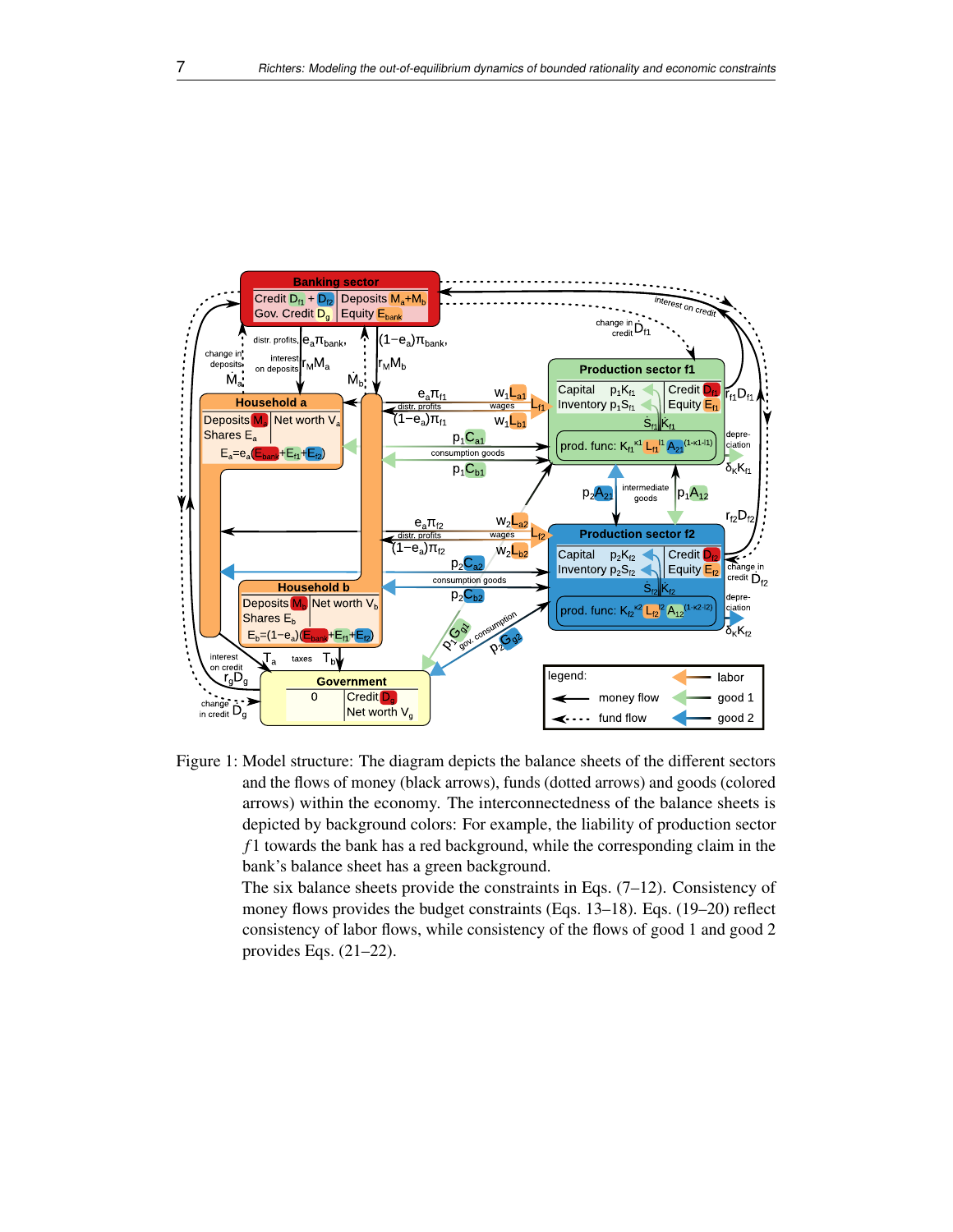bank credit or equity. Firms are privately owned and equity is valued at book value. All agents show bounded rationality and try to increase their utility with a gradient climbing approach. Prices react slowly on demand–supply mismatches.

The balance sheet and the transaction matrix can be found in Tables [1](#page-5-2) and [2](#page-8-0) (on page [9\)](#page-8-0). To avoid the flaw of inconsistent accounting present in some monetary circuit models (see the critique by Richters and Siemoneit, [2017;](#page-30-11) Zezza, [2012\)](#page-30-12), they allow to track the consistency of stocks and flows.

As depicted in Figure [1,](#page-6-0) the model consists of 42 economic variables:

- 11 financial balance sheet entries:  $M_a$ ,  $M_b$ ,  $V_a$ ,  $V_b$ ,  $E_{bank}$ ,  $E_{f1}$ ,  $E_{f2}$ ,  $D_{f1}$ ,  $D_{f2}$ ,  $D_g$ , *Vg*,
- 4 stocks of real capital and inventories:  $K_{f1}$ ,  $K_{f2}$ ,  $S_{f1}$ ,  $S_{f2}$ ,
- 8 prices:  $r_{f1}$ ,  $r_{f2}$ ,  $r_g$ ,  $r_M$ ,  $p_1$ ,  $p_2$ ,  $w_1$ ,  $w_2$ ,
- 6 flows of labor:  $L_{a1}$ ,  $L_{a2}$ ,  $L_{b1}$ ,  $L_{b2}$ ,  $L_{f1}$ ,  $L_{f2}$ ,
- 8 flows of goods:  $C_{a1}$ ,  $C_{a2}$ ,  $C_{b1}$ ,  $C_{b2}$ ,  $G_{e1}$ ,  $G_{e2}$ ,  $A_{12}$ ,  $A_{21}$ ,
- 5 flows of money:  $\pi_{f1}, \pi_{f2}, \pi_{bank}, T_a, T_b$ .

They are related by 16 constraints (Eqs. [7–](#page-7-0)[22\)](#page-10-1).

The consistency of double-entry bookkeeping in each of the six sectors as shown in Table [1](#page-5-2) provides six mathematical constraints:

<span id="page-7-0"></span>
$$
0 = p_1(K_{f1} + S_{f1}) - D_{f1} - E_{f1},\tag{7}
$$

<span id="page-7-3"></span><span id="page-7-2"></span>
$$
0 = p_2(K_{f2} + S_{f2}) - D_{f2} - E_{f2},
$$
\n(8)

$$
0 = D_{f1} + D_{f2} + D_g - M_a - M_b - E_{bank},
$$
\n(9)

$$
0 = M_a + e_a (E_{f1} + E_{f2} + E_{bank}) - V_a,
$$
\n(10)

$$
0 = M_b + (1 - e_a)(E_{f1} + E_{f2} + E_{bank}) - V_b,
$$
\n(11)

<span id="page-7-1"></span>
$$
0 = 0 - D_g - V_g. \tag{12}
$$

Final goods, capital and inventories are assumed to have the same price. The balance sheets are interconnected, because every financial claim has a corresponding liability, depicted by the colored background of the entries in Figure [1.](#page-6-0) Household sector *a* holds a fraction  $e_a$  of the shares of the firm and banking sectors, while  $1 - e_a$  is left for household sector *b*. They cannot trade their stakes in the firms. Eqs.  $(7-12)$  $(7-12)$  are used as definitions for  $E_f$ ,  $E_f$ ,  $E_{f2}$ ,  $E_{bank}$ ,  $V_a$ ,  $V_b$  and  $V_g$ . Therefore, no Lagrangian multipliers are needed to guarantee consistency. Summing all these equations yields  $V_a + V_b + V_g = p_1(K_{f1} + S_{f1}) + p_2(K_{f2} + S_{f2})$ , thus the actual wealth consists of real stocks of capital and inventories, because the credit relations cancel out. In the following, the equations for household sector *b* and production sector *f* 2 are provided, but explanations refer to household sector *a* and sector *f* 1 only.

Six budget constraints track the flow of money for each agent. Household sector *a* consumes an amount  $C_{a1}$  at price  $p_1$  from sector  $f1$  and  $C_{a2}$  at price  $p_2$  from sector  $f2$ . It works an amount  $L_{a1}$  for wage  $w_1$  in sector  $f1$  and  $L_{a2}$  for wage  $w_2$  in sector  $f2$ , but has to pay taxes, for simplicity only on labor income, with an exogenous tax rate  $\theta$ . Additional to wages, it receives a share *e<sup>a</sup>* of the total distributed profits of production sectors and banks, while the deposits  $M_a$  earn him a yearly interest of  $r_M M_a$ . The budget constraints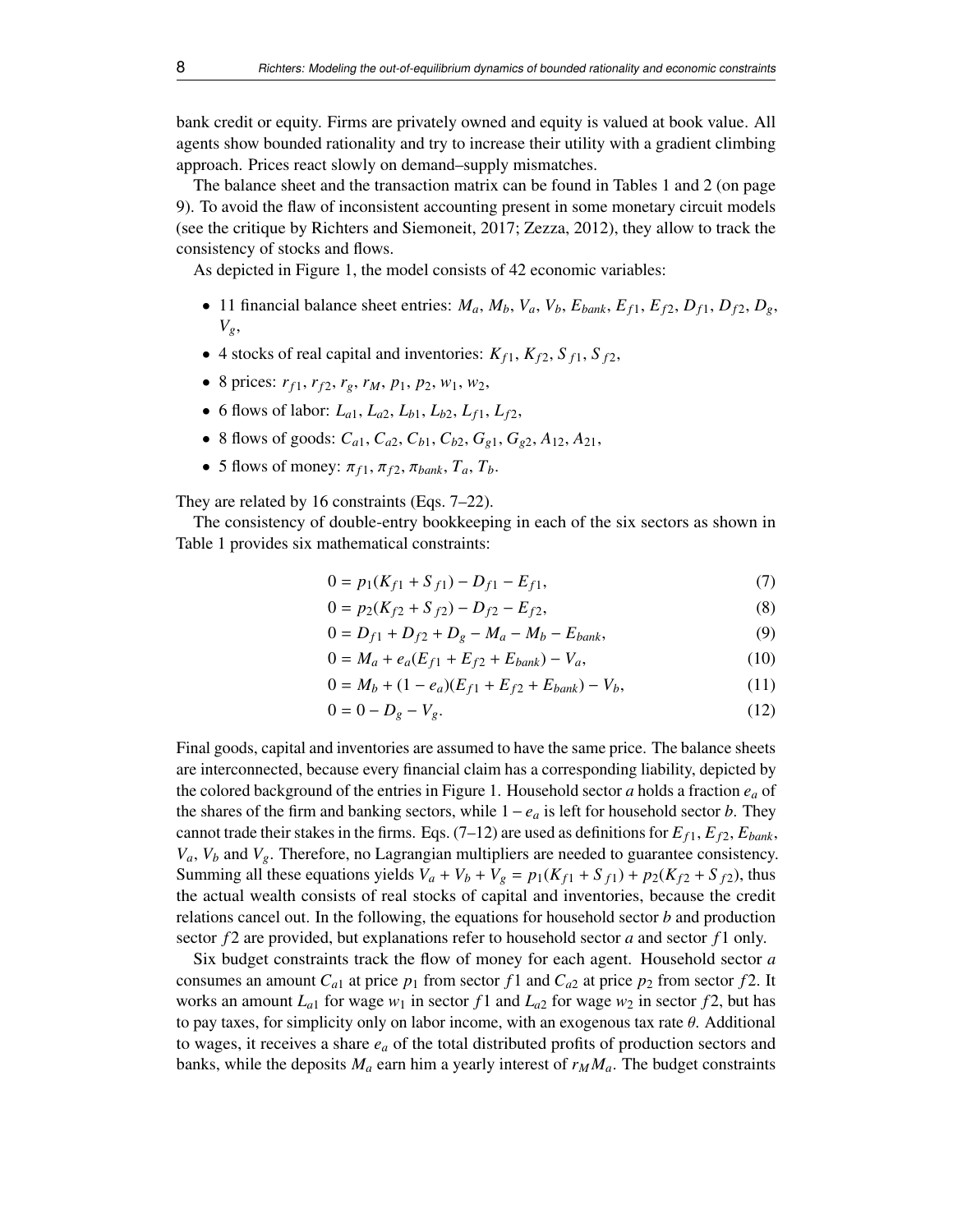|                                             | Household sector $h$                                                                 | <b>Current Account</b><br>Production sector $fi$                                                                                                                                                             | Capital Acc.                                                                                                    | Current Acc.<br><b>Banks</b>                                                       | Capital<br>Acc.                                                                            | Government                             | M                                                                       |
|---------------------------------------------|--------------------------------------------------------------------------------------|--------------------------------------------------------------------------------------------------------------------------------------------------------------------------------------------------------------|-----------------------------------------------------------------------------------------------------------------|------------------------------------------------------------------------------------|--------------------------------------------------------------------------------------------|----------------------------------------|-------------------------------------------------------------------------|
| Transactions                                |                                                                                      |                                                                                                                                                                                                              |                                                                                                                 |                                                                                    |                                                                                            |                                        |                                                                         |
| Govt. Spending<br>Consumption               | $-\sum_i p_i C_{hi}$                                                                 | + $\sum_h p_i C_{hi}$<br>$+p_iG_{gi}$                                                                                                                                                                        |                                                                                                                 |                                                                                    |                                                                                            |                                        |                                                                         |
| Taxes                                       | $-T_h$                                                                               |                                                                                                                                                                                                              |                                                                                                                 |                                                                                    |                                                                                            | $-\sum_i p_i G_{gi}$<br>+ $\sum_h T_h$ |                                                                         |
| Wages                                       | + $\sum_i w_i L_{hi}$                                                                |                                                                                                                                                                                                              |                                                                                                                 |                                                                                    |                                                                                            |                                        |                                                                         |
| Investment into Capital                     |                                                                                      |                                                                                                                                                                                                              |                                                                                                                 |                                                                                    |                                                                                            |                                        |                                                                         |
| Investment into Inventory                   |                                                                                      |                                                                                                                                                                                                              |                                                                                                                 |                                                                                    |                                                                                            |                                        |                                                                         |
| Depreciation allowances                     |                                                                                      |                                                                                                                                                                                                              | $\begin{aligned} -p_i(\dot{K}_{f\,i}+\delta_K K_{f\,i}) \\ -p_i\delta_f \\ +p_i\delta_K K_{f\,i} \end{aligned}$ |                                                                                    |                                                                                            |                                        |                                                                         |
| Interest on credit                          |                                                                                      | $\begin{aligned} &-\sum_{i}{}_{h}w_{i}L_{hi}\\ &+\frac{P_{i}(\hat{K}_{fi}+\hat{\phi}_{K}K_{fi)}}{+\frac{P_{i}\hat{\phi}_{K}K_{fi}}{P_{i}}}\\ &-\frac{P_{i}\hat{\phi}_{K}K_{fi}}{-r_{fi}D_{fi} \end{aligned}$ |                                                                                                                 | $\begin{aligned} r_s D_s + \sum_i r_{fi} D_{fi} \\ - \sum_h r_M M_h \end{aligned}$ |                                                                                            | $-r_sD_s$                              |                                                                         |
| Interest on deposits<br>Distributed profits | $\begin{aligned} + r_M M_h \quad + e_h (\Pi_{bank} + \sum_i \Pi_{fi}) \end{aligned}$ | $-\Pi_{fi}$                                                                                                                                                                                                  |                                                                                                                 | $-1$ $I_{bank}$                                                                    |                                                                                            |                                        |                                                                         |
| Intermediate Purch.                         |                                                                                      | $\sum_{j\neq i}(p_iA_{ij}-p_jA_{ji})$                                                                                                                                                                        |                                                                                                                 |                                                                                    |                                                                                            |                                        |                                                                         |
| Flow of Funds                               |                                                                                      |                                                                                                                                                                                                              |                                                                                                                 |                                                                                    |                                                                                            |                                        |                                                                         |
| Change in deposits                          | $-M_h$                                                                               |                                                                                                                                                                                                              |                                                                                                                 |                                                                                    |                                                                                            |                                        |                                                                         |
| Change in credit                            |                                                                                      |                                                                                                                                                                                                              |                                                                                                                 |                                                                                    | $\begin{aligned} &+\sum_{g}\dot{M}_{h} \\ -\dot{D}_{g}-\sum_{i}\dot{D}_{fi} \end{aligned}$ | $+D_s$                                 |                                                                         |
| Change in capital                           |                                                                                      |                                                                                                                                                                                                              | $\begin{array}{l} +\dot{D}_{f i} \\ +\dot{P} i \dot{K}_{f i} \\ +\dot{P} i \dot{S}_{f i} \end{array}$           |                                                                                    |                                                                                            |                                        |                                                                         |
| Change in inventory                         |                                                                                      |                                                                                                                                                                                                              |                                                                                                                 |                                                                                    |                                                                                            |                                        | $\begin{array}{l} + p_i \dot{K}_{fi} \\ + p_i \dot{S}_{fi} \end{array}$ |
| Revaluation of Capital                      |                                                                                      |                                                                                                                                                                                                              | $\begin{array}{l} +\dot{p}_{i}\dot{K}_{f i}\\ +\dot{p}_{i}\dot{S}_{f i}\\ +\dot{E}_{f i}\\ 0 \end{array}$       |                                                                                    |                                                                                            |                                        | $+\dot p_i K_f$<br>+ $\dot p_i S_f$                                     |
| Revaluation of Inventories                  |                                                                                      |                                                                                                                                                                                                              |                                                                                                                 |                                                                                    |                                                                                            |                                        |                                                                         |
| Revaluation of Shares                       | $-e_h(\dot{E}_{bank} + \sum_i \dot{E}_{fi})$                                         |                                                                                                                                                                                                              |                                                                                                                 |                                                                                    | $+E_{\ensuremath{\textit{bank}}}$                                                          |                                        |                                                                         |
| Change in net worth                         | $\mathcal{L}_h$                                                                      |                                                                                                                                                                                                              |                                                                                                                 |                                                                                    | $\circ$                                                                                    | $V_{\rm g}$                            | $\partial_t (\sum_i p_i (K_{fi} + S_{fi}))$                             |
|                                             |                                                                                      |                                                                                                                                                                                                              |                                                                                                                 |                                                                                    |                                                                                            |                                        |                                                                         |

<span id="page-8-0"></span>Table 2: The matrix tabulates all transactions and flows of funds (see Nikiforos and Zezza, 2017). The matrix tabulates all transactions and flows of funds (see Nikiforos and Zezza, [2017\)](#page-30-10).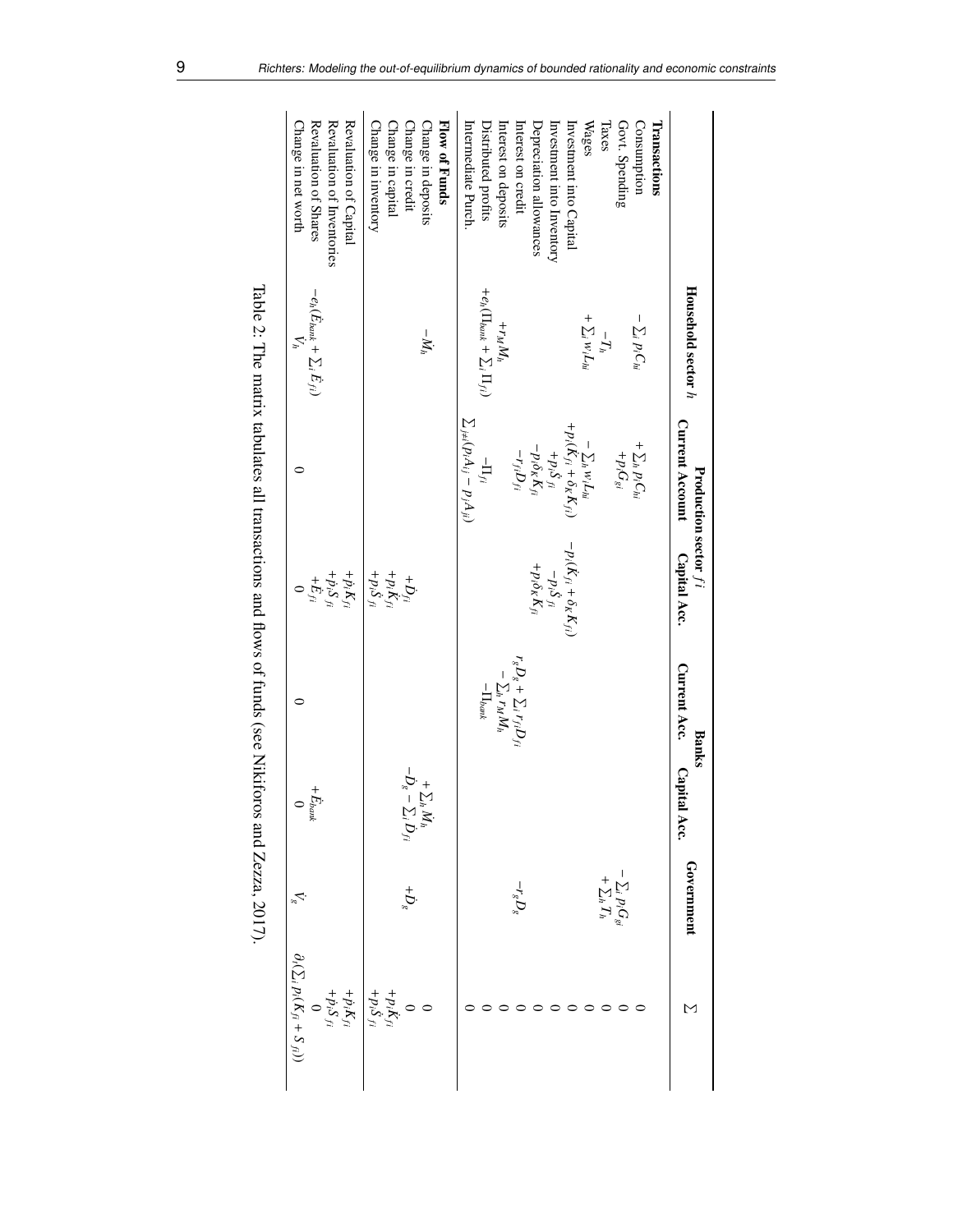are:

<span id="page-9-0"></span>
$$
Z_a = 0 = \dot{M}_a + p_1 C_{a1} + p_2 C_{a2} - (1 - \theta) (w_1 L_{a1} + w_2 L_{a2})
$$
  
... -  $e_a (\pi_{f1} + \pi_{f2} + \pi_{bank}) - r_M M_a,$  (13)

<span id="page-9-4"></span>
$$
Z_b = 0 = \dot{M}_b + p_1 C_{b1} + p_2 C_{b2} - (1 - \theta) (w_1 L_{b1} + w_2 L_{b2})
$$
  
.... - (1 - e<sub>a</sub>)(\pi<sub>f1</sub> + \pi<sub>f2</sub> + \pi<sub>bank</sub>) - r<sub>M</sub>M<sub>b</sub>. (14)

The government *g* pays interest  $r_g$  on government credit  $D_g$  and buys goods  $G_{g1}$  and  $G_{g2}$ at price  $p_1$  and  $p_2$  from the two production sectors. It levies wage taxes with a constant tax rate  $\theta$ , which results in the following budget constraint:

$$
Z_g = 0 = p_1 G_{g1} + p_2 G_{g2} - \theta (w_1 L_{a1} + w_2 L_{a2} + w_1 L_{b1} + w_2 L_{b2}) + r_g D_g - \dot{D}_g. \tag{15}
$$

Production sector *f* 1 (and equivalently *f* 2) has to pay a wage *w*<sup>1</sup> per unit of work, a price  $p_2$  for intermediate goods  $A_{21}$  used in production, and interest  $r_{f1}$  on credit  $D_{f1}$ . Money inflows arise from selling goods at price  $p_1$  to households, the government, and sector *f* 2. The difference between money inflows and outflows is distributed as profits  $\pi_{f_1}$  or changes the stock of credit  $\dot{D}_{f1}$ , implying the following budget constraints:

$$
Z_{f1} = 0 = w_1 L_{f1} + p_2 A_{21} + r_{f1} D_{f1} - p_1 (C_{a1} + C_{b1} + G_{g1} + A_{12}) + \pi_{f1} - D_{f1}, \quad (16)
$$

$$
Z_{f2} = 0 = w_2 L_{f2} + p_1 A_{12} + r_{f2} D_{f2} - p_2 (C_{a2} + C_{b2} + G_{g2} + A_{21}) + \pi_{f2} - D_{f2}.
$$
 (17)

The banking sector receives interest payments on credits and pays interest  $r_M M_a$  and  $r_M M_b$ to households. The difference between money inflows and outflows is distributed as profits  $\pi_{bank}$  or changes the stock of equity  $\dot{E}_{bank}$ , implying the following budget constraint:

$$
Z_{bank} = 0 = r_M \left( M_a + M_b \right) - r_{f1} D_{f1} - r_{f2} D_{f2} - r_g D_g + \pi_{bank} + \dot{E}_{bank}. \tag{18}
$$

Note that the constraints  $Z_a$ ,  $Z_b$ ,  $Z_g$ ,  $Z_{f1}$ ,  $Z_{f2}$  and  $Z_{bank}$  are linearly dependent with the time derivative of Eq. [\(9\)](#page-7-2) – as in every stock-flow consistent model, one budget constraint is redundant (Godley, [1999,](#page-29-18) p. 395). Consequently, Eq. [\(9\)](#page-7-2) can be dropped and will just serve as an initial condition for  $t = 0$ , resulting in 15 linearly independent constraints.

Labor input  $L_f$  of sector  $f_1$  has to be identical to the amount of work in this sector by household sectors *a* and *b*, interrelating the variables of those agents:

<span id="page-9-6"></span><span id="page-9-5"></span><span id="page-9-2"></span><span id="page-9-1"></span>
$$
Z_{L1} = 0 = L_{a1} + L_{b1} - L_{f1},\tag{19}
$$

<span id="page-9-3"></span>
$$
Z_{L2} = 0 = L_{a2} + L_{b2} - L_{f2}.
$$
 (20)

As households and firms influence all these variables, these constraints cannot be treated as definitions for one variable. Consequently, constraint forces with Lagrangian multipliers  $\lambda_{L1}$  and  $\lambda_{L2}$  are added to the time evolution of these variables to ensure consistency (Note: the index *i* is identical for the Lagrangian multipliers  $\lambda_i$  and the corresponding constraints  $\mathbf{z}_i$ , throughout the paper)  $\lambda_i$  is negative if the desired change in variables would lead to  $Z_i$  throughout the paper).  $\lambda_{L1}$  is negative if the desired change in variables would lead to  $\alpha$  ante excess supply for labor in sector  $f_1$ . It will show up as constraint force in the time ex-ante excess supply for labor in sector *f* 1. It will show up as constraint force in the time evolution of  $L_{a1}$ ,  $L_{b1}$  and  $L_{f1}$  (Eqs. [25,](#page-11-0) [27,](#page-11-1) [47\)](#page-14-0), and the time evolution of the wage  $w_1$ (Eq. [60\)](#page-15-0).

A constraint within sector *f* 1 is that total production given by a Cobb-Douglas production function depending on capital  $K_{f1}$ , labor  $L_{f1}$  and intermediate input  $A_{21}$  has to be equal to consumption by households  $C_{a1} + C_{b1}$ , government consumption  $G_{g1}$ , deliveries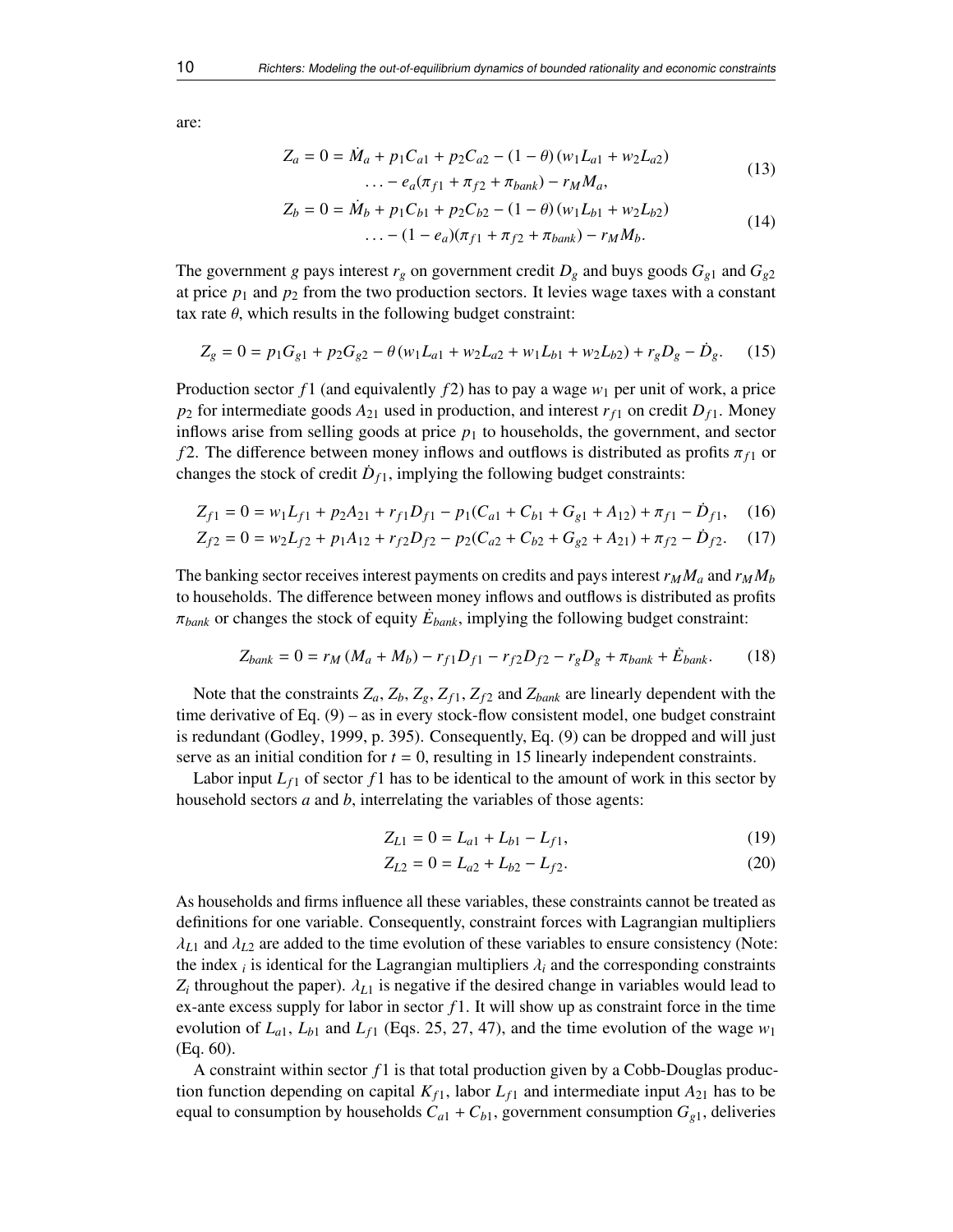to sector *f* 2 as intermediate goods  $A_{12}$ , gross investment  $\delta_K K_{f1} + \dot{K}_{f1}$  and change in<br>inventory  $\dot{S}_{g1}$ . Sector *f* 2 is constructed symmetrically assuming a circular-horizontal inventory  $\dot{S}_{f1}$ . Sector  $f2$  is constructed symmetrically, assuming a circular-horizontal production structure.

<span id="page-10-1"></span><span id="page-10-0"></span>
$$
Z_{P1} = 0 = K_{f1}^{\kappa_1} L_{f1}^{l_1} A_{21}^{1-\kappa_1-l_1} - \dot{K}_{f1} - \delta_K K_{f1} - C_{a1} - C_{b1} - G_{g1} - \dot{S}_{f1} - A_{12}, \quad (21)
$$
  
\n
$$
Z_{P2} = 0 = K_{f2}^{\kappa_2} L_{f2}^{l_2} A_{12}^{1-\kappa_2-l_2} - \dot{K}_{f2} - \delta_K K_{f2} - C_{a2} - C_{b2} - G_{g2} - \dot{S}_{f2} - A_{21}. \quad (22)
$$

These identities will be guaranteed by the Lagrangian multipliers  $\lambda_{P1}$  and  $\lambda_{P2}$ .

## **3.2. Agents' behavior**

Given 42 variables and 15 linearly independent constraints, only 27 behavioral equations could be chosen without the concept of Lagrangian closure. To show the flexibility of the framework, both the Lagrangian closure and the drop closure will be used for different variables. In the latter case, the behavior is implemented as an algebraic equation, not a differential equation. The model considers behavioral influences on 34 variables, which results in 49 equations for 42 variables. Therefore, 7 Lagrangian multipliers have to be added, one for each constraint in which all the variables are influenced by behavior. The following sections explain the constraints and behavioral assumptions in detail for households, government, firms and banks.

#### **3.2.1. Household sectors**

The households are assumed to derive utility from consumption, leisure, and government consumption. In each variable, the utility functions  $U_a$  and  $U_b$  satisfy the Inada conditions:[3](#page-10-2)

<span id="page-10-4"></span><span id="page-10-3"></span>
$$
U_{a^{(t)}} = C_{a1^{(t)}}^{\alpha_{c1}} C_{a2^{(t)}}^{\alpha_{c2}} + (1 - L_{a1^{(t)}} - L_{a2^{(t)}})^{\alpha_L} + G_{g1^{(t)}}^{\alpha_G},\tag{23}
$$

$$
U_{b^{(t)}} = C_{b1^{(t)}}{}^{\beta c_1} C_{b2^{(t)}}{}^{\beta c_2} + (1 - L_{b1^{(t)}} - L_{b2^{(t)}}{}^{\beta L} + G_{g2^{(t)}}{}^{\beta c}.
$$
 (24)

Note that we assume that the household sector *a* derives utility from the government expenditure in sector  $f_1$ , while the expenditure in sector  $f_2$  is relevant for household sector *b*. The reason for this choice is to be able to model the political struggle between the two to shift government expenditure towards *their* sector.

Ex-post, households' decisions must be consistent with the budget constraints (Eqs. [13–](#page-9-0) [14\)](#page-9-4). The constraint forces are proportional to the Lagrangian multiplier  $\lambda_a$  times the derivative of the constraint  $Z_a$  with respect to the particular variable (see Section [2\)](#page-1-0).

For work *L*, the derivative of the budget constraint yields  $\frac{\partial Z_a}{\partial L_a}$  $\frac{\partial Z_a}{\partial L_{a1}} = -(1 - \theta)w_1, \frac{\partial Z_a}{\partial L_{a2}}$ <br>or labor have to be satisf *o∟a*<br>∂L<sub>a2</sub> =<br>tisfied  $-(1-\theta)w_2$ . Additionally, the structural equations (Eqs. [19](#page-9-2)[–20\)](#page-9-3) for labor have to be satisfied. To avoid that total labor in a sector is different from the sum of work performed by all the households in this sector, an additional constraint force is added. Following the Lagrangian closure, the constraint forces are proportional to the derivative,  $\frac{\partial Z_{L1}}{\partial L_{11}} = \frac{\partial Z_{L2}}{\partial L_{22}} = +1$  and  $\frac{\partial Z_{L1}}{\partial L_{d1}} = -1$ , which implies that all these variables are adjusted by the same  $\frac{\partial Z_{L1}}{\partial L_{f1}} = -1$ , which implies that all these variables are adjusted by the same amount. If  $\dot{L}_{a1} + \dot{L}_{b1} > \dot{L}_{f1}$  ex-ante, the constraint forces reduce  $\dot{L}_{a1}$  and  $\dot{L}_{b1}$  while increasing  $\dot{L}_{f1}$ <br>until consistency is reached. Instead, a post Keynesian economist may assume that firms until consistency is reached. Instead, a post-Keynesian economist may assume that firms' demand fully determines households' supply of labor, which illustrates that the choice of

<span id="page-10-2"></span><sup>&</sup>lt;sup>3</sup> *U* is strictly increasing, strictly concave, continuously differentiable and  $U'(0) = \infty$  and  $U'(\infty) = 0$  in every argument.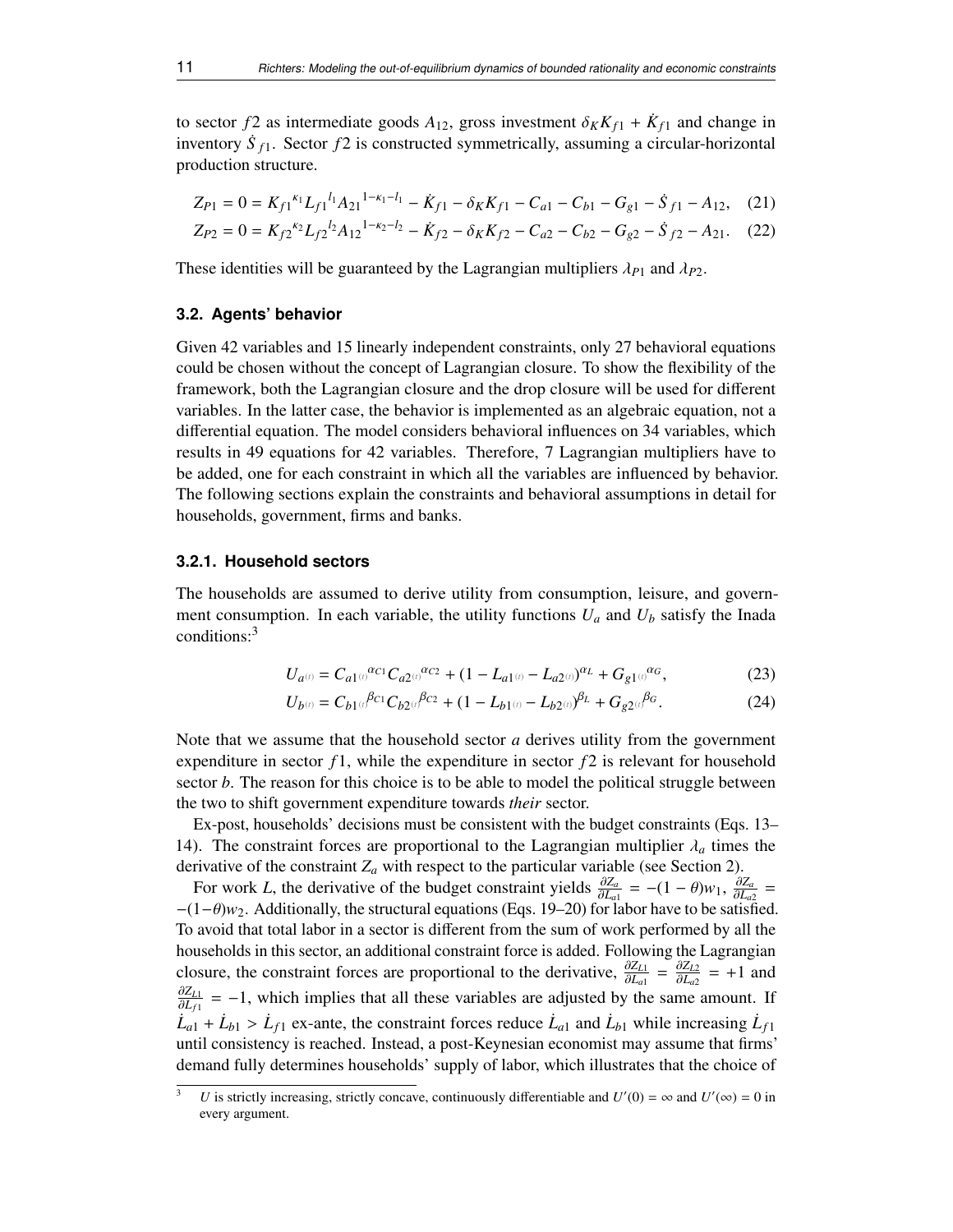constraint forces reflects assumptions about power relations within the economy. Taken together, the gradient forces from the utility function and the constraint forces yield the following time evolution:

<span id="page-11-0"></span>
$$
\dot{L}_{a1^{(t)}} = -\mu_{aL1} \cdot \alpha_L (1 - L_{a1^{(t)}} - L_{a2^{(t)}})^{\alpha_L - 1} - \lambda_{a^{(t)}} w_{1^{(t)}} (1 - \theta) + \lambda_{L1^{(t)}},
$$
(25)

$$
\dot{L}_{a2^{(t)}} = -\mu_{aL2} \cdot \alpha_L (1 - L_{a1^{(t)}} - L_{a2^{(t)}})^{\alpha_L - 1} - \lambda_{a^{(t)}} w_{2^{(t)}} (1 - \theta) + \lambda_{L2^{(t)}},
$$
(26)

<span id="page-11-1"></span>
$$
\dot{L}_{b1^{(t)}} = -\mu_{bL1} \cdot \beta_L (1 - L_{b1^{(t)}} - L_{b2^{(t)}})^{\beta_L - 1} - \lambda_{b^{(t)}} w_{1^{(t)}} (1 - \theta) + \lambda_{L1^{(t)}},
$$
(27)

$$
\dot{L}_{b2^{(t)}} = -\mu_{bL2} \cdot \beta_L (1 - L_{b1^{(t)}} - L_{b2^{(t)}})^{\beta_L - 1} - \lambda_{b^{(t)}} w_{2^{(t)}} (1 - \theta) + \lambda_{L2^{(t)}}.
$$
 (28)

For consumer goods, Eqs. [\(21–](#page-10-0)[22\)](#page-10-1) have to be satisfied, guaranteeing that goods produced are identical to those consumed, invested, stored or delivered to the other sector. Any ex-ante mismatch is compensated by adding constraint forces with factor <sup>∂</sup>*ZP*<sup>1</sup>  $\frac{\partial Z_{P1}}{\partial C_{a1}} = \frac{\partial Z_{P2}}{\partial C_{a2}}$ <br>derivative  $\frac{\partial Z_{P2}}{\partial C_{a2}} = -1$ <br>ive of the and Lagrangian multipliers  $\lambda_{P1}$  and  $\lambda_{P2}$  to the equation of motion. The derivative of the budget constraint yields  $\frac{\partial Z_a}{\partial C_1} = p_1$ ,  $\frac{\partial Z_a}{\partial C_2} = p_2$ . The time evolution is given by:  $\frac{\partial Z_a}{\partial C_{a1}} = p_1$ ,  $\frac{\partial Z_a}{\partial C_{a2}}$  $rac{\partial Z_a}{\partial C_{a2}} = p_2$ . The time evolution is given by:

<span id="page-11-2"></span>
$$
\dot{C}_{a1^{(t)}} = \mu_{aC1} \cdot \alpha_{C1} (C_{a1^{(t)}})^{\alpha_{C1} - 1} (C_{a2^{(t)}})^{\alpha_{C2}} + \lambda_{a^{(t)}} p_{1^{(t)}} - \lambda_{P1^{(t)}},
$$
\n(29)

$$
\dot{C}_{a2^{(t)}} = \mu_{aC2} \cdot \alpha_{C2} (C_{a1^{(t)}})^{\alpha_{C1}} (C_{a2^{(t)}})^{\alpha_{C2} - 1} + \lambda_{a^{(t)}} p_{2^{(t)}} - \lambda_{P2^{(t)}},
$$
\n(30)

$$
\dot{C}_{b1^{(i)}} = \mu_{bC1} \cdot \beta_{C1} (C_{b1^{(i)}})^{\beta_{C1} - 1} (C_{b2^{(i)}})^{\beta_{C2}} + \lambda_{b^{(i)}} p_{1^{(i)}} - \lambda_{P1^{(i)}},
$$
\n(31)

<span id="page-11-3"></span>
$$
\dot{C}_{b2^{(i)}} = \mu_{bC2} \cdot \beta_{C2} (C_{b1^{(i)}})^{\beta_{C1}} (C_{b2^{(i)}})^{\beta_{C2} - 1} + \lambda_{b^{(i)}} p_{2^{(i)}} - \lambda_{P2^{(i)}}.
$$
\n(32)

An extension to "positional" or "conspicuous" consumption will be modeled in Section [4.4](#page-24-0) by adding a positive influence of household sector *b* on consumption decisions by household sector *a*, and inversely.

The desired change in deposits held by households  $\dot{M}_a$  and  $\dot{M}_b$  reflects an intertemporal choice, but note that the bounded rational households cannot solve infinite optimization problems. We assume that households value additional saving by the possible gain in leisure after a short period of time discounted by a factor  $\rho_a$ , at an average wage  $(1 - \theta)(w_1 + w_2)/2$ . Combining this behavioral force with power factor  $\mu_{aM}$  and the constraint force from the budget constraint with factor <sup>∂</sup>*Z<sup>a</sup>*  $\frac{\partial Z_a}{\partial M_a} = 1$  leads to:

<span id="page-11-4"></span>
$$
\dot{M}_{a^{(t)}} = \mu_{aM} (1 + \alpha_r (r_{M^{(t)}} - \rho_a)) \frac{2\alpha_L (1 - L_{a1^{(t)}} - L_{a2^{(t)}})^{\alpha_L - 1}}{(1 - \theta)(w_{1^{(t)}} + w_{2^{(t)}})} + \lambda_{a^{(t)}},
$$
(33)

<span id="page-11-5"></span>
$$
\dot{M}_{b^{(t)}} = \mu_{bM}(1 + \beta_r(r_{M^{(t)}} - \rho_b)) \frac{2\beta_L (1 - L_{b1^{(t)}} - L_{b2^{(t)}})^{\beta_L - 1}}{(1 - \theta)(w_{1^{(t)}} + w_{2^{(t)}})} + \lambda_{b^{(t)}}.
$$
\n(34)

The parameter  $\alpha_r$  captures how strongly household sector *a* considers this intertemporal choice. For an alternative specification with a simple "money in the utility function" approach (Sidrauski, [1967\)](#page-30-13), see Richters and Glötzl [\(2020\)](#page-30-8).

## **3.2.2. Government**

In this simple model, the government does not own assets or accumulates a stock of capital, but simply finances government consumption by tax income and credit. The government has a disutility that grows with government debt:

$$
U_{g^{(i)}} = -(\gamma_D + \gamma_r r_{g^{(i)}}) \frac{(D_{g^{(i)}})^2}{(p_{1^{(i)}} + p_{2^{(i)}})/2} \Theta(D_{g^{(i)}}),
$$
\n(35)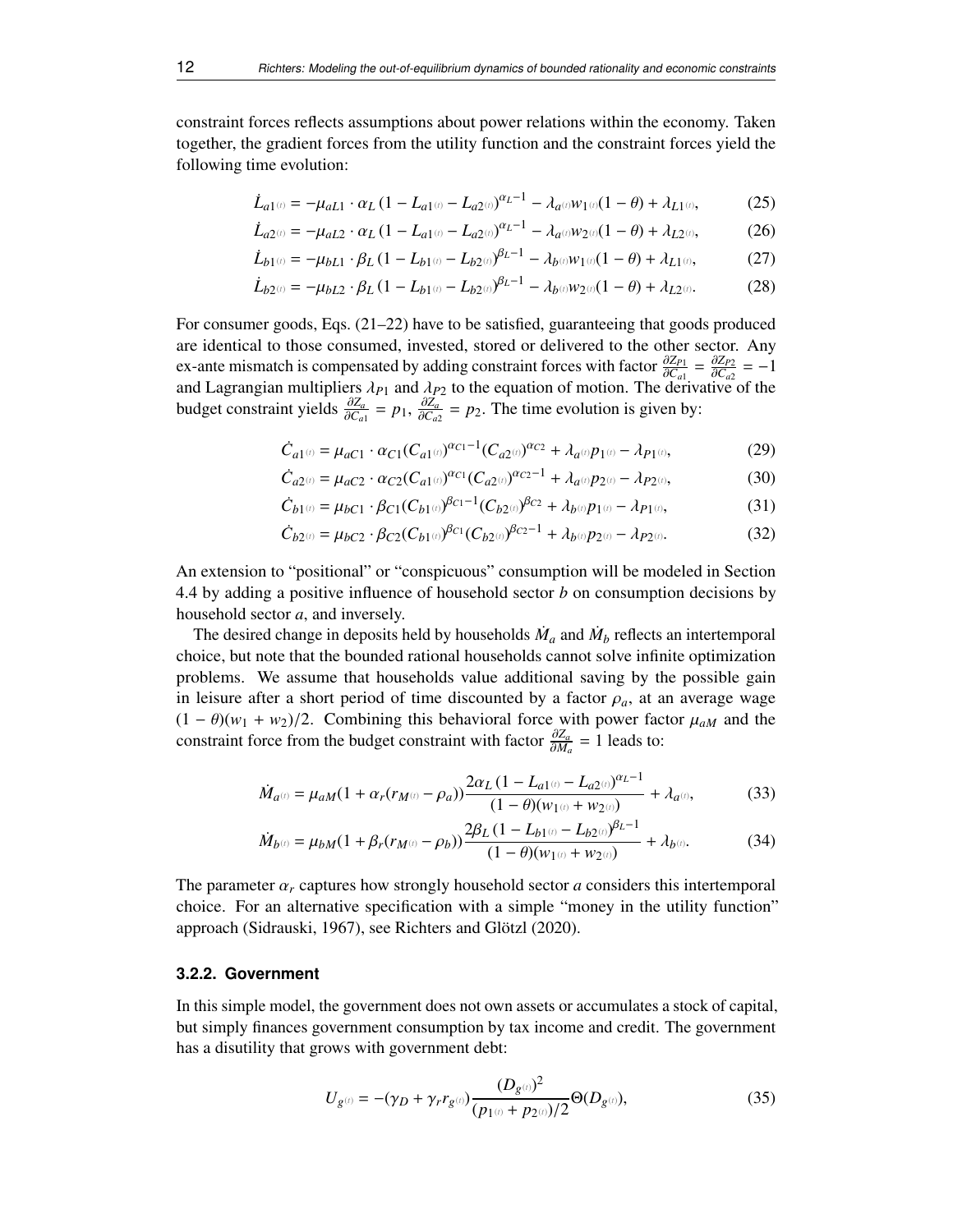with Θ the unit step function with  $\Theta(D_g) = 0$  for  $D_g \le 0$  and 1 otherwise. Compared to disutility growing quadratically or as a power function (Cadenillas and Huamán-Aguilar, [2016\)](#page-28-16), this function is monotonously growing, avoiding negative debt to be considered adverse. Further assets and roles for the government such as redistribution, market stabilization or provision of public goods may be implemented in the future.

The government tries to improve its utility, but note that the households' utility functions in Eqs. [\(23–](#page-10-3)[24\)](#page-10-4) also contain a dependence on government values, which leads to an influence of the households on government decisions. This shows how the GCD approach allows to formulate models with multiple, interacting economic forces with mutual or opposing interests. Together with constraint forces proportional to <sup>∂</sup>*Z<sup>g</sup>*  $\frac{\partial Z_g}{\partial G_{g1}}, \frac{\partial Z_g}{\partial G_{g2}}$ <sup>∂</sup>*Gg*<sup>2</sup> and  $\frac{\partial Z_g}{\partial D}$  $rac{\partial Z_g}{\partial D_g}$ , this yields:

$$
\dot{D}_{g^{(t)}} = -\mu_{gD} \cdot (\gamma_D + \gamma_r r_{g^{(t)}}) \frac{D_{g^{(t)}}}{(p_{1^{(t)}} + p_{2^{(t)}})/2} - \lambda_{g^{(t)}},\tag{36}
$$

$$
\dot{G}_{g1^{(i)}} = \mu_{aG1} \cdot \alpha_{G1} G_{g1^{(i)}}^{\alpha_{G1}-1} + \lambda_{g^{(i)}} p_{1^{(i)}} - \lambda_{P1^{(i)}},\tag{37}
$$

$$
\dot{G}_{g2^{(t)}} = \mu_{bG2} \cdot \beta_{G2} G_{g2^{(t)}} \beta_{G2}^{-1} + \lambda_{g^{(t)}} p_{2^{(t)}} - \lambda_{P2^{(t)}}.
$$
\n(38)

As in Eqs. [\(29–](#page-11-2)[32\)](#page-11-3) for households, the constraint forces  $\lambda_{P1}$  and  $\lambda_{P2}$  correspond to ex-ante mismatches of supply and demand for goods.

As discussed above, the government sets taxation as proportional to labor income:

<span id="page-12-0"></span>
$$
0 = \theta \left( w_{1^{(t)}} L_{a1^{(t)}} + w_{2^{(t)}} L_{a2^{(t)}} \right) - T_{a^{(t)}},\tag{39}
$$

<span id="page-12-1"></span>
$$
0 = \theta \left( w_{1} \omega L_{b1} \omega + w_{2} \omega L_{b2} \omega \right) - T_{b} \omega.
$$
 (40)

These algebraic equations are equivalent to adding summands  $(\theta(w_1L_{a1} + w_2L_{a2}) - T_a)^2$ <br>and  $(\theta(w_1L_{a1} + w_2L_{a2}) - T_a)^2$  to the utility function *U* and this *desire* being pursued with and  $(\theta(w_1L_{b1} + w_2L_{b2}) - T_b)^2$  to the utility function  $U_g$ , and this *desire* being pursued with infinite nower  $U_g$  (see Bichters and Glötz), 2020). infinite power  $\mu_{gT}$  (see Richters and Glötzl, [2020\)](#page-30-8).

## **3.2.3. Firms in the production sectors**

The firms in production sector  $f_1$  produce consumption goods for households  $C_{a_1} + C_{b_1}$ and the government  $G_{g1}$ , change in inventories  $\dot{S}_{f1}$ , intermediate goods  $A_{12}$  to be bought by sector *f* 2, and gross investment consisting of replacement investment compensating depreciation  $\delta_K K_{f1}$  and net investment  $K_{f1}$ . Firms' production  $P_{f1}(\theta)$  is given by a Cobb-<br>Douglas function with production inputs capital  $K_{\alpha}$ , labor  $I_{\alpha}$  and intermediate goods Douglas function with production inputs capital  $K_{f1}$ , labor  $L_{f1}$  and intermediate goods *A*21, see Eqs. [\(21–](#page-10-0)[22\)](#page-10-1). Different to many disequilibrium models that refute utility and substitutional production functions (Berg et al., [2015;](#page-28-17) Giraud and Grasselli, [2021;](#page-29-19) Godley and Lavoie, [2012\)](#page-29-10) referring to the Cambridge Capital Controversy (Harcourt, [1972\)](#page-29-20), we use a Cobb-Douglas production function. But this does not imply that the profit maximizing input factors are always chosen instantaneously. Instead, the adaptation process allows only for slow adaptation to profit opportunities. Cobb-Douglas is chosen solely for tractability, replacing the production functions with CES or nested CES is straightforward, as is using a Leontief function.

The behavior of firms consists of an inventory and dividend policy, and the goal to increase their profits. The firms in production sector  $f_1$  hold inventories  $S_{f_1}$  that act as a buffer stock against unexpected changes in demand. From a modeling perspective, these buffer stocks are important as they avoid the system of equations to become stiff and unsolvable. The targeted ratio  $s_f^{\dagger}$  $f_1$  of inventories to expected sales (gross investment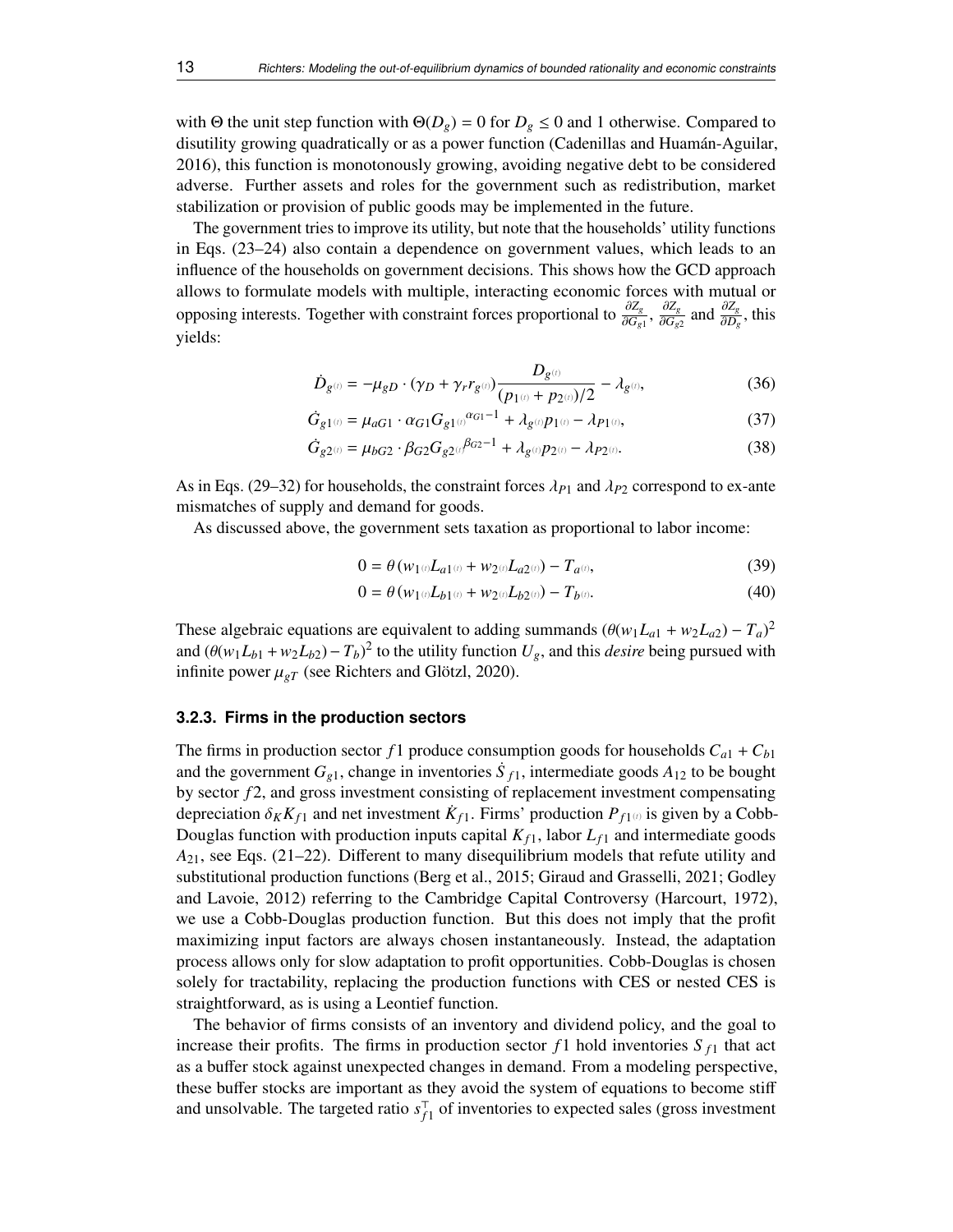plus sales to consumers, government, and sector *f* 2) is constant. The firms exert a force linearly increasing with the mismatch between targeted and actual inventories. Similar to Eqs. [\(29–](#page-11-2)[32\)](#page-11-3), a constraint force proportional to  $\lambda_{P1}$  with factor  $\frac{\partial Z_{P1}}{\partial S_{f1}} = -1$  has to be added assuming that every part of demand will be persitively affected if ex ante demand added, assuming that every part of demand will be negatively affected if ex-ante demand is bigger than ex-ante supply, to guarantee ex-post consistency.

$$
\dot{S}_{f1^{(i)}} = \mu_{fS1} \left( s_{f1}^{\top} \left( C_{a1^{(i)}} + C_{b1^{(i)}} + G_{g1^{(i)}} + A_{12^{(i)}} + \delta_K K_{f1^{(i)}} + \dot{K}_{f1^{(i)}} \right) - S_{f1^{(i)}} \right) - \lambda_{P1^{(i)}}
$$
\n
$$
= \mu_{fS1} \left( s_{f1}^{\top} \left( K_{f1^{(i)}}^{\kappa_1} L_{f1^{(i)}}^{\top} A_{21^{(i)}}^{1 - \kappa_1 - l_1} - \dot{S}_{f1^{(i)}} \right) - S_{f1^{(i)}} \right) - \lambda_{P1^{(i)}}, \tag{41}
$$

$$
\dot{S}_{f2^{(t)}} = \mu_{fS2} \left( s_{f2}^{\top} \left( K_{f2^{(t)}}^{k_2} L_{f2^{(t)}}^{l_2} A_{12^{(t)}}^{1 - \kappa_2 - l_2} - \dot{S}_{f2^{(t)}} \right) - S_{f2^{(t)}} \right) - \lambda_{P2^{(t)}}.
$$
\n(42)

Using this specification, inventories can become negative, which can be understood as "unfilled orders" (Miron and Zeldes, [1988,](#page-29-21) p. 907) or would have to be avoided using a strongly non-linear function.

Concerning the production factors, firms exert forces as gradients of their expected profits as utility functions  $U_{f1}$  and  $U_{f2}$ . Increasing production is costly not only because of direct inputs, but also because additional inventories according to Eqs. [\(41–](#page-13-0)[42\)](#page-13-1) have to be financed by credit:

<span id="page-13-1"></span><span id="page-13-0"></span>
$$
U_{f1} = p_1 K_{f1}^{k_1} L_{f1}^{l_1} A_{21}^{1-k_1-l_1} - p_1 \delta_K K_{f1} - p_2 A_{21} - w_1 L_{f1}
$$
  
... 
$$
- r_{f1} p_1 \left( K_{f1} + s_{f1}^{\top} \left( K_{f1}^{k_1} L_{f1}^{l_1} A_{21}^{1-k_1-l_1} - S_{f1} \right) \right), \tag{43}
$$

$$
U_{f2} = p_2 K_{f2}^{k_2} L_{f2}^{l_2} A_{12}^{1-\kappa_2-l_2} - p_2 \delta_K K_{f2} - p_1 A_{12} - w_2 L_{f2}
$$
  
... 
$$
- r_{f2} p_2 \left( K_{f2} + s_{f2}^{\top} \left( K_{f2}^{k_2} L_{f2}^{l_2} A_{12}^{1-\kappa_2-l_2} - S_{f2} \right) \right). \tag{44}
$$

Taking profits as basis for decision-making is similar to optimization approaches, but the difference is that firms do not jump directly to the point of highest profits by fully anticipating the reactions of households to changes in goods prices or wages. Instead, firms try to increase their profits using a gradient seeking approach, only fully aware of the current marginal productivities and prices without any expectation about future sales. The time evolution of the input factors consists of these profit driven forces and an additional constraint force with Lagrangian multiplier  $\lambda_{P1}$  to satisfy the production equations (Eqs. [21](#page-10-0)[–22\)](#page-10-1) ex-post.

For capital, the economic force exerted by the firms is given by  $\mu_{fK1} \frac{\partial U_{f1}}{\partial K_{f1}}$  $\frac{\partial v_{f1}}{\partial K_{f1}}$ , while the prefactor for the Lagrangian multiplier is calculated as  $\frac{\partial Z_{PL}}{\partial K_{21}}$  $\frac{\partial \mathcal{L}_{P1}}{\partial K_{f1}}$ :

$$
\dot{K}_{f1^{(i)}} = \mu_{fK1} \cdot p_{1^{(i)}} \Big( \Big( 1 - r_{f1^{(i)}} s_{f1}^{\mathsf{T}} \Big) \kappa_1 K_{f1^{(i)}}^{\kappa_1 - 1} L_{f1^{(i)}}^{\iota_1} A_{21^{(i)}}^{1 - \kappa_1 - l_1} - \delta_K - r_{f1^{(i)}} \Big) \qquad (45)
$$
\n
$$
\dots + \lambda_{P1^{(i)}} \kappa_1 K_{f1^{(i)}}^{\kappa_1 - 1} L_{f1^{(i)}}^{\iota_1} A_{21^{(i)}}^{1 - \kappa_1 - l_1},
$$

$$
\dot{K}_{f2^{(i)}} = \mu_{fK2} \cdot p_{2^{(i)}} \Big( \Big( 1 - r_{f2^{(i)}} s_{f2}^{\mathsf{T}} \Big) \kappa_2 K_{f2^{(i)}}^{\kappa_2 - 1} L_{f2^{(i)}}^{\mathsf{T}_2} A_{12^{(i)}}^{1 - \kappa_2 - \mathsf{T}_2} - \delta_K - r_{f2^{(i)}} \Big) \newline \cdots + \lambda_{P2^{(i)}} \kappa_2 K_{f2^{(i)}}^{\kappa_2 - 1} L_{f2^{(i)}}^{\mathsf{T}_2} A_{12^{(i)}}^{1 - \kappa_2 - \mathsf{T}_2}. \tag{46}
$$

Note that total investment is given by  $\dot{K}_{f1} + \delta_K K_{f1}$ .<br>The time evolution of labor demand of firms co

The time evolution of labor demand of firms contains an additional constraint force  $-\lambda_{L1}$ , added to guarantee consistency with labor supply by households according to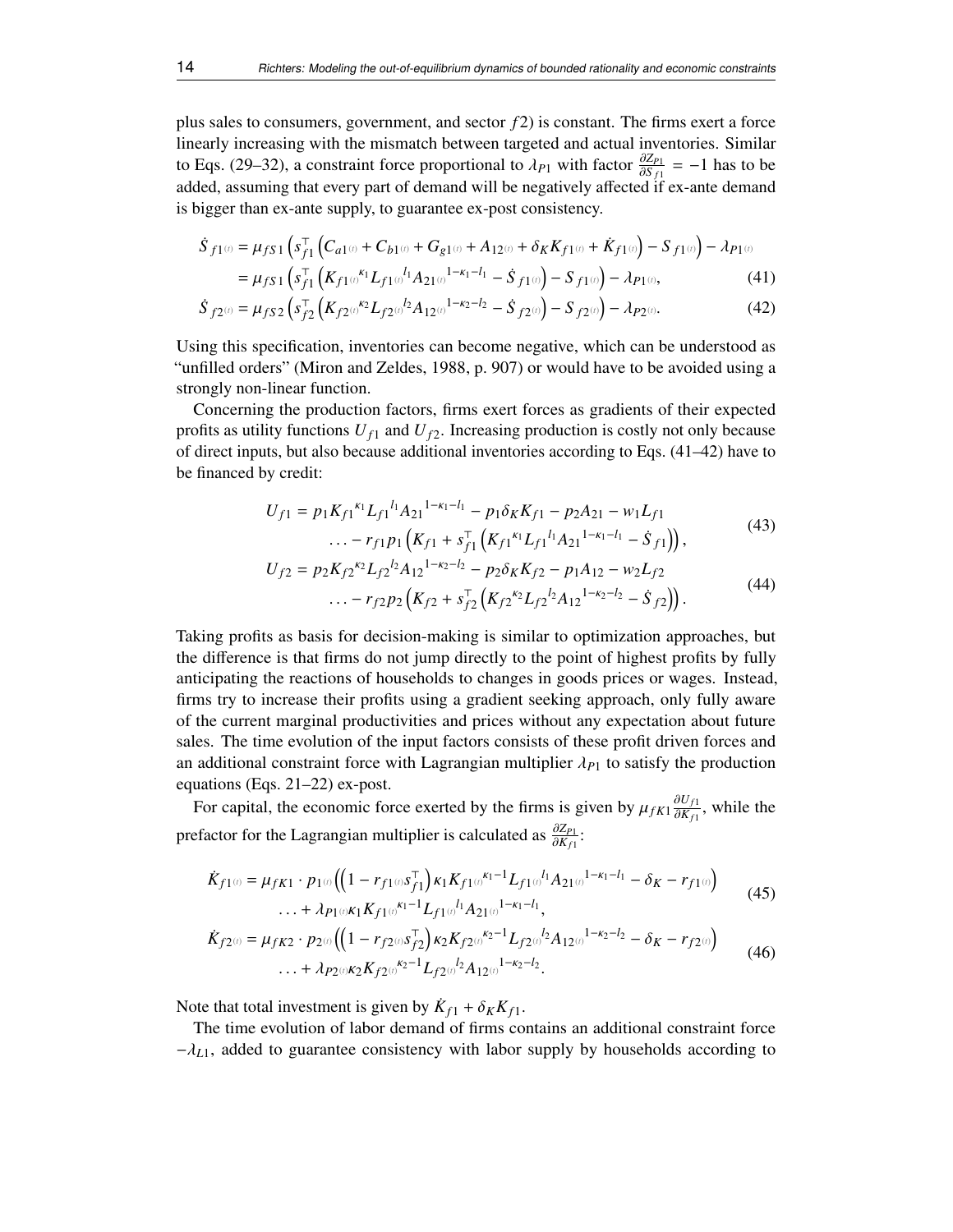Eqs. [\(19–](#page-9-2)[20\)](#page-9-3).

<span id="page-14-0"></span>
$$
\dot{L}_{f1^{(i)}} = \mu_{fL1} \left( p_{1^{(i)}} \left( 1 - r_{f1^{(i)}} s_{f1}^{\mathsf{T}} \right) l_1 K_{f1^{(i)}}^{k_1} L_{f1^{(i)}}^{l_1 - 1} A_{21^{(i)}}^{1 - k_1 - l_1} - w_{1^{(i)}} \right) \dots + \lambda_{P1^{(i)}} l_1 K_{f1^{(i)}}^{k_1} L_{f1^{(i)}}^{l_1 - 1} A_{21^{(i)}}^{1 - k_1 - l_1} - \lambda_{L1^{(i)}}, \tag{47}
$$

<span id="page-14-1"></span>
$$
\dot{L}_{f2^{(t)}} = \mu_{fL2} \left( p_{2^{(t)}} \left( 1 - r_{f2^{(t)}} s_{f2}^{\top} \right) l_2 K_{f2^{(t)}}^{k_2} L_{f2^{(t)}}^{l_2 - 1} A_{12^{(t)}}^{l_1 - k_2 - l_2} - w_{2^{(t)}} \right) \dots + \lambda_{P2^{(t)}} l_2 K_{f2^{(t)}}^{k_2} L_{f2^{(t)}}^{l_2 - 1} A_{12^{(t)}}^{l_1 - k_2 - l_2} - \lambda_{L2^{(t)}}. \tag{48}
$$

If labor is cheap compared to its contribution to production, the labor input is increased, but not instantaneously, and the constraint forces can lead to deviations from this plan.

For intermediate goods  $A_{21}$  produced by sector  $f_2$  and used by sector  $f_1$ , the time evolution contains an additional term  $\lambda_{P2}$  with factor  $\frac{\partial Z_{P2}}{\partial A_{21}} = -1$ , because sector *f* 1 is affected if there is insufficient production in sector *f* 2: affected if there is insufficient production in sector *f* 2:

$$
\dot{A}_{21^{(i)}} = \mu_{fA1} \left( p_{1^{(i)}} \left( 1 - r_{f1^{(i)}} s_{f1}^{\top} \right) \left( 1 - \kappa_1 - l_1 \right) K_{f1^{(i)}} \kappa_1 L_{f1^{(i)}} l_1 A_{21^{(i)}} - \kappa_1 - l_1 - p_{2^{(i)}} \right) \dots + \lambda_{P1^{(i)}} \left( 1 - \kappa_1 - l_1 \right) K_{f1^{(i)}} \kappa_1 L_{f1^{(i)}} l_1 A_{21^{(i)}} l_1 - \kappa_1 - l_1 - \lambda_{P2^{(i)}}, \tag{49}
$$

$$
\dot{A}_{12^{(i)}} = \mu_{fA2} \left( p_{2^{(i)}} \left( 1 - r_{f2^{(i)}} s_{f2}^{\top} \right) \left( 1 - \kappa_2 - l_2 \right) K_{f2^{(i)}}^{\kappa_2} L_{f2^{(i)}}^{\kappa_2} L_{f2^{(i)}}^{\kappa_2} A_{12^{(i)}}^{-\kappa_2 - l_2} - p_{1^{(i)}} \right) \tag{50}
$$
\n
$$
\dots + \lambda_{P2^{(i)}} \left( 1 - \kappa_2 - l_2 \right) K_{f2^{(i)}}^{\kappa_2} L_{f2^{(i)}}^{\kappa_2} A_{12^{(i)}}^{-1 - \kappa_2 - l_2} - \lambda_{P1^{(i)}}.
$$

The dividend policy is such that distributed profits  $\pi_{f1}$  and  $\pi_{f2}$  are total production minus input costs, which implies that changes in value of existing capital are not distributed:

$$
0 = p_{1} \omega K_{f1} \omega^{k_1} L_{f1} \omega^{l_1} A_{21} \omega^{1 - \kappa_1 - l_1} - p_{1} \omega \delta_K K_{f1} \omega - p_{2} \omega A_{21} \omega - w_{1} \omega L_{f1} \omega - r_{f1} \omega D_{f1} \omega - \pi_{f1} \omega,
$$
\n(51)  
\n
$$
0 = p_{2} \omega K_{f2} \omega^{k_2} L_{f2} \omega^{l_2} A_{12} \omega^{1 - \kappa_2 - l_2} - p_{2} \omega \delta_K K_{f2} \omega - p_{1} \omega A_{12} \omega - w_{2} \omega L_{f2} \omega - r_{f2} \omega D_{f2} \omega - \pi_{f2} \omega.
$$
\n(52)

This is an example of a behavioral equation implemented as an algebraic equation, implying that  $\pi_{f1}$  and  $\pi_{f2}$  are *not* influenced by constraint forces. Alternatively, a principal–agent dilemma could be modeled by incorporating individual forces of shareholders trying to increase dividends while the management may favor retained earnings (La Porta et al., [2000\)](#page-29-22). Using the accounting and budget constraints in Eqs. [\(7](#page-7-0)[–8,](#page-7-3) [16](#page-9-5)[–17\)](#page-9-6), the time evolution of credit and equity can be calculated to be:

<span id="page-14-3"></span><span id="page-14-2"></span>
$$
\dot{D}_{f1^{(t)}} = p_{1^{(t)}}(\dot{K}_{f1^{(t)}} + \dot{S}_{f1^{(t)}}),
$$
\n(53)

$$
\dot{D}_{f2^{(t)}} = p_{2^{(t)}}(\dot{K}_{f2^{(t)}} + \dot{S}_{f2^{(t)}}),\tag{54}
$$

$$
\dot{E}_{f1^{(i)}} = \dot{p}_{1^{(i)}}(K_{f1^{(i)}} + S_{f1^{(i)}}),\tag{55}
$$

$$
\dot{E}_{f2^{(t)}} = \dot{p}_{2^{(t)}}(K_{f2^{(t)}} + S_{f2^{(t)}}). \tag{56}
$$

Thus new investment is financed by credit, while changes in value of existing capital changes the equity of firms:  $D_{f1}$ ,  $D_{f2}$ ,  $E_{f1}$  and  $E_{f1}$  adapt to satisfy the constraints and no Lagrangian multipliers  $\lambda_{f1}$  and  $\lambda_{f2}$  are necessary to guarantee consistency. Using these assumptions, there is no feedback from net worth on costs or volumes of external finance.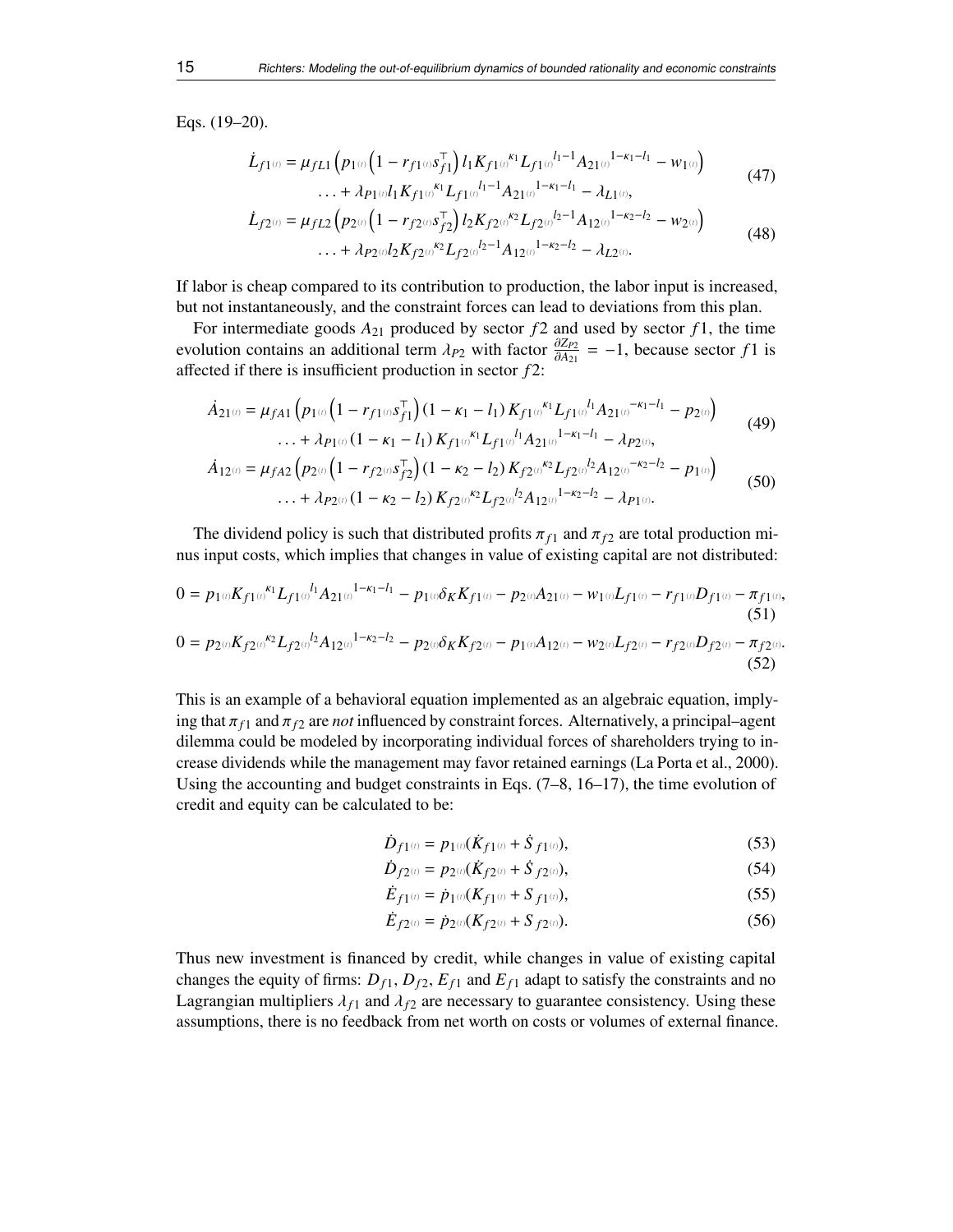#### **3.2.4. Banking sector**

The balance sheet and budget constraint of the banking sector are Eqs. [\(9,](#page-7-2) [18\)](#page-9-1). Banks are rather passive actors in this model: They lend money "on demand" at the current interest rates  $r_{f1}$ ,  $r_{f2}$  and  $r_g$  to firms and the government in line with the concept of endogenous money creation (see Gross and Siebenbrunner, [2019;](#page-29-23) Wray, [1990\)](#page-30-14). They pay interest  $r_M M_a$  and  $r_M M_b$  to households and distribute all their profits  $\pi_{bank}$  to the two household sectors, here implemented as an algebraic equation:

$$
0 = r_{f1^{(i)}}D_{f1^{(i)}} + r_{f2^{(i)}}D_{f2^{(i)}} + r_{g^{(i)}}D_{g^{(i)}} - r_{M^{(i)}}(M_{a^{(i)}} + M_{b^{(i)}}) - \pi_{bank^{(i)}}.
$$
 (57)

A richer behavioral model of banks that includes credit rationing or agency costs may be integrated in the future.

#### **3.2.5. Price development**

The prices react to ex-ante mismatches between supply and demand. If the agents' plans would increase demand stronger than supply, the firms realize that they are unable to change their inventories as desired, which is the case if the Lagrangian multiplier  $\lambda_{P1} > 0$ . This leads to rationing for all buyers of this good, thus households, government, the other sector, but also for capital investment in the own sector. With the constraint forces based on Eqs. [\(5–](#page-4-1)[6\)](#page-5-1), the rationing is symmetric in the sense that every flow of goods is affected in the same way. As these constraint forces in economics cannot be derived from laws of nature, they can be varied to allow for asymmetric constraints.

Parallel to rationing, sector  $f_1$  slowly increases the price  $p_1$  with a linear reaction function to differences between the ex-ante values of supply and demand:

<span id="page-15-2"></span><span id="page-15-1"></span>
$$
\dot{p}_{1^{(i)}} = \mu_{p_1} \lambda_{P1^{(i)}},\tag{58}
$$

$$
\dot{p}_{2^{(t)}} = \mu_{p_2} \lambda_{P2^{(t)}}.
$$
\n(59)

Similarly, the wages react on a mismatch between ex-ante supply and demand for labor:

<span id="page-15-3"></span><span id="page-15-0"></span>
$$
\dot{w}_1(\theta) = \mu_w \lambda_{L1}(\theta),\tag{60}
$$

$$
\dot{w}_{2^{(i)}} = \mu_w \lambda_{L2^{(i)}}.\tag{61}
$$

The interest rates are adapted by the central bank following a simple inflation targeting rule. If the average price change is above a target  $\rho^{\top}$ , interest rates are increased:

$$
\dot{r}_g = \dot{r}_{f1} = \dot{r}_{f2} = \dot{r}_M = \mu_r \left( \frac{\dot{p}_1/p_1 + \dot{p}_2/p_2}{2} - \rho^\top \right). \tag{62}
$$

An increased nominal interest rate has a negative impact on firms' investment (Eqs. [47–](#page-14-0)[48\)](#page-14-1) and a positive impact on households' saving decision (Eqs. [33–](#page-11-4)[34\)](#page-11-5), which leads to a reduction of demand and inflation, see the column designated with  $r_g$  in Figure [3.](#page-21-0) This monetary policy rule can be extended to include further policy mandates of central banks, such as reacting to deviations from a targeted level of economic activity or employment (Taylor, [1993,](#page-30-15) [2021\)](#page-30-16).

All the parameters  $\mu$  and the choice of the factors influencing price development reflect assumptions about power relations and adaptation speeds within the economy.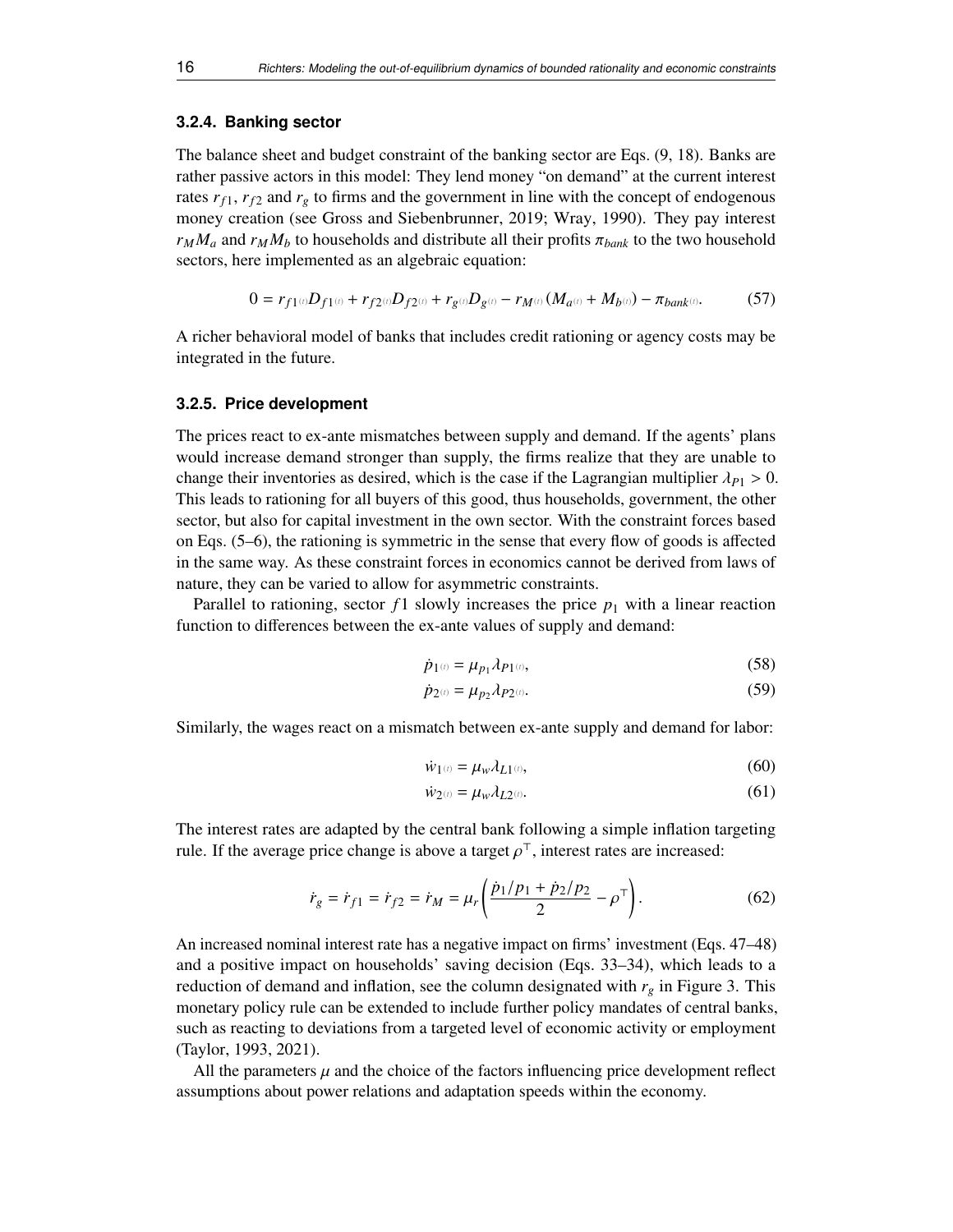#### <span id="page-16-0"></span>**4. Model analysis**

## <span id="page-16-3"></span>**4.1. Time evolution and stationary states**

The initial conditions have to satisfy the six balance sheet constraints (Eqs. [7](#page-7-0)[–12\)](#page-7-1), the two labor constraints (Eqs. [19–](#page-9-2)[20\)](#page-9-3) and the five algebraic equations for taxation (Eqs. [39–](#page-12-0) [40\)](#page-12-1) and profit distribution (Eqs. [51](#page-14-2)[–52,](#page-14-3) [57\)](#page-15-1). No further equilibrium conditions are presupposed.

As an example, Figure [2](#page-17-0) shows the time evolution for the initial conditions, power factors and further parameters summarized in Appendix [A.](#page-31-0) At *t* = 0, plot (c) shows that for household sector *b*, the marginal utility of leisure divided by the wage  $\frac{\partial U_b}{L_{b1}} \frac{1}{(1-\theta)w_1}$  is higher than the marginal utility of consuming good 1 divided by its price  $\frac{\partial U_b}{C_{b1}} \frac{1}{p_1}$ , and for good *Cb*<sup>2</sup> this value is even lower. Therefore, the forces of household sector *b* try to push the economy towards reducing work and consuming less, particularly of good 2. For household sector *a*,  $\frac{\partial U_a}{\partial a^2} \frac{1}{p_2}$  is higher than  $\frac{\partial U_a}{\partial a^1} \frac{1}{p_1}$ , thus his forces try increase consumption of good  $C_{a2}$  compared to  $C_{a1}$ . Plot (f) compares the marginal productivities of inputs divided by their respective price. At  $t = 0$ , the marginal productivity of capital in sector  $f_1$ is lower than the interest rate. This is the reason why profits per equity  $\pi_{f_1}/E_{f_1}$  in sector *f* 1 are very low, see plot (d). To improve profits, this sector exerts forces to reduce *K<sup>f</sup>* <sup>1</sup>. Sector  $f2$  is in the opposite situation, trying to increase  $K_{f2}$ .

The time evolution created by these ex-ante forces would not satisfy the constraints. For example, the changes in demand and supply for good 1 create a tendency of excess demand  $(\lambda_{P1} > 0)$ . The corresponding constraint forces influence the dynamics such that the constraints are satisfied ex-post. Additionally, the price  $p_1$  increases according to Eq. [\(58\)](#page-15-2), while there is a tendency for excess supply for good 2, leading to a negative slope of  $p_2$ . The adjustment processes for quantities and prices ultimately converge to a stationary state whose properties can be calculated analytically.

## <span id="page-16-4"></span>**4.2. Properties of stationary states**

The fixed point of a model is one with vanishing time derivatives in every variable. To derive the conditions for the stationary state, assume that every power factor is positive. From the price development (Eqs. [58–](#page-15-2)[61\)](#page-15-3), it follows that  $\lambda_{P1} = \lambda_{P2} = 0$  and  $\lambda_{L1} = \lambda_{L2} = 0$ , thus in the stationary state, there is no mismatch between supply and demand for labor and goods.

For sector  $f_1$ , the following conditions hold:

$$
0 = p_1(C_{a1} + C_{b1} + G_{g1} + A_{12}) - A_{21}p_2 - w_1L_{f1} - r_{f1}D_{f1} - \pi_{f1},
$$
(63)

<span id="page-16-1"></span>
$$
0 = s_{f1}^{\top} \left( C_{a1} + C_{b1} + G_{g1} + A_{12} + \delta_K K_{f1} \right) - S_{f1}, \tag{64}
$$

$$
0 = K_{f1}^{\kappa_1} L_{f1}^{l_1} A_{21}^{1-\kappa_1-l_1} - \delta_K K_{f1} - C_{a1} - C_{b1} - G_{g1} - A_{12},
$$
\n(65)

$$
0 = (1 - r_{f1} s_{f1}^{\mathsf{T}}) \kappa_1 K_{f1}^{\kappa_1 - 1} L_{f1}^{l_1} A_{21}^{1 - \kappa_1 - l_1} - \delta_K - r_{f1}, \tag{66}
$$

<span id="page-16-2"></span>
$$
0 = p_1(1 - r_{f1} s_{f1}^{\mathsf{T}}) l_1 K_{f1}^{\kappa_1} L_{f1}^{l_1 - 1} A_{21}^{1 - \kappa_1 - l_1} - w_1,\tag{67}
$$

$$
0 = p_1(1 - r_{f1} s_{f1}^{\top})(1 - \kappa_1 - l_1) K_{f1}^{\kappa_1} L_{f1}^{l_1} A_{21}^{-\kappa_1 - l_1} - p_2.
$$
 (68)

With an inventory target of  $s_f^{\dagger}$  $f_1^{\dagger} = 0$ , the factor share is identical to the output elasticity, the exponent of the production factor in the Cobb-Douglas function, as in neoclassical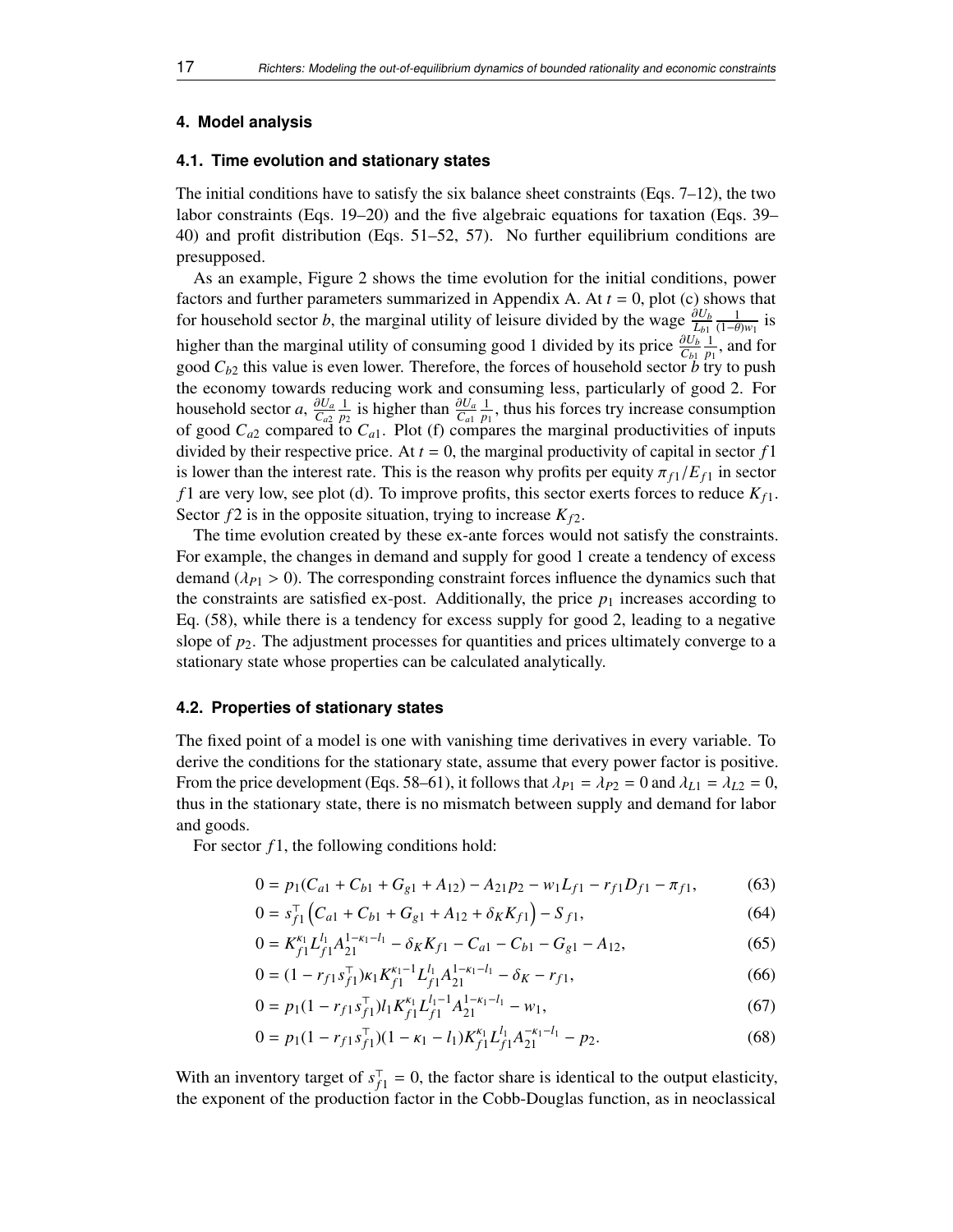

<span id="page-17-0"></span>Figure 2: Plots (a), (b), (d) and (e) show the time evolution of the variables for different sectors. Plot (c) shows that for the two household sectors, the marginal utilities for consumption and leisure, divided by their respective price, equalize over time. The budget equation constrains their choices, and the gradient climbing approach converges to the highest reachable level of utility. The same can be stated for plot (f) concerning the marginal input productivities for capital, labor and intermediate goods, divided by their price. Plot (d) shows that in equilibrium, profit paid per unit of equity is identical to the interest rate paid on credit.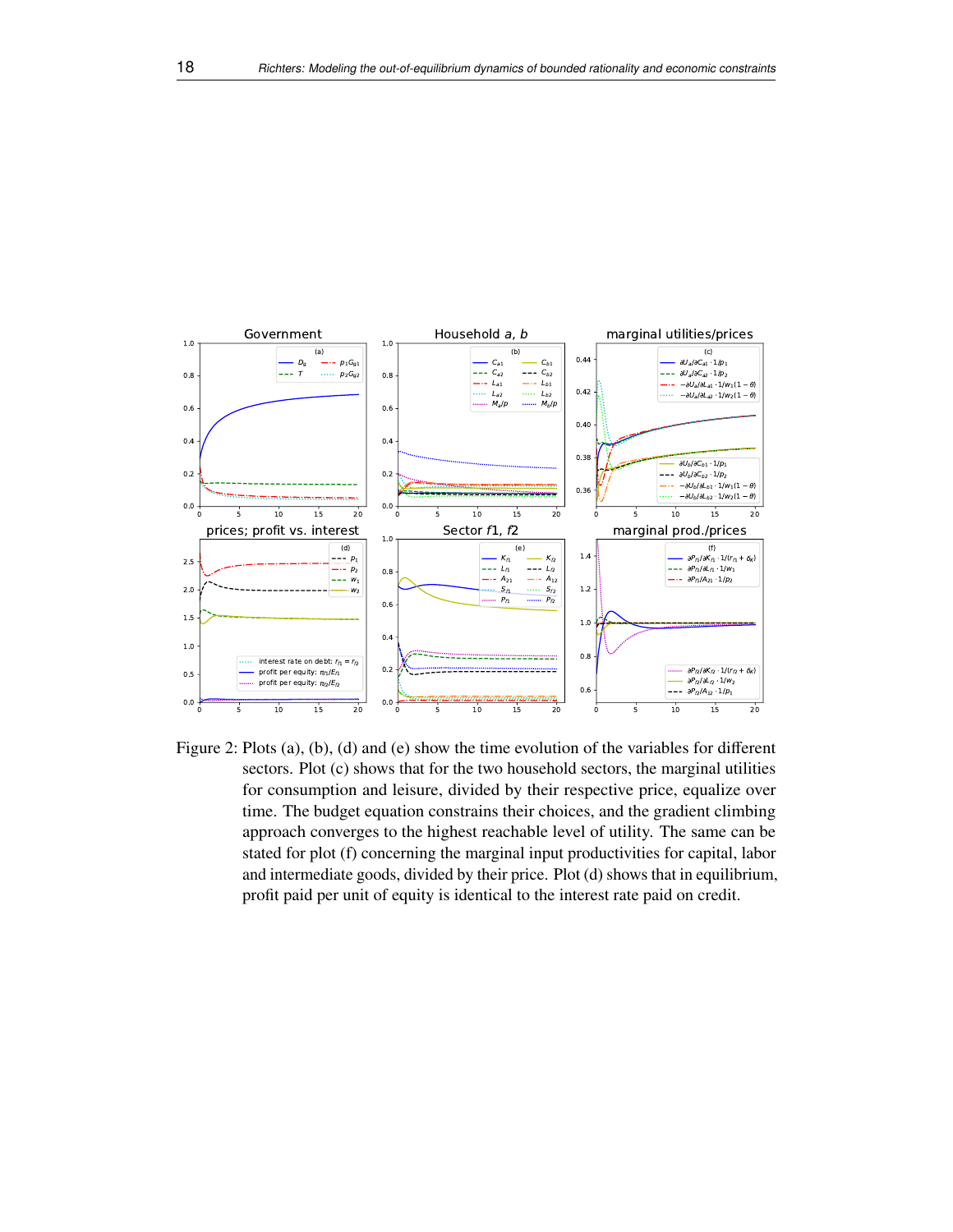competitive equilibrium. With  $s_f^{\dagger}$  $f_1 > 0$ , a part of total income goes to interest payments<br>do not contribute to increased production related to inventory holding that do not contribute to increased production.

Using the definition (valid because  $\dot{K}_{f1} = \dot{S}_{f1} = 0$ )

$$
P_{f1} = K_{f1}^{\kappa_1} L_{f1}^{l_1} A_{21}^{1-\kappa_1-l_1} = \delta_K K_{f1} + C_{a1} + C_{b1} + G_{g1} + A_{12},\tag{69}
$$

Eqs. [\(65–](#page-16-1)[68\)](#page-16-2) can be simplified to:

−

$$
p_1 S_{f1} = p_1 s_{f1}^{\top} P_{f1},\tag{70}
$$

$$
(r_{f1} + \delta_K)p_1K_{f1} = p_1(1 - r_{f1} s_{f1}^{\top})\kappa_1 P_{f1},
$$
\n(71)

$$
p_2 A_{21} = p_1 (1 - r_{f1} s_{f1}^{\top}) (1 - \kappa_1 - l_1) P_{f1},
$$
\n(72)

$$
w_1 L_{f1} = p_1 (1 - r_{f1} s_{f1}^{\top}) l_1 P_{f1}.
$$
 (73)

The credit is given by:

$$
D_{f1} = p_1(K_{f1} + s_{f1}^T P_{f1}) - E_{f1}.
$$
 (74)

Substituting these results in the definition of profit  $\pi_{f_1}$  in Eq. [\(51\)](#page-14-2) yields (see Appendix [B\)](#page-31-1):

$$
\pi_{f1} = p_1 \left( C_{a1} + C_{b1} + G_{g1} + A_{12} \right) - A_{21} p_2 - w_1 L_{f1} - r_{f1} D_{f1} = r_{f1} E_{f1}.
$$
 (75)

This derivation shows that in the stationary state, the profits are a compensation for equity capital  $E_{f1}$ , and both equity capital and credit have the same rate of return, see Figure [2\(](#page-17-0)d). This corresponds to the first theorem by Modigliani and Miller [\(1958\)](#page-30-17), assuming that no financial frictions and no difference in riskiness exists.

For household sector *a*, we assume that  $\mu_{aC1} = \mu_{aC2} = \mu_{aM} = \mu_{aL1} = \mu_{aL2}$ , implying that households have the same power to influence all their variables. The following conditions hold:

$$
0 = p_1 C_{a1} + p_2 C_{a2} - (1 - \theta) (w_1 L_{a1} + w_2 L_{a2}) - r_M M_a - e_a (\pi_{f1} + \pi_{f2} + \pi_{bank}), \tag{76}
$$

$$
0 = \alpha_{C1} (C_{a1})^{\alpha_{C1} - 1} (C_{a2})^{\alpha_{C2}} + \lambda_a p_1,
$$
\n(77)

$$
0 = (C_{a1})^{\alpha_{C1}} \alpha_{C2} (C_{a2})^{\alpha_{C2} - 1} + \lambda_a p_2,
$$
\n(78)

$$
0 = -\alpha_L (1 - L_{a1} - L_{a2})^{\alpha_L - 1} - \lambda_a w_1 (1 - \theta),
$$
\n(79)

$$
0 = -\alpha_L (1 - L_{a1} - L_{a2})^{\alpha_L - 1} - \lambda_a w_2 (1 - \theta),
$$
\n(80)

$$
0 = r_M - \rho_a. \tag{81}
$$

The equations imply that total income from wages and capital is equal to taxes and consumption, and that the wages in both sectors have to be identical. Canceling  $\lambda_a$  from all the equations yields the first order conditions for consumers in general equilibrium models:

$$
-\frac{\partial U_a/\partial L_{a1}}{(1-\theta)w_1} = -\frac{\partial U_a/\partial L_{a2}}{(1-\theta)w_2} = \frac{\partial U_a/\partial C_{a1}}{p_1} = \frac{\partial U_a/\partial C_{a2}}{p_2}.
$$
(82)

The ratio of prices equals the ratio of marginal utilities, thus the utility from the last monetary unit spent on each good must be the same and identical to the disutility of increasing working time divided by the wage after tax  $(1 - \theta)w_1$ . In equilibrium, the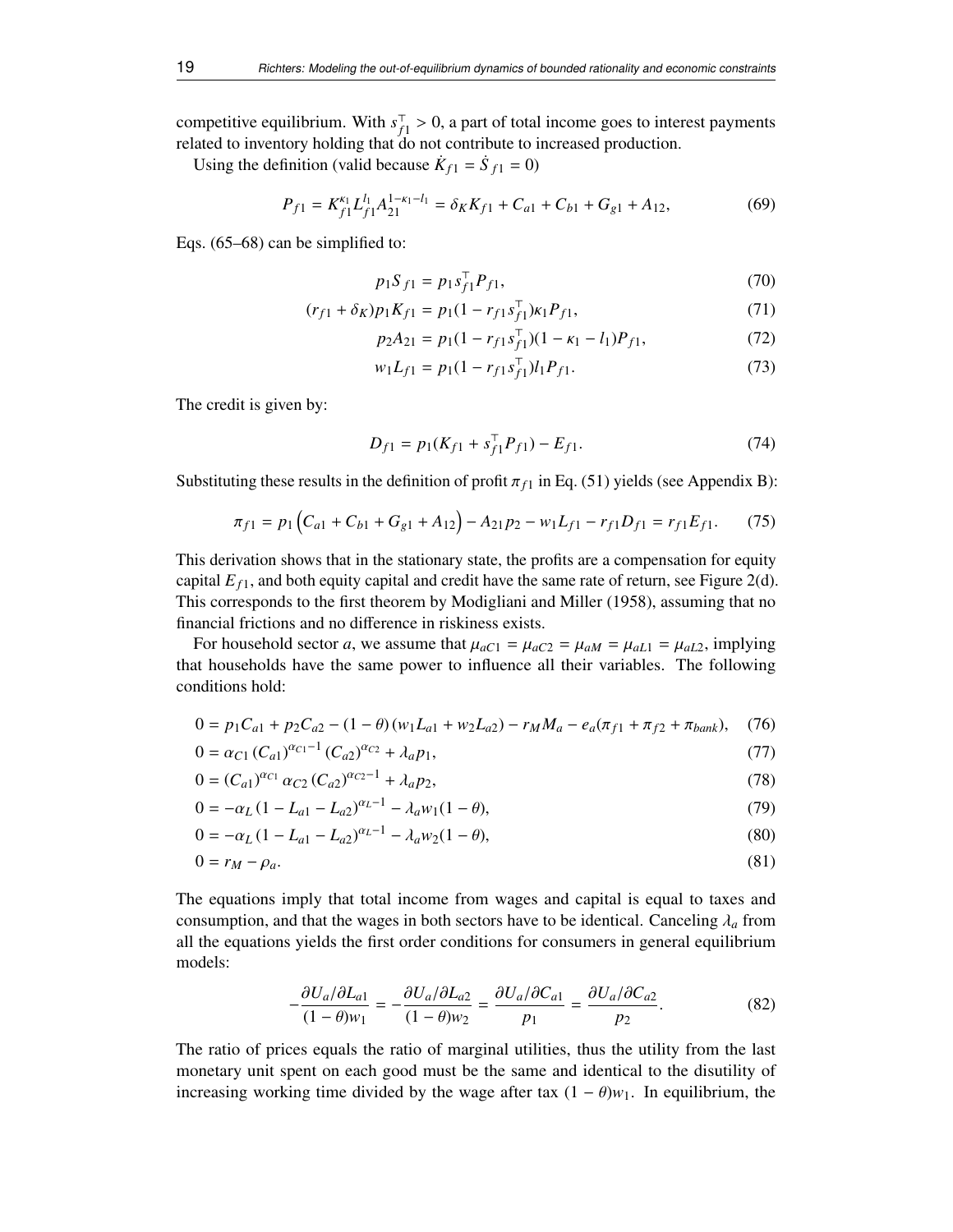interest rate on deposits  $r_M$  equals the rate of time preference  $\rho_a$ . Note that this stationary state can be reached if and only if  $\rho_a = \rho_b$ , as  $r_M$  cannot converge to two distinct values simultaneously. If  $\rho_a > \rho_b$ , household sector *a* accumulates debt to finance consumption, as a no-ponzi condition is missing in this model. One way to relax this condition in the future would be to let the bank charge heterogeneous interest rates, depending on the debt-income ratio, which would allow the interest rate on credit for household sector *a* to rise to  $\rho_a$ .

The total income distributed from sector *f* 1 to household sectors *a* and *b* before taxation is given by (see Appendix [B\)](#page-31-1):

$$
\pi_{f1} + r_{f1}D_{f1} + w_1L_{f1} = p_1P_{f1} - p_2A_{21} - \delta_K p_1K_{f1}.
$$
\n(83)

Total income is equal to production minus intermediate purchases minus depreciation.

Overall, with respect to households and firms, the stationary state satisfies all the condition usually presupposed in static neoclassical general equilibrium models. This result is independent on the power factors. In this specification of the model, economic power influences the adaptation processes, but not the equilibrium reached.

For the government, the equations in the stationary state are, assuming  $\mu_{aG1} = \mu_{bG2}$  $\mu_{gD}$ :

$$
0 = \alpha_{G1} G_{g1}^{\alpha_{G1} - 1} + \lambda_g p_1,\tag{84}
$$

$$
0 = \beta_{G_{g2}} G_{g2}^{G_{G2}-1} + \lambda_g p_2, \tag{85}
$$

$$
0 = -2(\gamma_D + \gamma_r r_g)D_g/(p_1 + p_2) - \lambda_g,
$$
\n(86)

$$
0 = r_g D_g + p_1 G_{g1} + p_2 G_{g2} - T_a - T_b,
$$
\n
$$
0 = \theta_D (1 - r_{g1} c^T) L B_{g1} + \theta_D (1 - r_{g2} c^T) L B_{g2} - T_a - T_b
$$
\n(87)

$$
0 = \theta p_1 (1 - r_{f1} s_{f1}^{\top}) l_1 P_{f1} + \theta p_2 (1 - r_{f2} s_{f2}^{\top}) l_2 P_{f2} - T_a - T_b.
$$
 (88)

In the stationary state, tax income covers government expenditures and interest payments on government credit  $D_g$ . The economic force applied by the households is counterbalanced by politicians desire to limit government debt.

#### **4.3. Local and global stability**

The differential-algebraic equation framework poses a challenge for the local stability analysis. Because of the constraints, the variables cannot be varied independently: A change in working hours necessarily implies a change in production, inventories, wage income, saving etc. The six balance sheet constraints (Eqs. [7–](#page-7-0)[12\)](#page-7-1), the two labor constraints (Eqs. [19–](#page-9-2)[20\)](#page-9-3) and the five algebraic equations for taxation (Eqs. [39–](#page-12-0)[40\)](#page-12-1) and profit distribution (Eqs. [51](#page-14-2)[–52,](#page-14-3) [57\)](#page-15-1) have to be guaranteed even after the shock. Additionally, interest rates have to march in lockstep,  $\dot{r}_g = \dot{r}_{f1} = \dot{r}_{f2} = \dot{r}_M$ , and  $E_{bank} = 0$ . These 17 restrictions have to be fulfilled, and we chose  $T_a$ ,  $T_b$ ,  $L_{f1}$ ,  $L_{f2}$ ,  $r_{f1}$ ,  $r_{f2}$ ,  $r_M$ ,  $E_{f1}$ ,  $E_{f2}$ ,  $E_{bank}$ ,  $V_a$ ,  $V_b$ ,  $D_g$ ,  $V_g$ ,  $\pi_1$ ,  $\pi_2$  and  $\pi_{bank}$  to be determined by constraints, while the remaining 25 values are varied:  $x = \{K_{f1}, K_{f2}, L_{a1}, L_{a2}, L_{b1}, L_{b2}, C_{a1}, C_{a2}, C_{b1}, C_{b2}, G_{g1}, G_{g2}, r_g, w_1, w_2, p_1,$  $p_2$ ,  $S_{f1}$ ,  $S_{f2}$ ,  $M_a$ ,  $M_b$ ,  $D_{f1}$ ,  $D_{f2}$ ,  $A_{12}$ ,  $A_{21}$ }. This choice is a bit arbitrary: For example, looking at the labor constraint  $0 = L_{f1} - L_{a1} - L_{b1}$ , two of the variables can be varied, while the third is dependent on the two others. If you want to increase *La*<sup>1</sup> while keeping  $L_{f1}$  fixed, then this is realized by simultaneously decreasing  $L_{b1}$ . This way, every variation consistent with the constraints can be obtained. The production constraints (Eqs. [21](#page-10-0)[–22\)](#page-10-1)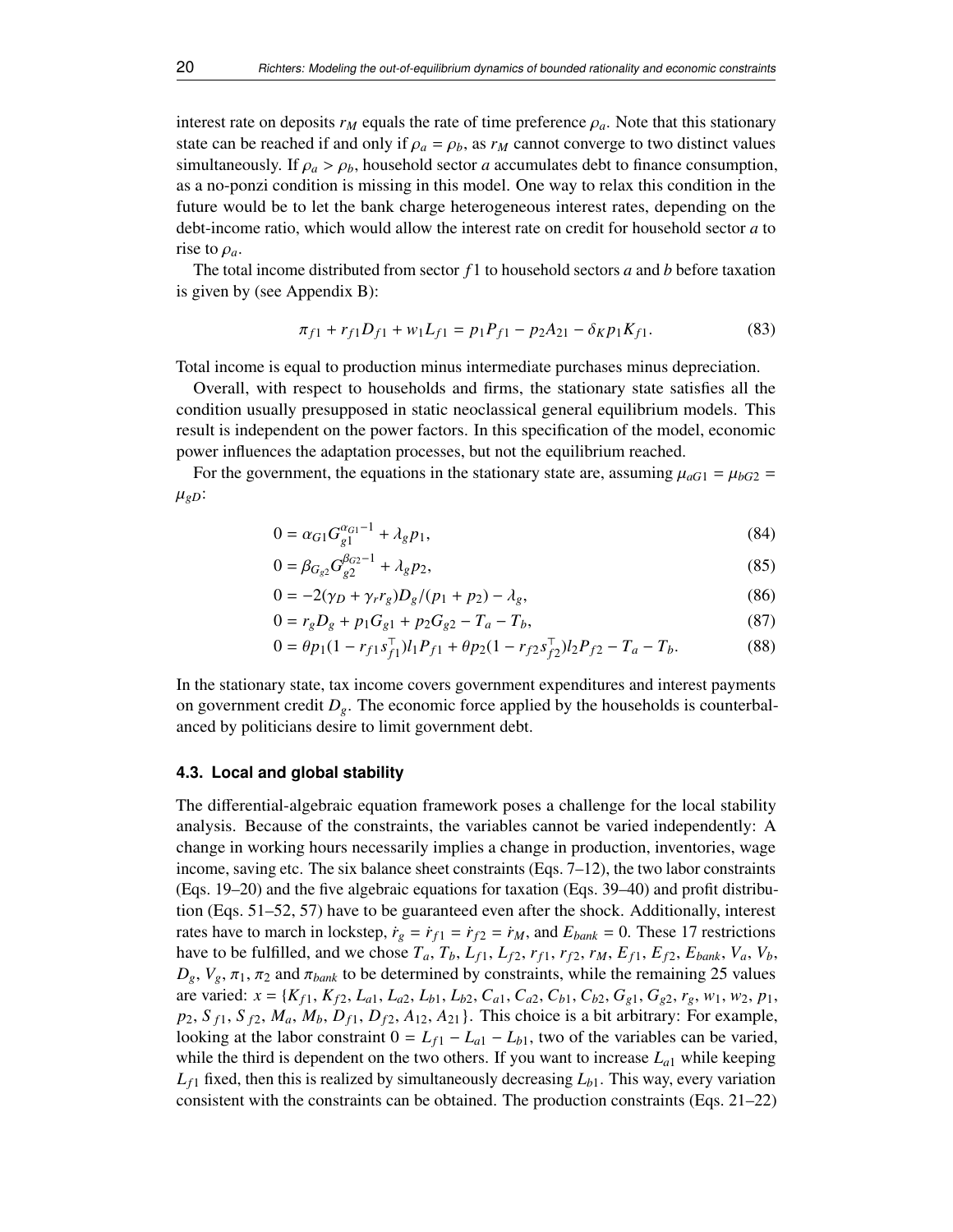are not problematic because the change in inventories  $\dot{S}_{f1}$ ,  $\dot{S}_{f2}$  can absorb the shock. The time evolution  $\dot{x} = T(x)$  around the equilibrium  $x_{eq}$  can be linearized with the (25  $\times$  25) Jacobian matrix  $J_T$  of all the first-order partial derivatives:

<span id="page-20-0"></span>
$$
J_T(x_{eq}) := \left(\frac{\partial T_i}{\partial x_j}(x_{eq})\right)_{i,j=1,\dots,n} = \begin{pmatrix} \frac{\partial T_1}{\partial x_1}(x_{eq}) & \frac{\partial T_1}{\partial x_2}(x_{eq}) & \dots & \frac{\partial T_1}{\partial x_n}(x_{eq})\\ \vdots & \vdots & \ddots & \vdots\\ \frac{\partial T_n}{\partial x_1}(x_{eq}) & \frac{\partial T_n}{\partial x_2}(x_{eq}) & \dots & \frac{\partial T_n}{\partial x_n}(x_{eq}) \end{pmatrix}.
$$
(89)

The Jacobian matrix contains the reaction of the economy to a shock in equilibrium, as illustrated in Figure [3](#page-21-0) for a shock to the variables and Figure [5](#page-23-0) for changes in some parameter values. For other aspects such as the exponents in the production function, the change in the stationary state is comparable to what is known from General Equilibrium models.

The relevant quantities for the first order stability of the stationary state are the eigenvalues of the Jacobian  $J_T$ . An analytical calculation shows that 0 is a double eigenvalue, thus  $J_T v_i = 0$  with  $v_i$  being two corresponding linearly independent eigenvectors. The first eigenvector corresponds to an increase of  $L_{a1}$  and  $L_{b2}$  by  $\Delta L$ , while  $L_{a2}$  and  $L_{b1}$  are reduced by the same amount: Household sector *a* works longer in sector *f* 1, but shorter in sector  $f2$ , and household sector *b* inversely. The aggregated variables  $L_a$ ,  $L_b$ ,  $L_f$  and  $L_f$ <sup>2</sup> remain unchanged. The second eigenvector corresponds to an increase of  $D_f$ <sup>1</sup> and  $E_{f2}$  by  $\Delta D$ , accompanied by a decrease of  $D_{f2}$  and  $E_{f1}$  by the same amount. Sector *f* 1 is now financed to a larger share by credit instead of equity, while it is the inverse for sector  $f_2$ . Correspondingly, interest payments by sector  $f_1$  are increased while distributed profits are decreased and inversely for sector *f* 2, keeping total equity and total firms' debt unchanged. In both cases, the stationary state is not unique but path dependent in some microscopic variables, but sectoral production, allocation, distribution and consumption remain unchanged.

The other eigenvalues depend on the parameters, particularly the power factors  $\mu$ , as revealed by the stability analysis in Figure [4.](#page-22-0) Starting from the parameters in Section [4.1,](#page-16-3) each power factor related to quantities (such as  $\mu_{aC1}, \mu_{fK1}, \mu_{gD}, \ldots$ ) is multiplied by a common factor  $\mu_{quantities}$ , while power factors related to prices (such as  $\mu_w$ ,  $\mu_p$ <sub>1</sub>,  $\mu_p$ <sup>1</sup>) are multiplied by a factor  $\mu_w$ . In the red part on the right, the biggest real part . . . ) are multiplied by a factor µ*prices*. In the red part on the right, the biggest real part of the eigenvalues is bigger than zero, implying local instability. For <sup>µ</sup>*quantities* big, the quantities react so strongly for example on profit opportunities that the oscillations of the system become unstable. The stationary state in the small orange part is locally stable, but the time evolution does abort because either capital or intermediate goods drop to zero during the adaptation process. If  $\mu_{quantities} = 0$ , the numerical solver aborts because no market forces prevent capital or labor from taking negative values, leading to an undefined value of the production function. In the green part, the time evolution converges to the equilibrium derived in Section [4.2.](#page-16-4) In the blue part, the system did not converge to a stationary state at  $t = 100$ , showing oscillations similar to Figure [6.](#page-25-0) Varying the power factors related to quantities independently revealed that the crucial factors responsible for the instability are the power factors  $\mu_{fK1}$  and  $\mu_{fK2}$  that govern the investment reaction of firms to profit opportunities. A similar result is obtained by Godley and Lavoie [\(2012,](#page-29-10) p. 237) arguing that models become unstable if investment reacts strongly to changes.

An analytical global stability analysis of the 25 equation model is not possible. We therefore randomized the initial conditions, solved the model numerically and compared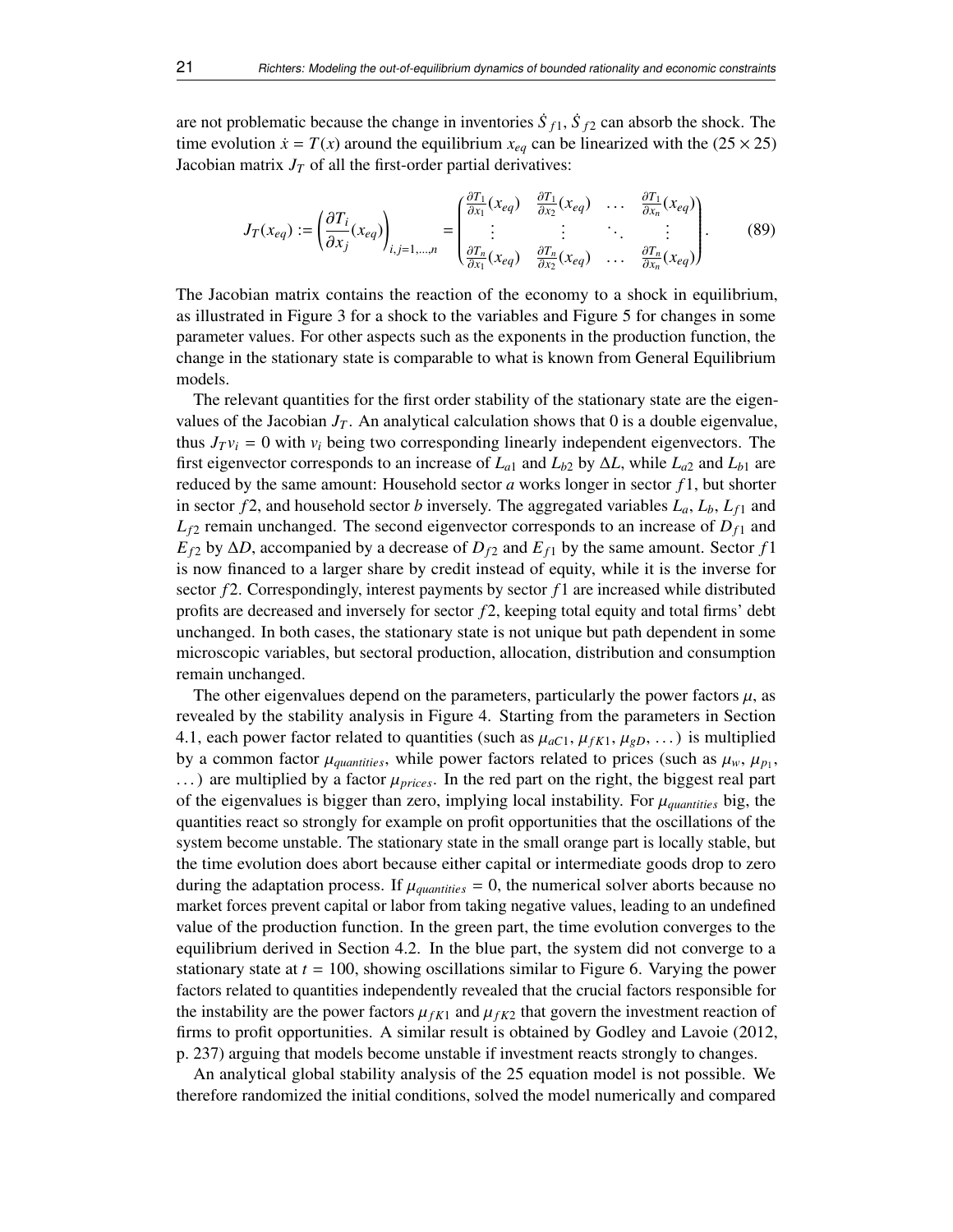

<span id="page-21-0"></span>Figure 3: This selection of matrix entries of the Jacobian  $J_T$  in Eq. [\(89\)](#page-20-0) illustrates the impact of a small increase in one of the variables on the time evolution of the others. The reactions of the time derivatives to deviations from the equilibrium can be extracted from the diagram.

> For example, the penultimate column implies that an increase in intermediate trade  $A_{12}$  from sector  $f_1$  to  $f_2$  leads to a reduction of the inventory stock  $(\dot{S}_{f1} < 0)$ , which leads to an increase in price  $\dot{p}_1 > 0$ , increasing inputs  $\dot{I}_{f1}$ ,  $\dot{I}_{f2}$ ,  $\dot{K}_{g1}$ ,  $\dot{A}_{g2}$  and a negative time evolution of the other sales  $\dot{C}_{f1}$ ,  $\dot{C}_{f2}$  and  $\dot{L}_{a1}$ ,  $\dot{L}_{b1}$ ,  $\dot{K}_{f1}$ ,  $\dot{A}_{21}$  and a negative time evolution of the other sales  $\dot{C}_{a1}$ ,  $\dot{C}_{b1}$  and  $\dot{C}_{c1}$ . The other inputs  $I_{a2}$ ,  $I_{b2}$ ,  $K_{ca}$  grow, because the additional input  $A_{b2}$  $G_{g1}$ . The other inputs  $L_{a2}$ ,  $L_{b2}$ ,  $K_{f2}$  grow, because the additional input  $A_{12}$ increases their marginal productivities. The additional demand for labor and capital leads to increasing wages and interest rates. These rising costs together with lowered prices  $p_2$  will reverse this development in the following and push the economy back to equilibrium.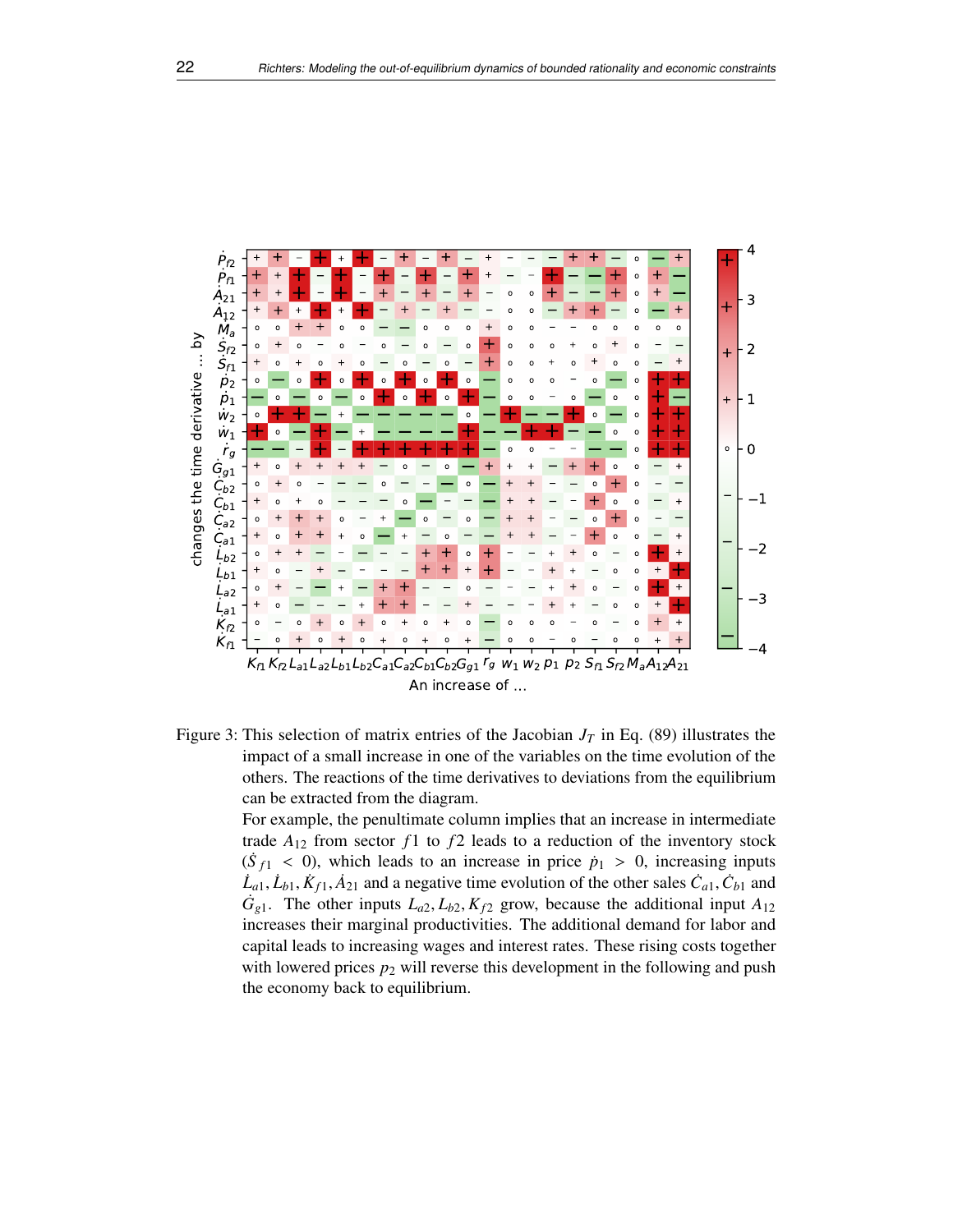

<span id="page-22-0"></span>Figure 4: Stability analysis of the system, depending on the scaling factors <sup>µ</sup>*prices* and  $\mu_{quantities}$ . The red color is used for combinations in which the biggest real part of the eigenvalues of the Jacobian  $J<sub>T</sub>$  at the stationary state is above zero. Therefore, the system is locally unstable, the model shows explosive behavior and the numerical solver aborts. The orange color indicates the area where the real parts of all the eigenvalues are  $\leq 0$ , but the numerical solver aborts nevertheless. This part of the system is locally stable, but shows no convergence for the initial conditions. The green part converges to the numerically determined equilibrium. The greener the color, the faster the convergence until  $|(x_t - x_{eq})/x_{eq}| < 0.01$ . In the blue part, the system did not converge to a stationary state at  $t = 100$ . The difference  $|(x_t - x_{eq})/x_{eq}|$  at  $t = 100$  is indicated by the blue color. For  $\mu_{quantities} = 0$ , the model does not converge because the individual influences on quantities are negligible. For  $\mu_{\text{prices}} = 0$  and  $\mu_{\text{quantities}} > 0$ , the model does not converge to a stationary state as the coordinating influence of price adaptation is missing.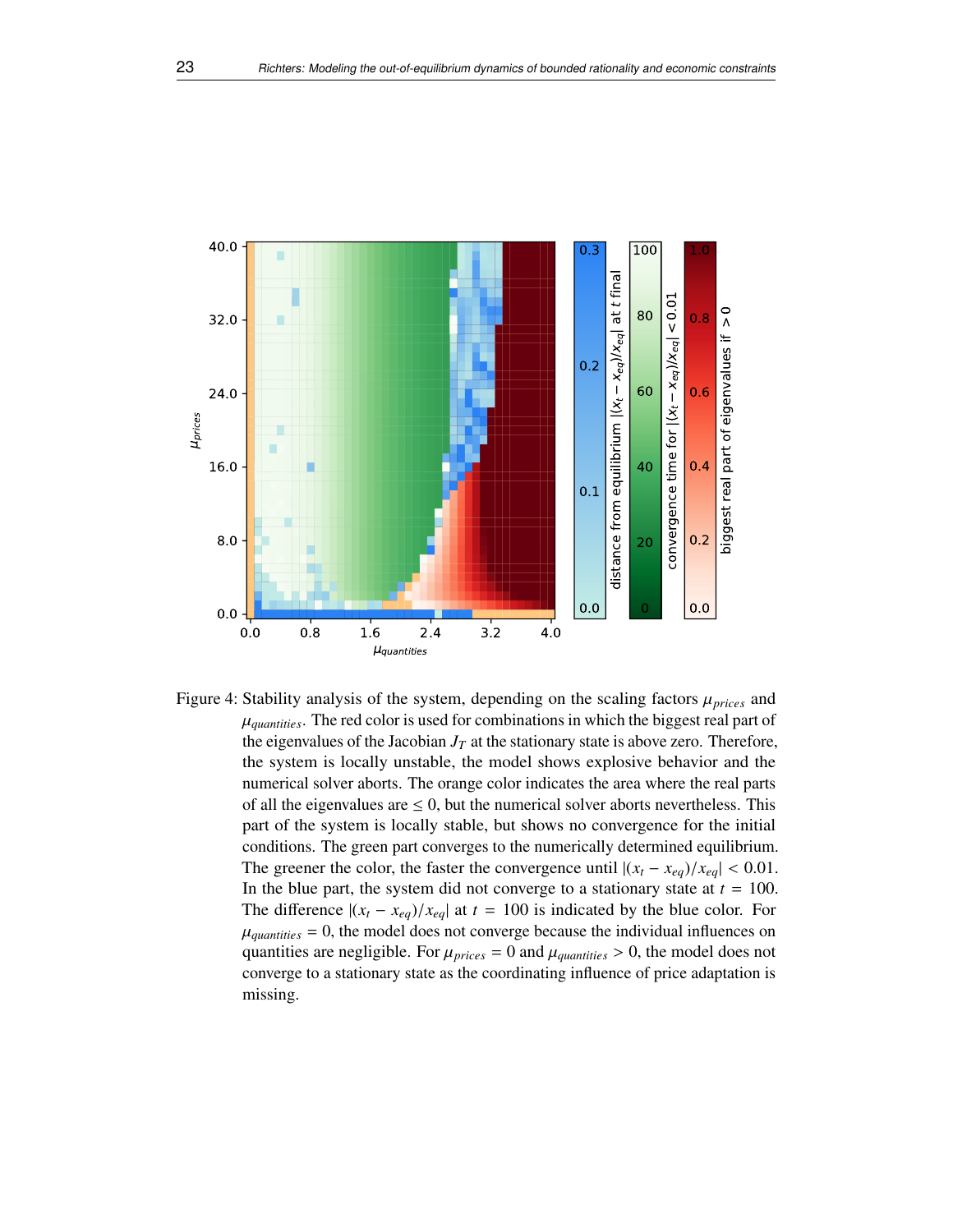



<span id="page-23-0"></span>For example, if the exponent  $\alpha_{C1}$  of household consumption  $C_{a1}$  is increased, this leads to a shift of consumption by household sector *a* from production sector *f* 2 to *f* 1. If  $\beta_{G2}$  is increased and therefore the impact of household sector *b* on government expenditure *G*2, this variable increases.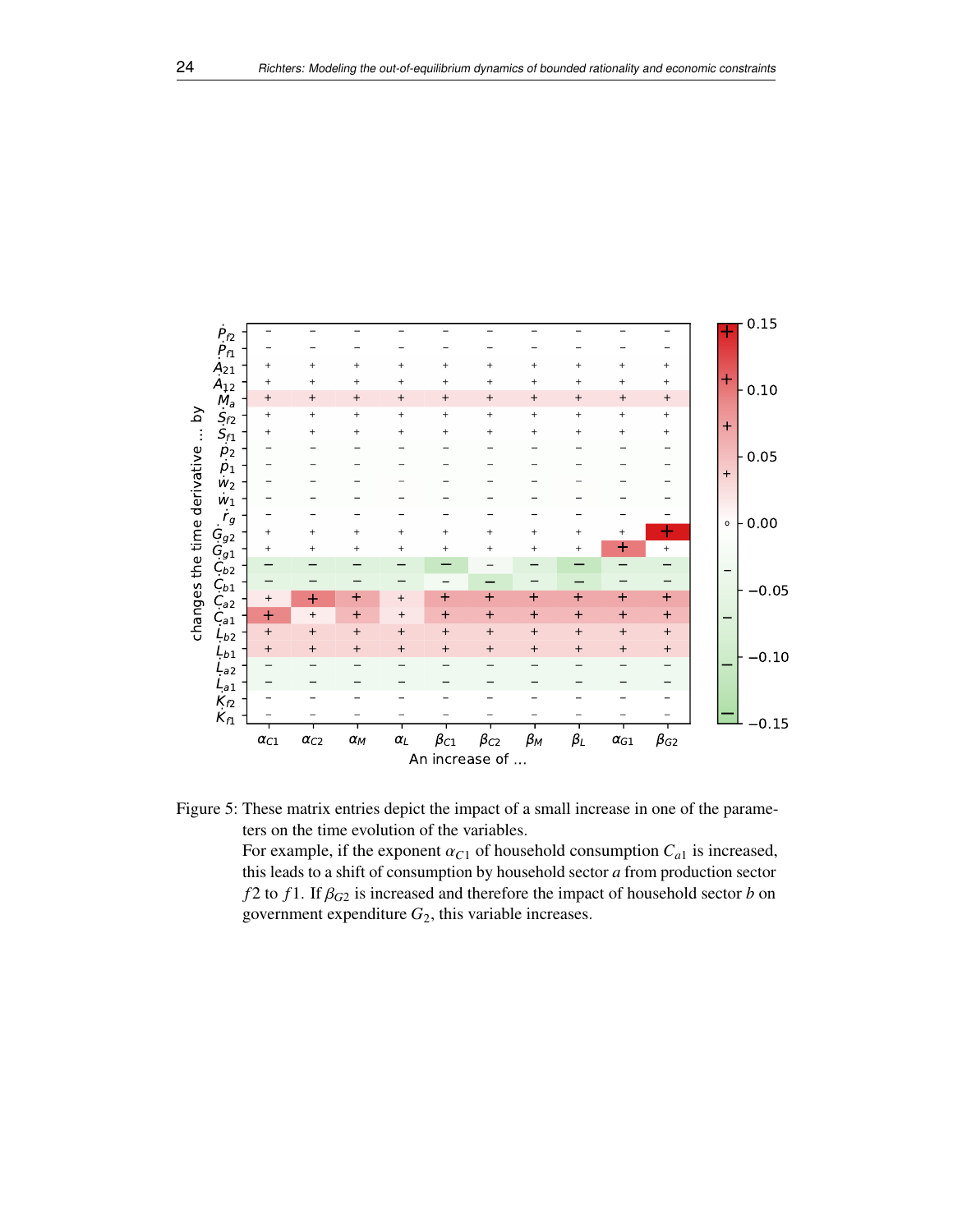the stationary states. Independent of the power factors, the solver sometimes aborts quickly. An analysis of these cases revealed that either fixed capital or intermediate goods were pushed down to zero by the constraint forces, if the model was initialized at a situation with strong excess demand and therefore rationing. The price adaptation processes were then not fast enough to stabilize the system. If the economy survived this transient situation of economic imbalances and was within the suitable range of power parameters according to Figure [4,](#page-22-0) all models converge to the same equilibrium with respect to production decisions (input factors, total production). The financing decision varies depending on initial conditions, because in equilibrium, there is no difference between debt and equity financing. Also, as households are indifferent between working in sector *f* 1 or *f* 2 once wages have equilibrated, the stationary states differ in which household works in which production sector, but not with respect to total work of each household or in each sector.

Outside the stable region of Figure [4,](#page-22-0) the reaction functions of the economic actors and the price adaptation cannot guarantee global stability. If quantity adjustments are fast, the model becomes unstable, because the bounded rational firms do not anticipate the reactions of the other market participants to their change in production. Instead, they react on supply–demand mismatches by adapting production and prices. If this reaction is very strong, it can lead to growing inventory oscillations as pioneered by Metzler [\(1941\)](#page-29-24). Faster price adaptation can sometimes improve local stability. Different from the way frictions are commonly discussed in economic models as slowing down convergence to the equilibrium, very fast adaptations of quantities make the equilibrium unattainable. In this model, intermediate adaptation speeds lead to the fastest convergence to equilibrium.

## <span id="page-24-0"></span>**4.4. Social interaction, fiscal and monetary policy**

The results could look as if the framework basically reproduced well-known general equilibrium results for many parameters. The integration of other variables is straightforward, and Figure [6](#page-25-0) shows a time evolution with social interaction, and changing fiscal and monetary policy.

First, the government is assumed to change to a stronger fiscal conservatism at *t* = 30, reflected by a higher aversion  $\gamma_D$  to government debt, switching from 0.5 to 0.6. In this part of the timeline, the price adaptation processes are assumed to be sufficiently fast as in Figure [2.](#page-17-0) In this *neoclassical world*, the lower interest rates push demand for fixed capital, leading to an increase in production. For  $40 < t < 50$ ,  $\gamma_D$  is linearly brought back to <sup>0</sup>.<sup>5</sup> such that the second shift in government attitude to debt starts from similar initial conditions. At  $t = 60$ , the same fast switch to fiscal conservatism occurs, but this time it is assumed that the price adaptation is much slower, all price adaptation speeds are divided by 100 to make the result visible. In this *post-Keynesian world*, the reduced government demand reduces sales and therefore depresses investment demand by firms, which is *not* compensated by additional investment demand as the interest rates decrease only slowly. As a result, the economy goes into recession and starts to oscillate because of the slow price adaptation. This shows that by adapting the power parameters, the model can continuously shift between the assumptions of different schools of economic thought.

Second, we integrated additional forces to describe social interaction. Social scientists have emphasized a "social pressure" to increase consumption, often framed as "conspicuous consumption" to display social status (Dutt, [2009;](#page-28-18) Richters and Siemoneit, [2019;](#page-30-18) Stiglitz, [2008\)](#page-30-19). In our framework, this social influence can be modeled as a positive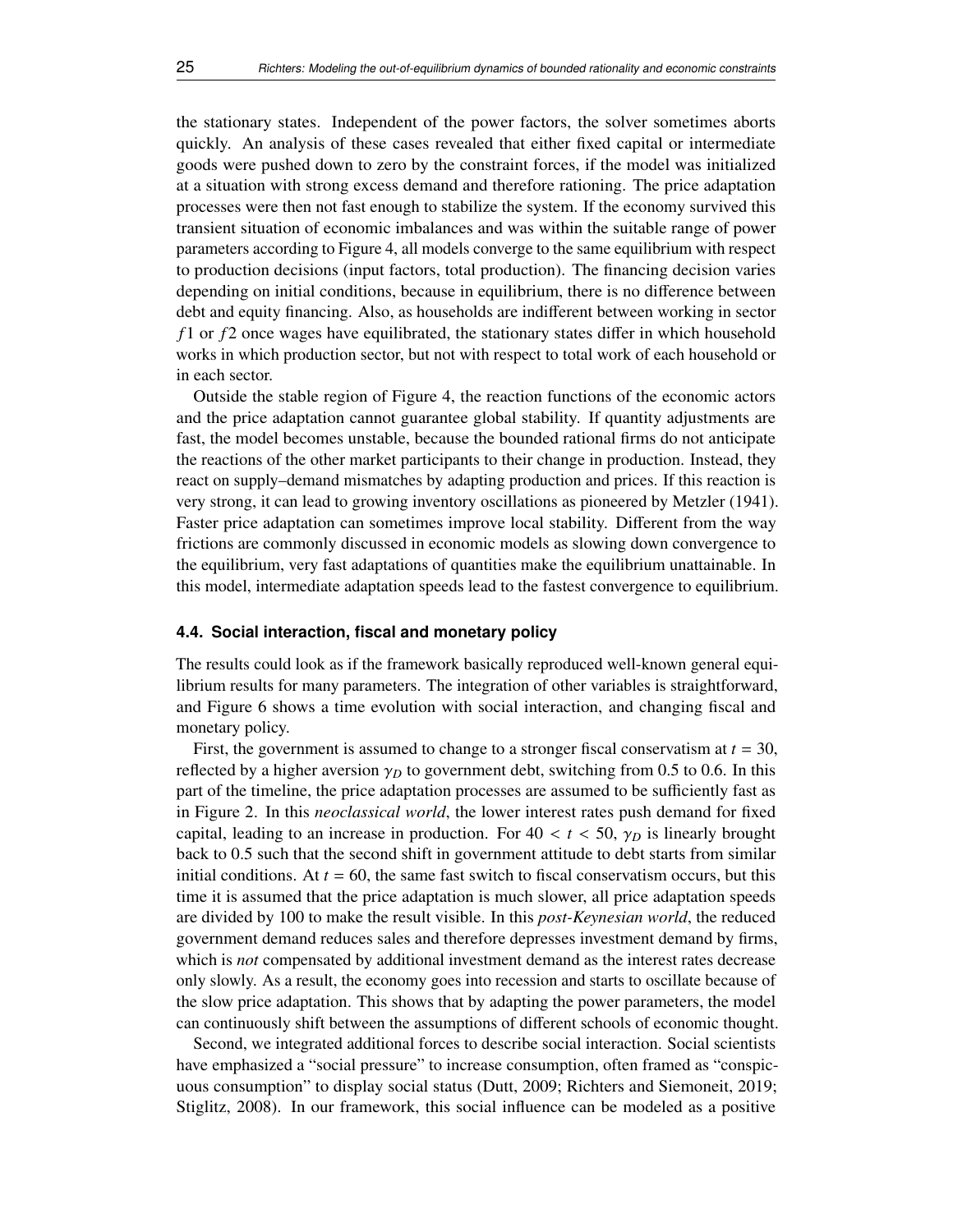

<span id="page-25-0"></span>Figure 6: Plots (a), (b), (d) and (e) show the time evolution of the variables for different sectors following the specification in Section [4.4.](#page-24-0) Plot (c) shows that for the two household sectors, the marginal utilities for consumption and leisure, divided by their respective price, do not equalize over time, because we added social interaction.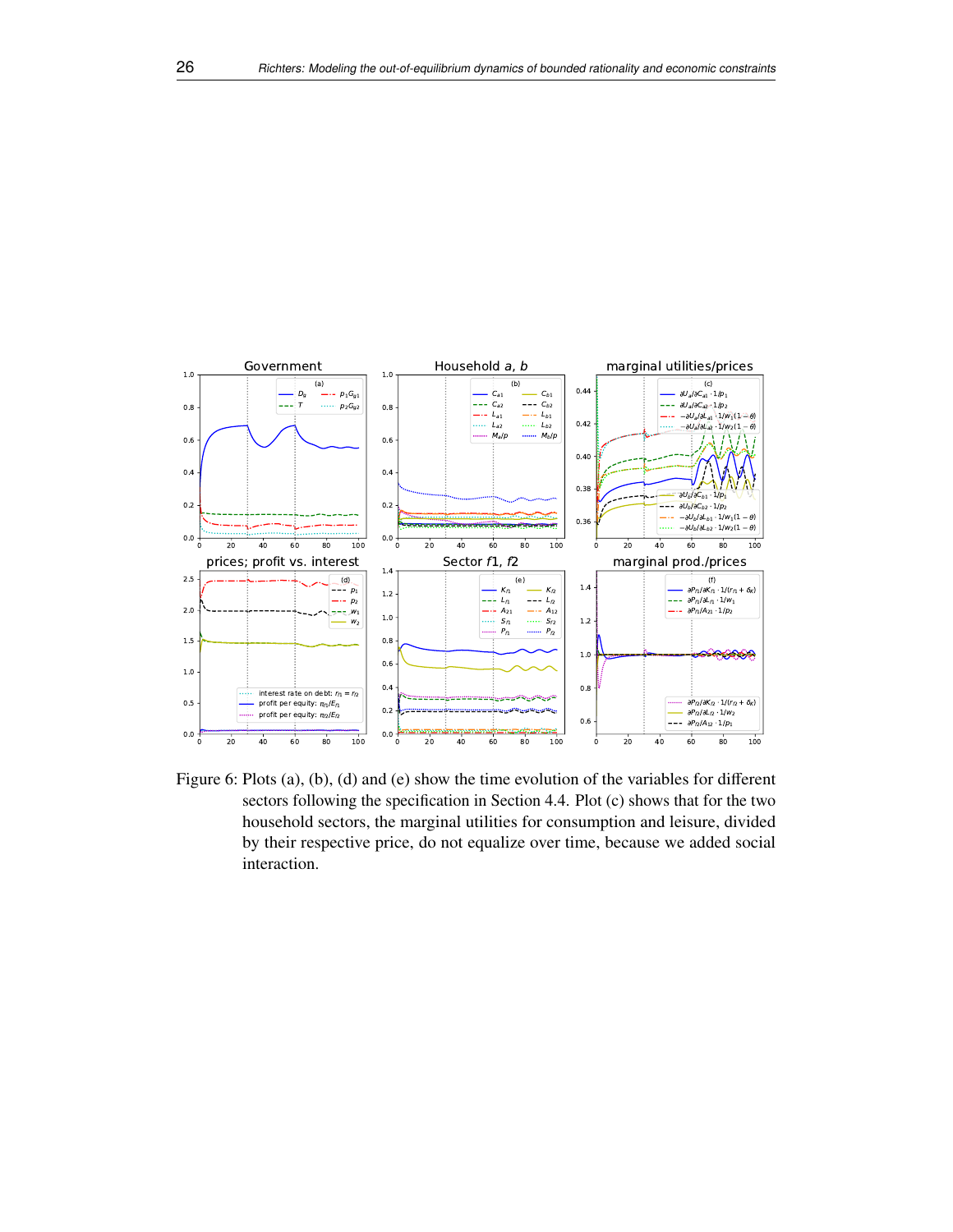influence of households *b* on consumption decisions by households *a* (and inversely), by adapting Eqs. [\(29](#page-11-2)[–32\)](#page-11-3). The more household sector *b* consumes of a certain product, the more household sector *a* is influenced to increase its consumption. The power factors  $\mu_{bac}$  accounts for the amount of social influence of household sector *b* on *a*, and  $\mu_{abc}$  for the opposite influence.

$$
\dot{C}_{a1^{(i)}} = \mu_{aC1} \cdot \alpha_{C1} (C_{a1^{(i)}})^{\alpha_{C1} - 1} (C_{a2^{(i)}})^{\alpha_{C2}} + \mu_{bac} \cdot C_{b1^{(i)}} + \lambda_{a^{(i)}} p_{1^{(i)}} - \lambda_{P1^{(i)}}. \tag{90}
$$

$$
\dot{C}_{a2^{(t)}} = \mu_{aC2} \cdot \alpha_{C2} (C_{a1^{(t)}})^{\alpha_{C1}} (C_{a2^{(t)}})^{\alpha_{C2} - 1} + \mu_{bac} \cdot C_{b2^{(t)}} + \lambda_{a^{(t)}} p_{2^{(t)}} - \lambda_{p_{2^{(t)}}},
$$
(91)

$$
\dot{C}_{b1^{(t)}} = \mu_{bC1} \cdot \beta_{C1} (C_{b1^{(t)}})^{\beta_{C1} - 1} (C_{b2^{(t)}})^{\beta_{C2}} + \mu_{abc} \cdot C_{a1^{(t)}} + \lambda_{b^{(t)}} p_{1^{(t)}} - \lambda_{P1^{(t)}},
$$
(92)

$$
\dot{C}_{b2^{(i)}} = \mu_{bC2} \cdot \beta_{C2} (C_{b1^{(i)}})^{\beta_{C1}} (C_{b2^{(i)}})^{\beta_{C2} - 1} + \mu_{abc} \cdot C_{a2^{(i)}} + \lambda_{b^{(i)}} p_{2^{(i)}} - \lambda_{P2^{(i)}}.
$$
(93)

The result can be seen in Figure  $6(c)$ , in which the selfish marginal utility divided by the price for consumption goods is much lower than for leisure. The result of this influence is what Schor [\(1991,](#page-30-20) [1999\)](#page-30-21) describes as "overspent" and "overworked" consumers. In a similar way, firms influence on government spending through lobbying or the influence of monopolists on prices can be studied within the framework.

## <span id="page-26-0"></span>**5. Discussion and conclusions**

This paper presented a dynamic modeling approach in continuous time that extends the analogies between mechanics and economics and depicts the economy from the perspective of economic forces and economic power. The conceptual model showed how General Constrained Dynamics (GCD) can integrate aspects from behavioral economics, general equilibrium, Keynesian disequilibrium and agent-based models: It includes some Keynesian features such as slow adaptation of prices and quantities or endogenous money creation. Similar to agent-based models, the heterogeneous agents have bounded rationality, here modeled as utility improvement by *gradient seeking*. Nevertheless, in the fixed points of the dynamical system, the first-order conditions of neoclassical general equilibrium solutions are satisfied and the power factors become irrelevant for the production decisions. The latter can be seen in light of the old debate whether control or economic laws determine market outcomes (Böhm-Bawerk, [1914\)](#page-28-19).

Compared to New Keynesian models with representative or heterogeneous agents, GCD models go back two steps and do without infinite intertemporal optimization and stochastic shocks. Instead, they allow to study bounded rationality, market inconsistencies far from equilibrium and adaptation processes without the restriction that all utility functions can be aggregated into a social welfare function.[4](#page-26-1) Different from DSGE models, fast adaptation of quantities and prices does not lead to fast convergence, but can amplify deviations from the equilibrium. As agents do not react optimally to changing conditions and do not anticipate the reactions of others, frictions have a stabilizing effect. It remains open whether this result holds if forward looking expectations of firms and the related intertemporal coordination problem are integrated. If this was the case, political regulation should concentrate on designing market frictions to stabilize markets, instead of eliminating them.

Compared to other disequilibrium models (Chiarella and Flaschel, [2010;](#page-28-20) Chiarella,

<span id="page-26-1"></span>Note that this question is related to the inverse Lagrangian problem in classical mechanics (Douglas, [1941;](#page-28-21) Zenkov, [2015\)](#page-30-22): For the differential equations provided, generally no Lagrangian function can be determined.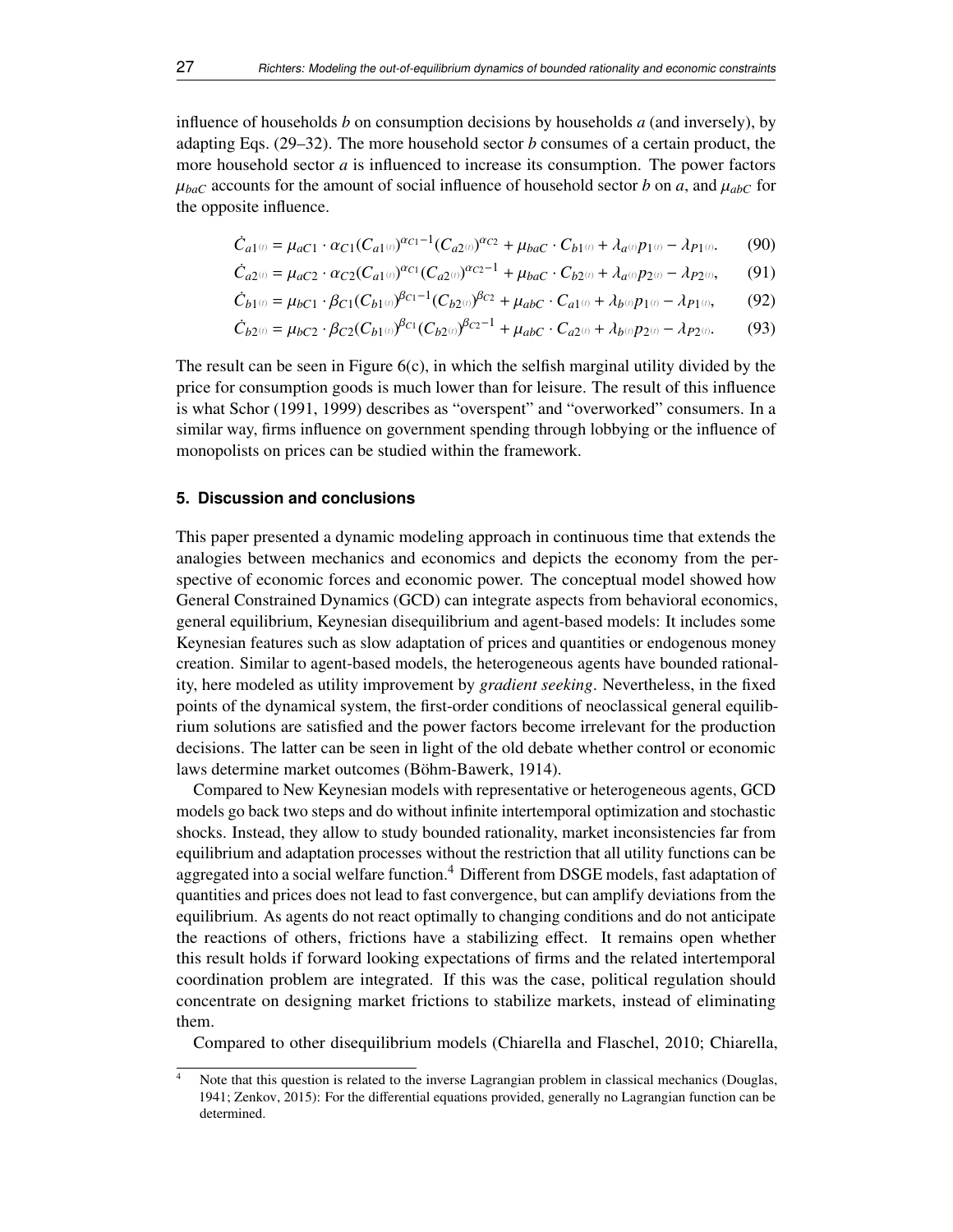Franke, et al., [2006;](#page-28-22) Giraud and Grasselli, [2021;](#page-29-19) Godley and Lavoie, [2012\)](#page-29-10), the GCD approach allows to explicitly formalize the equilibrating or disequilibrating market forces. The integration of a Cobb-Douglas production functions enables to study substitution different to many post-Keynesian models that rely on Leontief functions (Giraud and Grasselli, [2021;](#page-29-19) Godley and Lavoie, [2012\)](#page-29-10), but substitution is modeled as a slow process, not instantaneous adaptation. Integrating bounded rationality as gradient climbing for households has advantages compared to conventional consumption functions, allowing for a formulation of preferences without assuming that agents are able to optimize. Still, GCD models have to prove their ability to incorporate the numerous assets and financial entities known from more complex stock-flow consistent models. The same holds true for a comparison with agent-based models, because the GCD models have not yet been used to describe and analyze high-dimensional systems. It is doubtful that a system of thousands of differential-algebraic equations arising from thousands of agents can be easily solved.

In the future, the flexibility of the GCD approach allows for various extensions with additional forces. This includes not only the principal–agent dilemma of dividend policies or credit rationing by banks, but also the influence of monopolists on prices. Furthermore, political economy issues such as the power relations and influences between politics and firms can be modeled, and the power factor endogenized, for example by making them proportional to wealth as in Makowsky and Smaldino [\(2016\)](#page-29-25). GCD models may also be applied to further schools of economic thought, for example studying power relation as in Marxist theory or the flows of energy and matter as in integrated assessment models. By the choice of the parameters that reflect economic power in the sense of the ability to change certain variables and the integration of various social and market forces, the economic and social processes can be modeled in a flexible way. The presented model contains many ad hoc assumptions which could be refined depending on the application, still the empirical estimation of the power parameters is an unsolved problem. Further challenges are the integration of only occasionally binding constraints such as a zero lower bound (Böhl, [2021\)](#page-28-23), and the integration of stochastic shocks, bearing in mind that the shocks have to satisfy the economic constraints. It remains to be shown how forward looking expectations and the intertemporal coordination problem of firms based on bounded rationality could be integrated without any equilibrium assumptions.

In this paper, production and utility functions were chosen such that the dynamics converge to stable equilibria for most parameters. Economic models with multiple equilibria typically incorporate incomplete markets due to transaction costs or information asymmetries, increasing returns to scale, or market imperfections such as entry costs or external effects (Benhabib and Farmer, [1999\)](#page-28-24). They were studied to explain issues such as asset bubbles, collateral shortages, liquidity dry-ups, bank runs, or financial crises (Miao, [2016\)](#page-29-26). If multiple equilibria exist, a theory that describes the out-of-equilibrium dynamics is required to determine which of the equilibrium states is reached. A drawback of the GCD approach is that general equilibrium models with multiple markets are tremendously complex in the amount of variables that are simultaneously in equilibrium. Consequently, providing models able to describe genuine out-of-equilibrium dynamics for all these variables poses a significant challenge. An intermediate approach could combine equilibrium dynamics with out-of-equilibrium processes where necessary. As the concept of Lagrangian closure draws on a mathematical similarity to static optimization models, the General Constrained Dynamics framework is a suitable candidate for this task.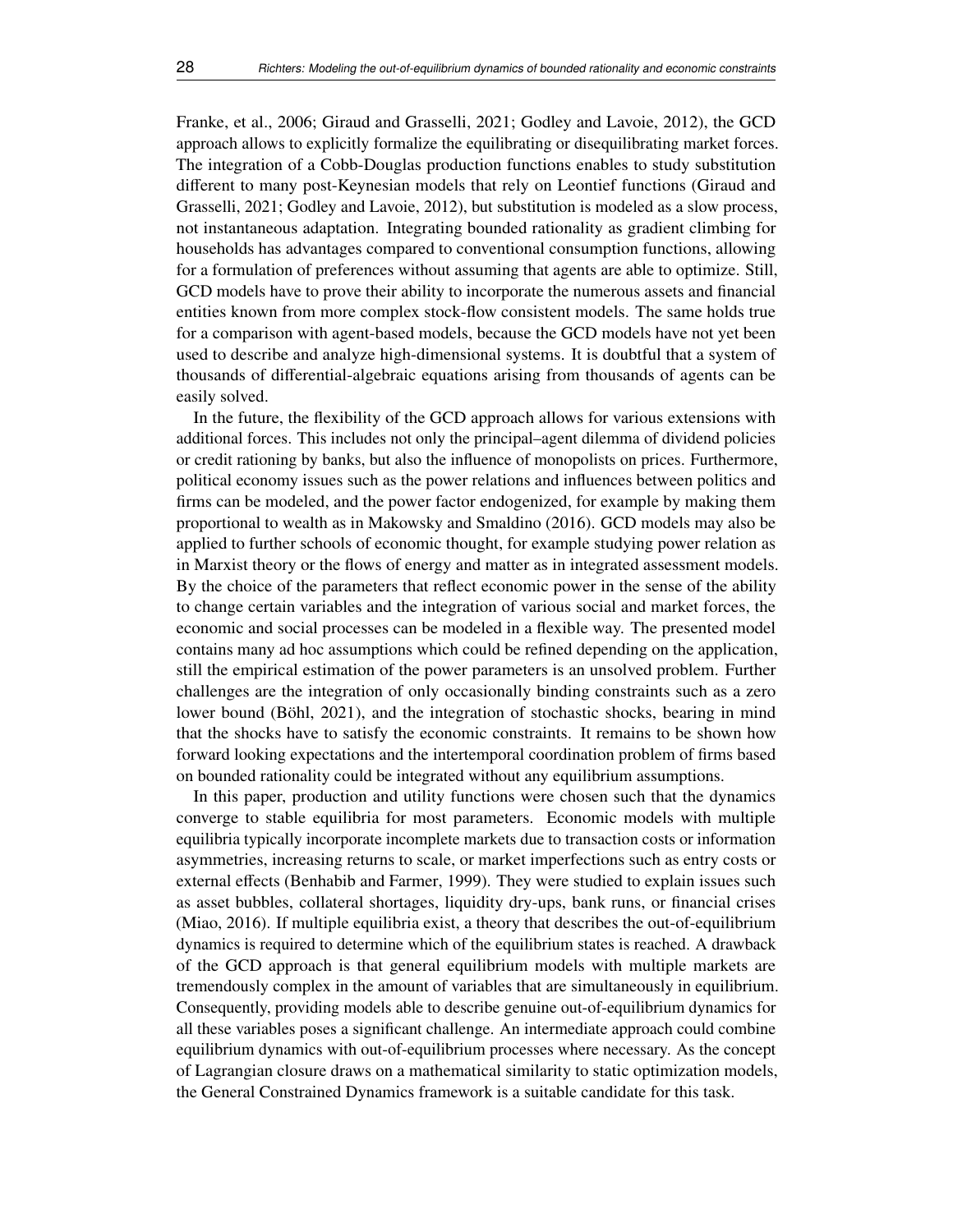#### **References**

<span id="page-28-2"></span>Allen, Roy G. D. (1982). *Macro-economic theory: a mathematical treatment*. London: Macmillan.

- <span id="page-28-7"></span>Arrow, Kenneth J. and Frank H. Hahn (1971). *General competitive analysis*. San Francisco: Holdey-Day.
- <span id="page-28-12"></span>Ballot, Gerard, Antoine Mandel, and Annick Vignes (2015). "Agent-based modeling and economic theory: where do we stand?" In: *Journal of Economic Interaction and Coordination* 10, pp. 1–23. poi: [10.1007](https://doi.org/10.1007/s11403-014-0132-6)/ [s11403-014-0132-6.](https://doi.org/10.1007/s11403-014-0132-6)
- <span id="page-28-9"></span>Barro, Robert J. and Herschel I. Grossman (1971). "A General Disequilibrium Model of Income and Employment". In: *The American Economic Review* 61.1, pp. 82–93. url: https://jstor.org/stable/[1910543.](https://jstor.org/stable/1910543)
- <span id="page-28-10"></span>Benassy, Jean-Pascal (1975). "Neo-Keynesian Disequilibrium Theory in a Monetary Economy". In: *The Review of Economic Studies* 42.4, pp. 503–523. poi: 10.2307/[2296791.](https://doi.org/10.2307/2296791)
- <span id="page-28-24"></span>Benhabib, Jess and Roger E. A. Farmer (1999). "Indeterminacy and sunspots in macroeconomics". In: *Handbook of Macroeconomics*. Ed. by John B. Taylor and Michael Woodford. Vol. 1A. Elsevier, pp. 387– 448. doi: 10.1016/[S1574-0048\(99\)01009-5.](https://doi.org/10.1016/S1574-0048(99)01009-5)
- <span id="page-28-17"></span>Berg, Matthew, Brian Hartley, and Oliver Richters (2015). "A stock-flow consistent input–output model with applications to energy price shocks, interest rates, and heat emissions". In: *New Journal of Physics* 17.1, p. 015011. doi: 10.1088/[1367-2630](https://doi.org/10.1088/1367-2630/17/1/015011)/17/1/015011.
- <span id="page-28-4"></span>Blundell, Richard and Thomas M. Stoker (2005). "Heterogeneity and Aggregation". In: *Journal of Economic* Literature 43.2, pp. 347-391. poi: 10.1257/[0022051054661486.](https://doi.org/10.1257/0022051054661486)
- <span id="page-28-23"></span>Böhl, Gregor (2021). *E*ffi*cient solution and computation of models with occasionally binding constraints*. IMFS Working Paper 148. Frankfurt am Main: Institute for Monetary and Financial Stability. url: https://[hdl.handle.net](https://hdl.handle.net/10419/228632)/10419/228632.
- <span id="page-28-19"></span>Böhm-Bawerk, Eugen von (1914). "Macht oder ökonomisches Gesetz?" In: *Zeitschrift für Volkswirtschaft, Sozialpolitik und Verwaltung* 23, pp. 205–271.
- <span id="page-28-3"></span>Brunner, Paul H. and Helmut Rechberger (2004). *Practical handbook of material flow analysis*. Advanced methods in resource and waste management 1. Boca Raton, Fla.: Lewis.
- <span id="page-28-16"></span>Cadenillas, Abel and Ricardo Huamán-Aguilar (2016). "Explicit formula for the optimal government debt ceiling". In: *Annals of Operations Research* 247.2, pp. 415–449. doi: 10.1007/[s10479-015-2052-9.](https://doi.org/10.1007/s10479-015-2052-9)
- <span id="page-28-13"></span>Caiani, Alessandro et al. (2016). "Agent based-stock flow consistent macroeconomics: Towards a benchmark model". In: *Journal of Economic Dynamics and Control* 69, pp. 375–408. boi: 10.1016/[j.jedc.2016.06.001.](https://doi.org/10.1016/j.jedc.2016.06.001)
- <span id="page-28-11"></span>Caverzasi, Eugenio and Antoine Godin (2015). "Post-Keynesian stock-flow-consistent modelling: a survey". In: *Cambridge Journal of Economics* 39.1, pp. 157–187. doi: [10.1093](https://doi.org/10.1093/cje/beu021)/cje/beu021.
- <span id="page-28-14"></span>Caverzasi, Eugenio and Alberto Russo (2018). "Toward a new microfounded macroeconomics in the wake of the crisis". In: *Industrial and Corporate Change* 27.6, pp. 999–1014. poi: [10.1093](https://doi.org/10.1093/icc/dty043)/icc/dty043.
- <span id="page-28-20"></span>Chiarella, Carl and Peter Flaschel (2010). *The dynamics of Keynesian monetary growth: macro foundations*. Cambridge, UK New York, NY: Cambridge University Press.
- <span id="page-28-22"></span>Chiarella, Carl, Reiner Franke, et al., eds. (2006). *Quantitative and empirical analysis of nonlinear dynamic macromodels*. Contributions to economic analysis 277. Amsterdam: Elsevier.
- <span id="page-28-5"></span>Christiano, Lawrence J., Martin S. Eichenbaum, and Mathias Trabandt (2018). "On DSGE Models". In: *Journal of Economic Perspectives* 32.3, pp. 113–140. doi: 10.1257/[jep.32.3.113.](https://doi.org/10.1257/jep.32.3.113)
- <span id="page-28-1"></span>Donzelli, Franco (1997). "Pareto's mechanical dream". In: *History of Economic Ideas* 5.3, pp. 127–178. url: https://jstor.org/stable/[23722580.](https://jstor.org/stable/23722580)
- <span id="page-28-21"></span>Douglas, Jesse (1941). "Solution of the inverse problem of the calculus of variations". In: *Transactions of the American Mathematical Society* 50.1, pp. 71–128. doi: 10.1090/[S0002-9947-1941-0004740-5.](https://doi.org/10.1090/S0002-9947-1941-0004740-5)
- <span id="page-28-18"></span>Dutt, Amitava Krishna (2009). "Happiness and the Relative Consumption Hypothesis". In: *Happiness, Economics and Politics*. Ed. by Amitava Dutt and Benjamin Radcliff. Cheltenham, UK and Northampton, MA: Edward Elgar Publishing, pp. 127-150. poi: 10.4337/[9781849801973.00013.](https://doi.org/10.4337/9781849801973.00013)
- <span id="page-28-8"></span>Estola, Matti (2017). *Newtonian Microeconomics*. Cham: Springer International Publishing. doi: [10.1007](https://doi.org/10.1007/978-3-319-46879-2)/978- [3-319-46879-2.](https://doi.org/10.1007/978-3-319-46879-2)
- <span id="page-28-15"></span>Estola, Matti and Alia Dannenberg (2012). "Testing the neo-classical and the Newtonian theory of production". In: *Physica A* 391.24, pp. 6519–6527. doi: 10.1016/[j.physa.2012.07.042.](https://doi.org/10.1016/j.physa.2012.07.042)
- Fisher, Irving (1892). *Mathematical Investigations in the Theory of Value and Prices*. New Haven: Yale University Press.
- <span id="page-28-0"></span>Flannery, Martin Raymond (2011). "D'Alembert–Lagrange analytical dynamics for nonholonomic systems". In: *Journal of Mathematical Physics* 52.3, p. 032705. doi: 10.1063/[1.3559128.](https://doi.org/10.1063/1.3559128)
- <span id="page-28-6"></span>Gallegati, Mauro and Matteo G. Richiardi (2009). "Agent Based Models in Economics and Complexity". In: *Encyclopedia of Complexity and Systems Science*. Ed. by Robert A. Meyers. New York: Springer, pp. 200-224. poi: 10.1007/[978-0-387-30440-3\\_14.](https://doi.org/10.1007/978-0-387-30440-3_14)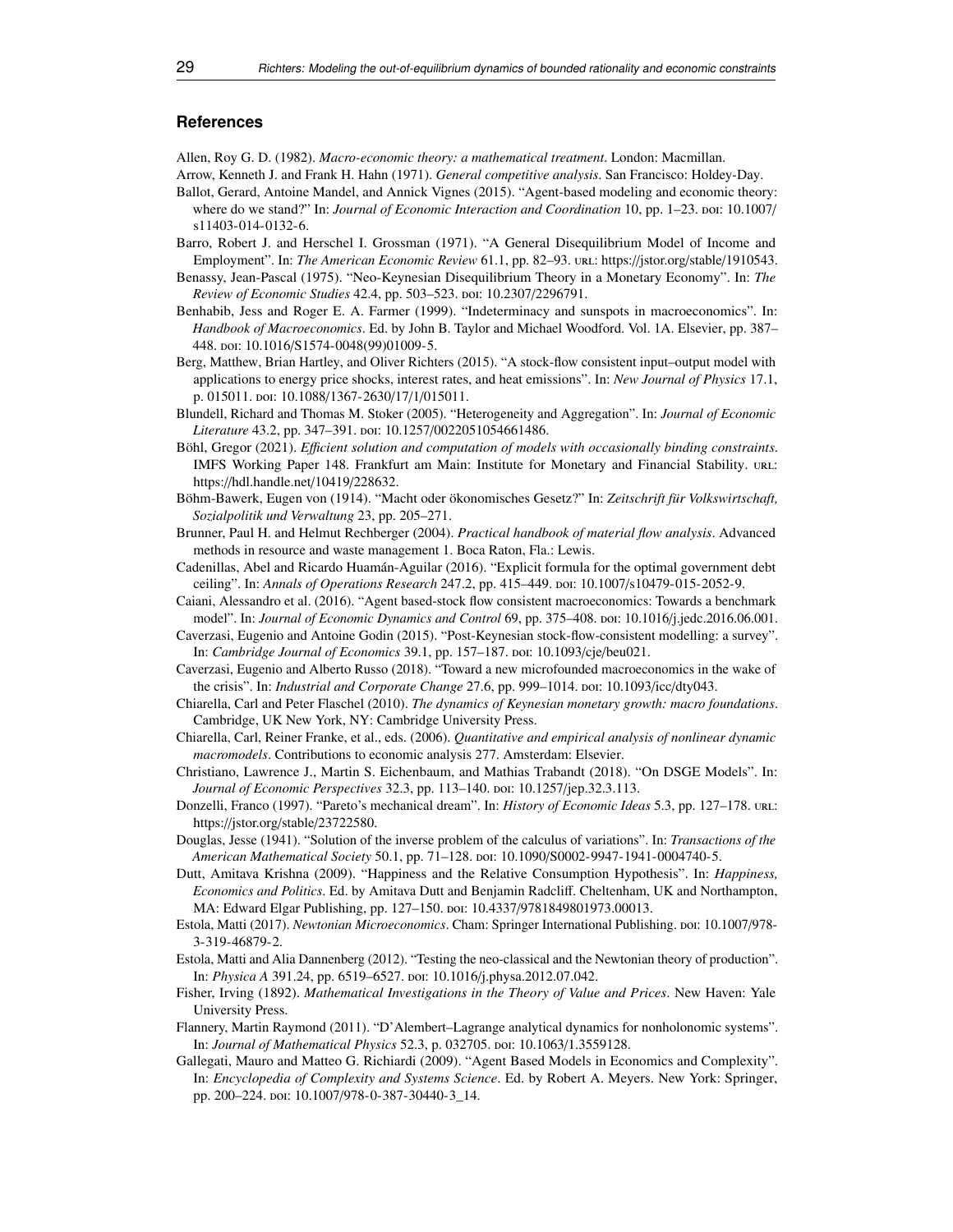- <span id="page-29-16"></span>Gintis, Herbert (2007). "The Dynamics of General Equilibrium". In: *The Economic Journal* 117.523, pp. 1280– 1309. poi: 10.2307/[4625555.](https://doi.org/10.2307/4625555)
- <span id="page-29-19"></span>Giraud, Gaël and Matheus Grasselli (2021). "Household debt: The missing link between inequality and secular stagnation". In: *Journal of Economic Behavior* & *Organization* 183, pp. 901–927. por: [10.1016](https://doi.org/10.1016/j.jebo.2019.03.002)/j. [jebo.2019.03.002.](https://doi.org/10.1016/j.jebo.2019.03.002)
- <span id="page-29-1"></span>Glötzl, Erhard (2015). *Why and How to overcome General Equilibrium Theory*. MPRA Paper 66265. url: https://[mpra.ub.uni-muenchen.de](https://mpra.ub.uni-muenchen.de/66265/)/66265/.
- <span id="page-29-0"></span>Glötzl, Erhard, Florentin Glötzl, and Oliver Richters (2019). "From constrained optimization to constrained dynamics: extending analogies between economics and mechanics". In: *Journal of Economic Interaction and Coordination* 14.3, pp. 623–642. por: 10.1007/[s11403-019-00252-7.](https://doi.org/10.1007/s11403-019-00252-7)
- <span id="page-29-18"></span>Godley, W. (1999). "Money and credit in a Keynesian model of income determination". In: *Cambridge Journal of Economics* 23.4, pp. 393–411. poi: 10.1093/cje/[23.4.393.](https://doi.org/10.1093/cje/23.4.393)
- <span id="page-29-10"></span>Godley, Wynne and Marc Lavoie (2012). *Monetary economics: an integrated approach to credit, money, income, production and wealth*. 2nd ed. Basingstoke and New York: Palgrave Macmillan.
- <span id="page-29-7"></span>Gorman, William Moore (1961). "On a class of preference fields". In: *Metroeconomica* 13.2, pp. 53–56. doi: 10.1111/[j.1467-999X.1961.tb00819.x.](https://doi.org/10.1111/j.1467-999X.1961.tb00819.x)
- <span id="page-29-4"></span>Grattan-Guinness, Ivor (2010). "How influential was mechanics in the development of neoclassical economics? A small example of a large question". In: *Journal of the History of Economic Thought* 32.04, pp. 531-581. poi: 10.1017/[S1053837210000489.](https://doi.org/10.1017/S1053837210000489)
- <span id="page-29-23"></span>Gross, Marco and Christoph Siebenbrunner (2019). *Money Creation in Fiat and Digital Currency Systems*. IMF Working Paper 19/285. International Monetary Fund. doi: 10.5089/[9781513521565.001.](https://doi.org/10.5089/9781513521565.001)
- <span id="page-29-13"></span>Guzman, Martin and Joseph Stiglitz (2020). *Towards a Dynamic Disequilibrium Theory with Randomness*. NBER Working Paper w27453. Cambridge, MA: National Bureau of Economic Research. doi: [10.3386](https://doi.org/10.3386/w27453)/ [w27453.](https://doi.org/10.3386/w27453)
- <span id="page-29-20"></span>Harcourt, Geoff C. (1972). *Some Cambridge Controversies in the Theory of Capital*. Cambridge, U.K.: Cambridge University Press.
- <span id="page-29-6"></span>Kaplan, Greg, Benjamin Moll, and Giovanni Violante (2016). *Monetary Policy According to HANK*. NBER Working Paper w21897. Cambridge, MA: National Bureau of Economic Research. doi: [10.3386](https://doi.org/10.3386/w21897)/w21897.
- <span id="page-29-8"></span>Kirman, Alan P. (1992). "Whom or What Does the Representative Individual Represent?" In: *Journal of Economic Perspectives* 6.2, pp. 117–136. poi: 10.1257/[jep.6.2.117.](https://doi.org/10.1257/jep.6.2.117)
- <span id="page-29-15"></span>– (2010). "The Economic Crisis is a Crisis for Economic Theory". In: *CESifo Economic Studies* 56.4, pp. 498–535. doi: [10.1093](https://doi.org/10.1093/cesifo/ifq017)/cesifo/ifq017.
- <span id="page-29-9"></span>Kirman, Alan P. and Karl-Josef Koch (1986). "Market excess demand in exchange economies with identical preferences and collinear endowments". In: *The Review of Economic Studies* 53.3, pp. 457–463. por: 10.2307/[2297640.](https://doi.org/10.2307/2297640)
- <span id="page-29-22"></span>La Porta, Rafael et al. (2000). "Agency Problems and Dividend Policies around the World". In: *The Journal of Finance* 55.1, pp. 1–33. doi: 10.1111/[0022-1082.00199.](https://doi.org/10.1111/0022-1082.00199)
- <span id="page-29-2"></span>Lagrange, Joseph-Louis (1788). *Méchanique analytique*. Paris: Desaint.
- <span id="page-29-3"></span>Leijonhufvud, Axel (2006). "Episodes in a Century of Macroeconomics". In: *Post Walrasian macroeconomics: beyond the dynamic stochastic general equilibrium model*. Ed. by David C. Colander. Cambridge: Cambridge University Press, pp. 27–45.
- <span id="page-29-17"></span>Lengnick, Matthias (2013). "Agent-based macroeconomics: A baseline model". In: *Journal of Economic Behavior* & *Organization* 86, pp. 102–120. doi: 10.1016/[j.jebo.2012.12.021.](https://doi.org/10.1016/j.jebo.2012.12.021)
- <span id="page-29-11"></span>Lindenberg, Siegwart (2001). "Social Rationality as a Unified Model of Man (Including Bounded Rationality)". In: *Journal of Management and Governance* 5.3, pp. 239–251. doi: 10.1023/[A:1014036120725.](https://doi.org/10.1023/A:1014036120725)
- <span id="page-29-25"></span>Makowsky, Michael D. and Paul E. Smaldino (2016). "The evolution of power and the divergence of cooperative norms". In: *Journal of Economic Behavior & Organization* 126, pp. 75–88. poi: [10.1016](https://doi.org/10.1016/j.jebo.2015.09.002)/j. [jebo.2015.09.002.](https://doi.org/10.1016/j.jebo.2015.09.002)
- <span id="page-29-14"></span>Malinvaud, Edmond (1977). *The theory of unemployment reconsidered*. Yrjö Jahnsson lectures. Oxford: Blackwell.
- <span id="page-29-12"></span>Mankiw, Nicholas Gregory (2008). *Principles of microeconomics*. 5. ed. Mason, Ohio: South-Western.
- <span id="page-29-5"></span>McLure, Michael and Warren J. Samuels (2001). *Pareto, economics and society the mechanical analogy*. London and New York: Routledge.
- <span id="page-29-24"></span>Metzler, Lloyd A. (1941). "The Nature and Stability of Inventory Cycles". In: *The Review of Economics and Statistics* 23.3, pp. 113-129. poi: 10.2307/[1927555.](https://doi.org/10.2307/1927555)
- <span id="page-29-26"></span>Miao, Jianjun (2016). "Introduction to the symposium on bubbles, multiple equilibria, and economic activities". In: *Economic Theory* 61.2, pp. 207–214. poi: 10.1007/[s00199-016-0954-7.](https://doi.org/10.1007/s00199-016-0954-7)
- <span id="page-29-21"></span>Miron, Jeffrey A. and Stephen P. Zeldes (1988). "Seasonality, Cost Shocks, and the Production Smoothing Model of Inventories". In: 56.4, pp. 877–908. poi: 10.2307/[1912703.](https://doi.org/10.2307/1912703)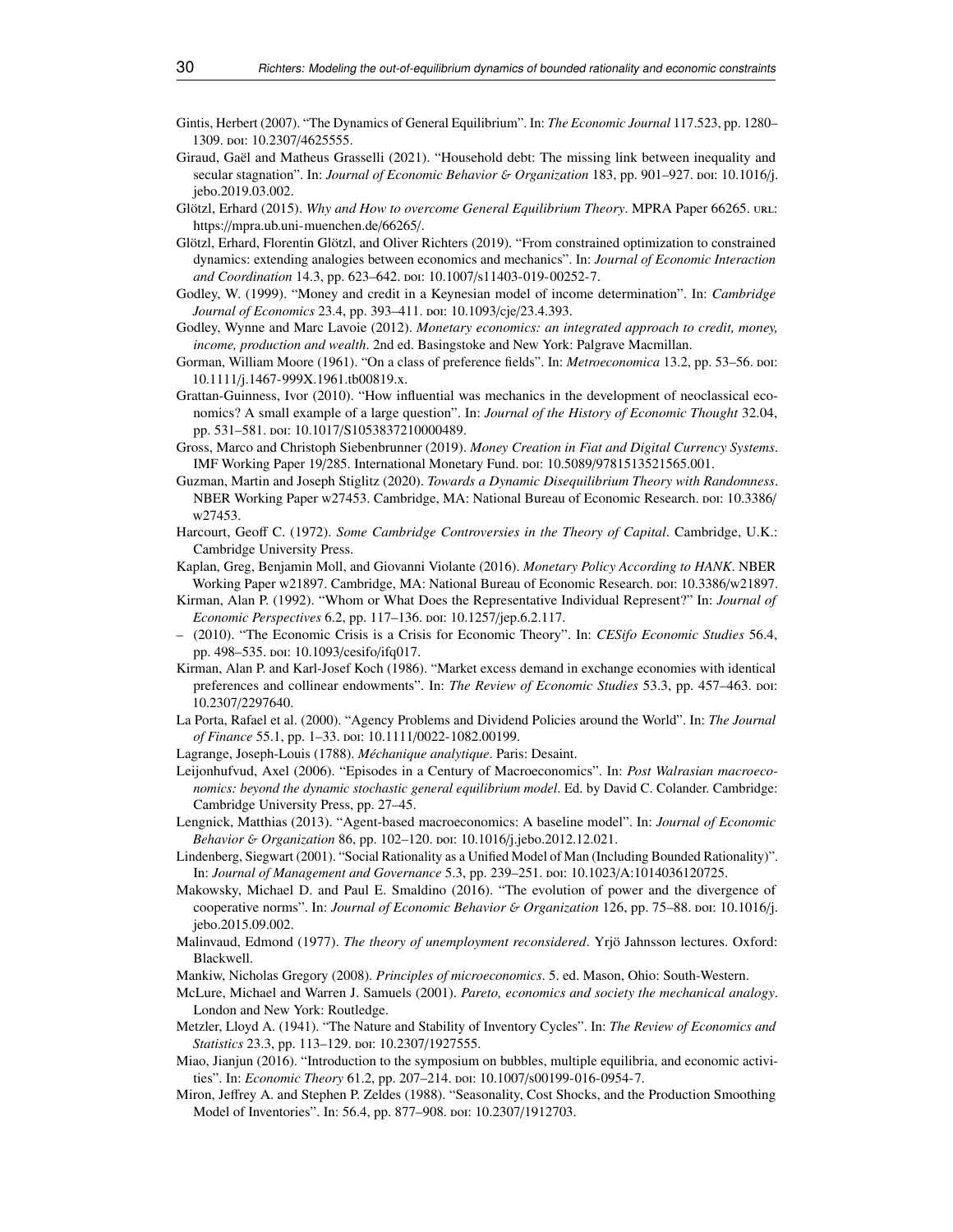- <span id="page-30-0"></span>Mirowski, Philip (1989). *More heat than light: economics as social physics, physics as nature's economics*. Cambridge, U.K. and New York: Cambridge University Press.
- <span id="page-30-17"></span>Modigliani, Franco and Merton H. Miller (1958). "The cost of capital, corporation finance and the theory of investment". In: *The American Economic Review* 48.3, pp. 261–297. url: https://jstor.org/stable/[1809766.](https://jstor.org/stable/1809766)
- <span id="page-30-7"></span>Munier, Bertrand et al. (1999). "Bounded Rationality Modeling". In: *Marketing Letters* 10.3, pp. 233–248. url: https://jstor.org/stable/[40216537.](https://jstor.org/stable/40216537)
- <span id="page-30-10"></span>Nikiforos, Michalis and Gennaro Zezza (2017). "Stock-Flow Consistent Macroeconomic Models: A Survey". In: *Journal of Economic Surveys* 31.5, pp. 1204–1239. doi: 10.1111/[joes.12221.](https://doi.org/10.1111/joes.12221)
- Pareto, Vilfredo (1897). *Cours d'économie politique professé à l'Université de Lausanne*. Vol. 2. Lausanne and Paris: F. Rouge; Pichon.
- <span id="page-30-1"></span>Pikler, Andrew G. (1955). "Utility Theories in Field Physics and Mathematical Economics (II)". In: *The British Journal for the Philosophy of Science* 5.20, pp. 303–318. url: https://[jstor.org](https://jstor.org/stable/685732)/stable/685732.
- <span id="page-30-8"></span>Richters, Oliver and Erhard Glötzl (2020). "Modeling economic forces, power relations, and stock-flow consistency: a general constrained dynamics approach". In: *Journal of Post Keynesian Economics* 42.2, pp. 281-297. por: 10.1080/[01603477.2020.1713008.](https://doi.org/10.1080/01603477.2020.1713008)
- <span id="page-30-11"></span>Richters, Oliver and Andreas Siemoneit (2017). "Consistency and stability analysis of models of a monetary growth imperative". In: *Ecological Economics* 136, pp. 114–125. doi: 10.1016/[j.ecolecon.2017.01.017.](https://doi.org/10.1016/j.ecolecon.2017.01.017)
- <span id="page-30-18"></span>– (2019). "Growth imperatives: Substantiating a contested concept". In: *Structural Change and Economic Dynamics* 51, pp. 126–137. poi: 10.1016/[j.strueco.2019.07.012.](https://doi.org/10.1016/j.strueco.2019.07.012)
- <span id="page-30-4"></span>Rizvi, S. Abu Turab (1994). "The microfoundations project in general equilibrium theory". In: *Cambridge Journal of Economics* 18.4, pp. 357–377. url: https://jstor.org/stable/[24231805.](https://jstor.org/stable/24231805)
- <span id="page-30-6"></span>Schoder, Christian (2020). "A Keynesian Dynamic Stochastic Disequilibrium model for business cycle analysis". In: *Economic Modelling* 86, pp. 117–132. doi: 10.1016/[j.econmod.2019.06.006.](https://doi.org/10.1016/j.econmod.2019.06.006)
- <span id="page-30-21"></span><span id="page-30-20"></span>Schor, Juliet (1991). *The overworked American: the unexpected decline of leisure*. New York: Basic Books. – (1999). *The overspent American: why we want what we don't need*. New York: HarperPerennial.
- <span id="page-30-13"></span>Sidrauski, Miguel (1967). "Rational Choice and Patterns of Growth in a Monetary Economy". In: *The American Economic Review* 57.2, pp. 534–544. url: https://jstor.org/stable/[1821653.](https://jstor.org/stable/1821653)
- <span id="page-30-19"></span>Stiglitz, Joseph E. (2008). "Toward a general theory of consumerism: Reflections on Keynes's Economic possibilities for our grandchildren". In: *Revisiting Keynes: Economic possibilities for our grandchildren*. Ed. by Gustavo Piga and Lorenzo Pecchi. Cambridge, Mass. and London: MIT Press, pp. 41–86. poi: 10.7551/mitpress/[9780262162494.003.0004.](https://doi.org/10.7551/mitpress/9780262162494.003.0004)
- <span id="page-30-5"></span>Stoker, Thomas M. (1993). "Empirical approaches to the problem of aggregation over individuals". In: Journal of Economic Literature 31.4, pp. 1827-1874. url: https://jstor.org/stable/[2728329.](https://jstor.org/stable/2728329)
- <span id="page-30-15"></span>Taylor, John B. (1993). "Discretion versus policy rules in practice". In: *Carnegie-Rochester Conference Series on Public Policy* 39, pp. 195–214. doi: 10.1016/[0167-2231\(93\)90009-L.](https://doi.org/10.1016/0167-2231(93)90009-L)
- <span id="page-30-16"></span>– (2021). "Simple monetary rules: many strengths and few weaknesses". In: *European Journal of Law and Economics*. doi: 10.1007/[s10657-020-09683-1.](https://doi.org/10.1007/s10657-020-09683-1)
- <span id="page-30-3"></span>Taylor, Lance (1991). *Income Distribution, Inflation, and Growth: Lectures on Structuralist Macroeconomic Theory*. Cambridge, Mass.: MIT Press.
- <span id="page-30-9"></span>Tesfatsion, Leigh (2006). "Agent-based computational economics: A constructive approach to economic theory". In: *Handbook of computational economics*. Ed. by Leigh Tesfatsion and Kenneth L. Judd. Vol. 2. Amsterdam: Elsevier, pp. 831-880. poi: 10.1016/[S1574-0021\(05\)02016-2.](https://doi.org/10.1016/S1574-0021(05)02016-2)
- <span id="page-30-2"></span>Tobin, James (1995). "Policies and exchange rates: a simple analytical framework". In: *Japan, Europe, and international financial markets: analytical and empirical perspectives*. Ed. by Ryuzo Sato, Richard M. Levich, and Rama V. Ramachandran. Cambridge: Cambridge University Press, pp. 11–25.
- <span id="page-30-14"></span>Wray, L. Randall (1990). *Money and credit in capitalist economies: the endogenous money approach*. Aldershot, Hants, England and Brookfield, Vt., USA: E. Elgar.
- <span id="page-30-22"></span>Zenkov, Dmitry V., ed. (2015). *The Inverse Problem of the Calculus of Variations*. Atlantis Studies in Variational Geometry 2. Paris: Atlantis Press. doi: 10.2991/[978-94-6239-109-3.](https://doi.org/10.2991/978-94-6239-109-3)
- <span id="page-30-12"></span>Zezza, Gennaro (2012). "Godley and Graziani: Stock-flow Consistent Monetary Circuits". In: *Contributions in Stock-flow Modeling*. Ed. by Dimitri B. Papadimitriou and Gennaro Zezza. Levy Institute Advanced Research in Economic Policy. Basingstoke: Palgrave Macmillan UK, pp. 154–172. doi: [10.1057](https://doi.org/10.1057/9780230367357_8)/ [9780230367357\\_8.](https://doi.org/10.1057/9780230367357_8)